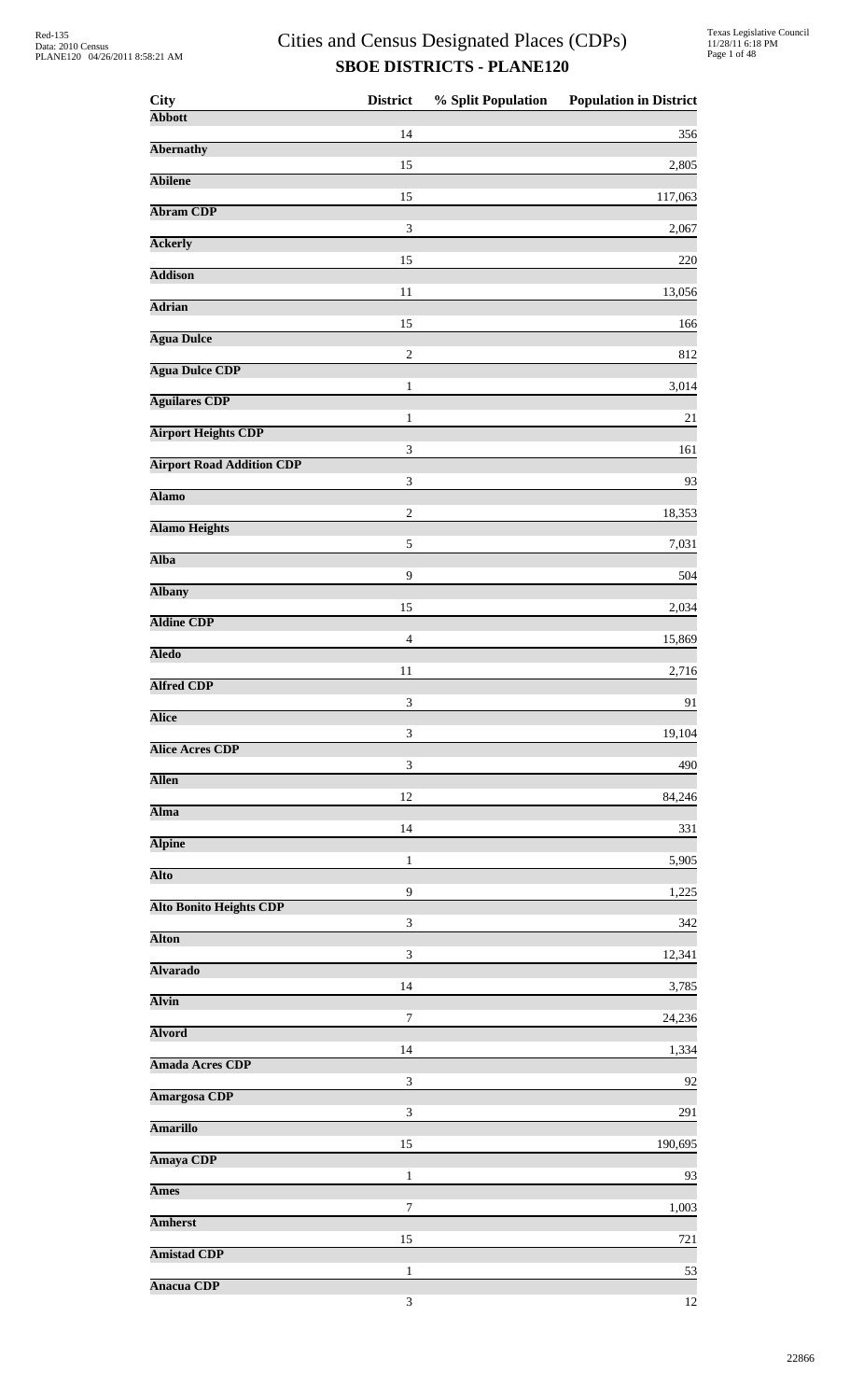| <b>City</b>                        | <b>District</b>               | % Split Population | <b>Population in District</b> |
|------------------------------------|-------------------------------|--------------------|-------------------------------|
| <b>Anahuac</b>                     | 7                             |                    | 2,243                         |
| <b>Anderson</b>                    |                               |                    |                               |
| <b>Andrews</b>                     | 8                             |                    | 222                           |
|                                    | 15                            |                    | 11,088                        |
| <b>Angleton</b>                    | $\boldsymbol{7}$              |                    |                               |
| <b>Angus</b>                       |                               |                    | 18,862                        |
| Anna                               | 14                            |                    | 414                           |
|                                    | 12                            |                    | 8,249                         |
| <b>Annetta</b>                     | 11                            |                    | 1,288                         |
| <b>Annetta North</b>               |                               |                    |                               |
| <b>Annetta South</b>               | 11                            |                    | 518                           |
|                                    | 11                            |                    | 526                           |
| <b>Annona</b>                      | 9                             |                    | 315                           |
| <b>Anson</b>                       |                               |                    |                               |
| <b>Anthony</b>                     | 15                            |                    | 2,430                         |
| <b>Anton</b>                       | 1                             |                    | 5,011                         |
|                                    | 15                            |                    | 1,126                         |
| <b>Appleby</b>                     | 9                             |                    | 474                           |
| <b>Aquilla</b>                     |                               |                    |                               |
| <b>Aransas Pass</b>                | 14                            |                    | 109                           |
|                                    | $\sqrt{2}$                    |                    | 8,204                         |
| <b>Archer City</b>                 | 15                            |                    | 1,834                         |
| <b>Arcola</b>                      | <b>City Total</b>             |                    | 1,642                         |
|                                    | $\overline{4}$<br>$\tau$      | 74.8%<br>25.2 %    | 1,228<br>414                  |
| <b>Argyle</b>                      |                               |                    |                               |
| <b>Arlington</b>                   | 14<br><b>City Total</b>       |                    | 3,282<br>365,438              |
|                                    | 11                            | 36.0%              | 131,410                       |
| Arp                                | 13                            | $64.0\ \%$         | 234,028                       |
|                                    | 9                             |                    | 970                           |
| <b>Arroyo Colorado Estates CDP</b> | $\boldsymbol{2}$              |                    | 997                           |
| <b>Arroyo Gardens CDP</b>          |                               |                    |                               |
| <b>Asherton</b>                    | $\sqrt{2}$                    |                    | 456                           |
|                                    | $\mathbf{1}$                  |                    | 1,084                         |
| <b>Aspermont</b>                   | 15                            |                    | 919                           |
| <b>Atascocita CDP</b>              | <b>City Total</b>             |                    | 65,844                        |
|                                    | $\overline{4}$<br>$\,$ 8 $\,$ | 13.9%<br>86.1 %    | 9,142<br>56,702               |
| <b>Athens</b>                      |                               |                    |                               |
| <b>Atlanta</b>                     | $\overline{9}$                |                    | 12,710                        |
|                                    | 9                             |                    | 5,675                         |
| <b>Aubrey</b>                      | 14                            |                    | 2,595                         |
| <b>Aurora</b>                      | 14                            |                    |                               |
| <b>Austin</b>                      | <b>City Total</b>             |                    | 1,220<br>790,390              |
|                                    | 5                             | 61.5%              | 486,190                       |
| <b>Austwell</b>                    | $10\,$                        | 38.5 %             | 304,200                       |
|                                    | $\overline{c}$                |                    | 147                           |
| Avery                              | 9                             |                    | 482                           |
| <b>Avinger</b>                     |                               |                    |                               |
| <b>Azle</b>                        | $\overline{9}$                |                    | 444                           |
|                                    | 11                            |                    | 10,947                        |
| <b>B</b> and <b>E</b> CDP          |                               |                    |                               |

 $3 \t\t 518$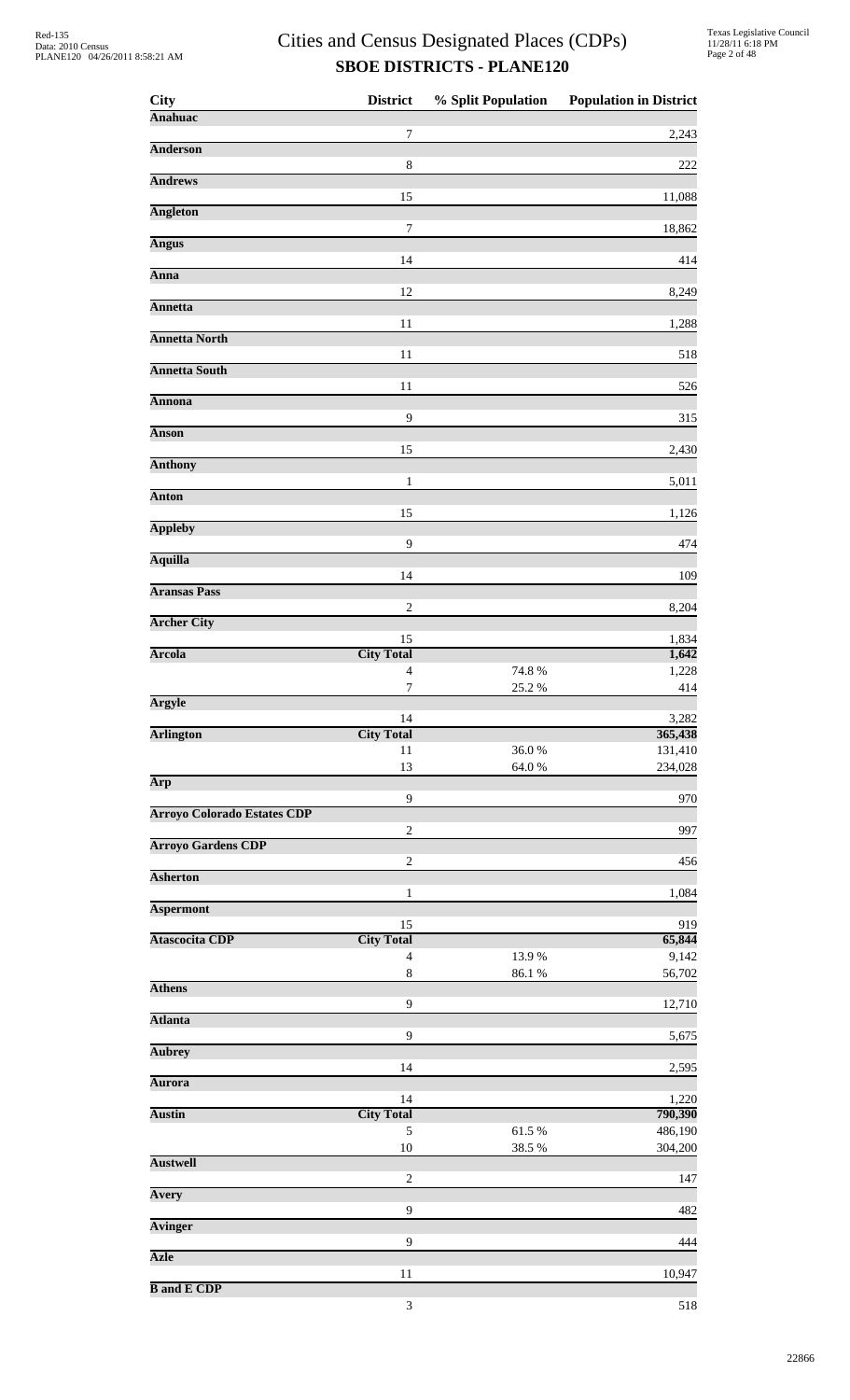| <b>City</b>             | <b>District</b>             | % Split Population | <b>Population in District</b> |
|-------------------------|-----------------------------|--------------------|-------------------------------|
| <b>Bacliff CDP</b>      | $\tau$                      |                    |                               |
| <b>Bailey</b>           |                             |                    | 8,619                         |
|                         | $\overline{9}$              |                    | 289                           |
| <b>Bailey's Prairie</b> | $\tau$                      |                    | 727                           |
| <b>Baird</b>            |                             |                    |                               |
| <b>Balch Springs</b>    | 15<br><b>City Total</b>     |                    | 1,496<br>23,728               |
|                         | 12                          | 33.7%              | 8,002                         |
| <b>Balcones Heights</b> | 13                          | 66.3%              | 15,726                        |
|                         | $\mathfrak{Z}$              |                    | 2,941                         |
| <b>Ballinger</b>        | 15                          |                    | 3,767                         |
| <b>Balmorhea</b>        |                             |                    |                               |
| <b>Bandera</b>          | $\mathbf{1}$                |                    | 479                           |
|                         | $\mathbf{1}$                |                    | 857                           |
| <b>Bangs</b>            | 14                          |                    | 1,603                         |
| <b>Banquete CDP</b>     |                             |                    |                               |
| <b>Bardwell</b>         | $\mathbf{2}$                |                    | 726                           |
| <b>Barrera CDP</b>      | 14                          |                    | 649                           |
|                         | $\ensuremath{\mathfrak{Z}}$ |                    | 108                           |
| <b>Barrett CDP</b>      |                             |                    |                               |
| <b>Barry</b>            | $\,$ 8 $\,$                 |                    | 3,199                         |
| <b>Barstow</b>          | 14                          |                    | 242                           |
|                         | 1                           |                    | 349                           |
| <b>Bartlett</b>         |                             |                    |                               |
| <b>Barton Creek CDP</b> | 10                          |                    | 1,623                         |
| <b>Bartonville</b>      | 5                           |                    | 3,077                         |
|                         | 14                          |                    | 1,469                         |
| <b>Bastrop</b>          | $10\,$                      |                    | 7,218                         |
| <b>Batesville CDP</b>   |                             |                    |                               |
| <b>Bay City</b>         | $\,1$                       |                    | 1,068                         |
|                         | $\sqrt{2}$                  |                    | 17,614                        |
| <b>Bayou Vista</b>      | $\boldsymbol{7}$            |                    | 1,537                         |
| <b>Bayside</b>          |                             |                    |                               |
| <b>Baytown</b>          | 2<br><b>City Total</b>      |                    | 325<br>71,802                 |
|                         | 7                           | 5.7%               | 4,116                         |
| <b>Bayview</b>          | $\,8\,$                     | 94.3 %             | 67,686                        |
|                         | $\sqrt{2}$                  |                    | 383                           |
| <b>Beach City</b>       | $\boldsymbol{7}$            |                    | 2,198                         |
| <b>Bear Creek</b>       |                             |                    |                               |
| <b>Beasley</b>          | $\sqrt{5}$                  |                    | 382                           |
|                         | $\tau$                      |                    | 641                           |
| <b>Beaumont</b>         | $\tau$                      |                    | 118,296                       |
| <b>Beckville</b>        |                             |                    |                               |
| <b>Bedford</b>          | $\boldsymbol{9}$            |                    | 847                           |
|                         | 11                          |                    | 46,979                        |
| <b>Bedias</b>           | $\,8\,$                     |                    | 443                           |
| <b>Bee Cave</b>         |                             |                    |                               |
| <b>Beeville</b>         | 10                          |                    | 3,925                         |
|                         | $\ensuremath{\mathfrak{Z}}$ |                    | 12,863                        |
| <b>Bellaire</b>         | $\sqrt{6}$                  |                    | 16,855                        |
| <b>Bellevue</b>         |                             |                    |                               |
|                         | 15                          |                    | 362                           |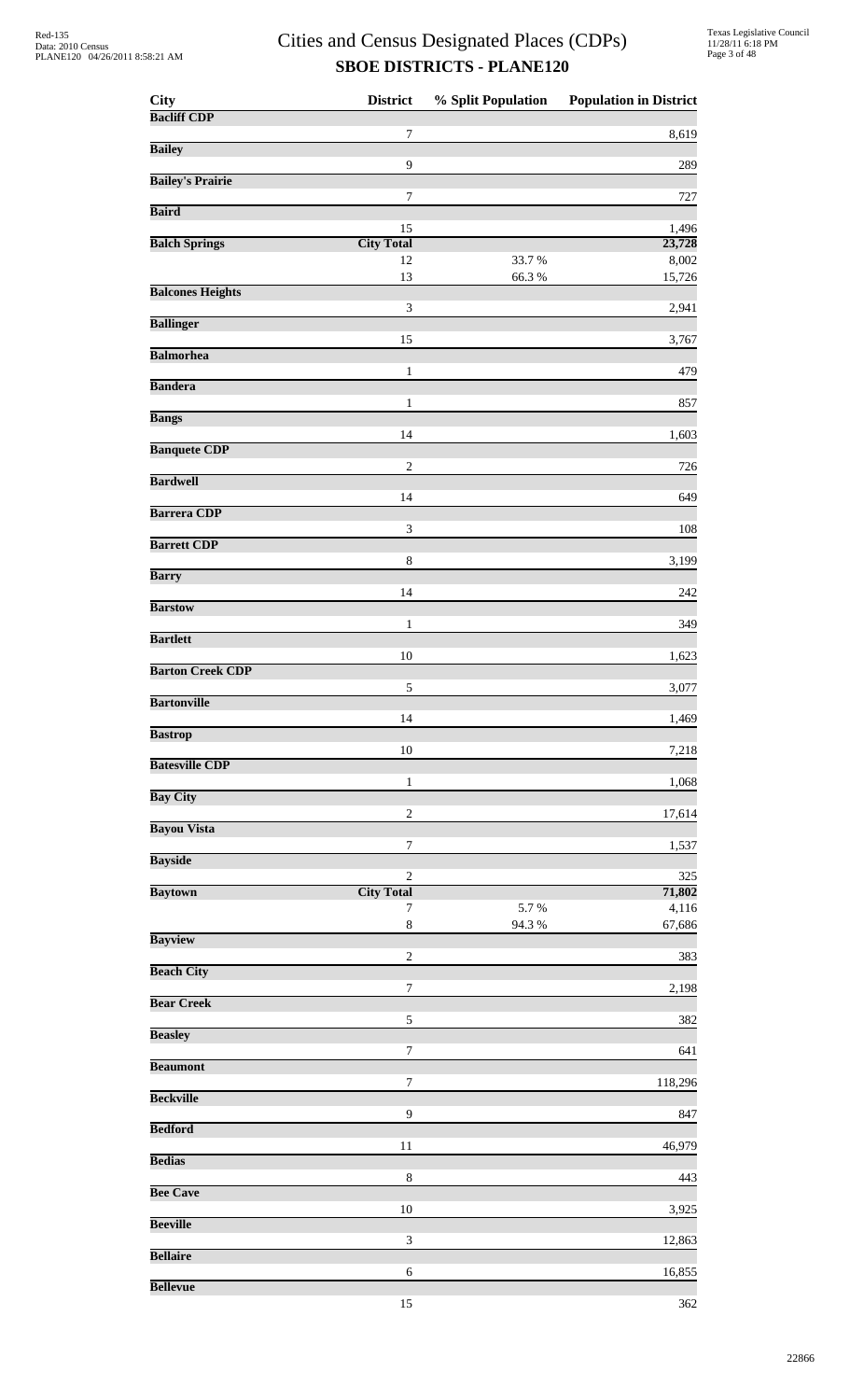| <b>City</b>                         | <b>District</b>         | % Split Population | <b>Population in District</b> |
|-------------------------------------|-------------------------|--------------------|-------------------------------|
| <b>Bellmead</b>                     | 14                      |                    | 9,901                         |
| <b>Bells</b>                        | 9                       |                    |                               |
| <b>Bellville</b>                    |                         |                    | 1,392                         |
| <b>Belton</b>                       | $10\,$                  |                    | 4,097                         |
| <b>Benavides</b>                    | 10                      |                    | 18,216                        |
| <b>Benbrook</b>                     | $\sqrt{3}$              |                    | 1,362                         |
| Benjamin                            | 11                      |                    | 21,234                        |
| <b>Benjamin Perez CDP</b>           | 15                      |                    | 258                           |
|                                     | 3                       |                    | 34                            |
| <b>Berryville</b>                   | $\overline{9}$          |                    | 975                           |
| <b>Bertram</b>                      | 10                      |                    | 1,353                         |
| <b>Beverly Hills</b>                | 14                      |                    | 1,995                         |
| <b>Bevil Oaks</b>                   | $\boldsymbol{7}$        |                    | 1,274                         |
| <b>Big Lake</b>                     |                         |                    |                               |
| <b>Big Sandy</b>                    | $\mathbf{1}$            |                    | 2,936                         |
| <b>Big Spring</b>                   | 9                       |                    | 1,343                         |
| <b>Big Thicket Lake Estates CDP</b> | 15<br><b>City Total</b> |                    | 27,282<br>742                 |
|                                     | 7<br>$\,8\,$            | 57.0%<br>43.0%     | 423<br>319                    |
| <b>Big Wells</b>                    | 1                       |                    | 697                           |
| <b>Bigfoot CDP</b>                  |                         |                    |                               |
| <b>Bishop</b>                       | $\mathbf{1}$            |                    | 450                           |
| <b>Bishop Hills</b>                 | $\overline{2}$          |                    | 3,134                         |
| <b>Bixby CDP</b>                    | 15                      |                    | 193                           |
| <b>Blackwell</b>                    | $\boldsymbol{2}$        |                    | 504                           |
| <b>Blanco</b>                       | 15                      |                    | 311                           |
|                                     | 5                       |                    | 1,739                         |
| <b>Blanket</b>                      | 14                      |                    | 390                           |
| <b>Blessing CDP</b>                 | $\overline{c}$          |                    | 927                           |
| <b>Bloomburg</b>                    | 9                       |                    | 404                           |
| <b>Blooming Grove</b>               | 14                      |                    | 821                           |
| <b>Bloomington CDP</b>              |                         |                    |                               |
| <b>Blossom</b>                      | $\boldsymbol{2}$        |                    | 2,459                         |
| <b>Blue Berry Hill CDP</b>          | 9                       |                    | 1,494                         |
| <b>Blue Mound</b>                   | 3                       |                    | 866                           |
| <b>Blue Ridge</b>                   | 11                      |                    | 2,394                         |
| <b>Bluetown CDP</b>                 | 12                      |                    | 822                           |
|                                     | $\boldsymbol{2}$        |                    | 356                           |
| <b>Blum</b>                         | 14                      |                    | 444                           |
| <b>Boerne</b>                       | 5                       |                    | 10,471                        |
| <b>Bogata</b>                       | 9                       |                    | 1,153                         |
| <b>Boling CDP</b>                   | $\boldsymbol{2}$        |                    | 1,122                         |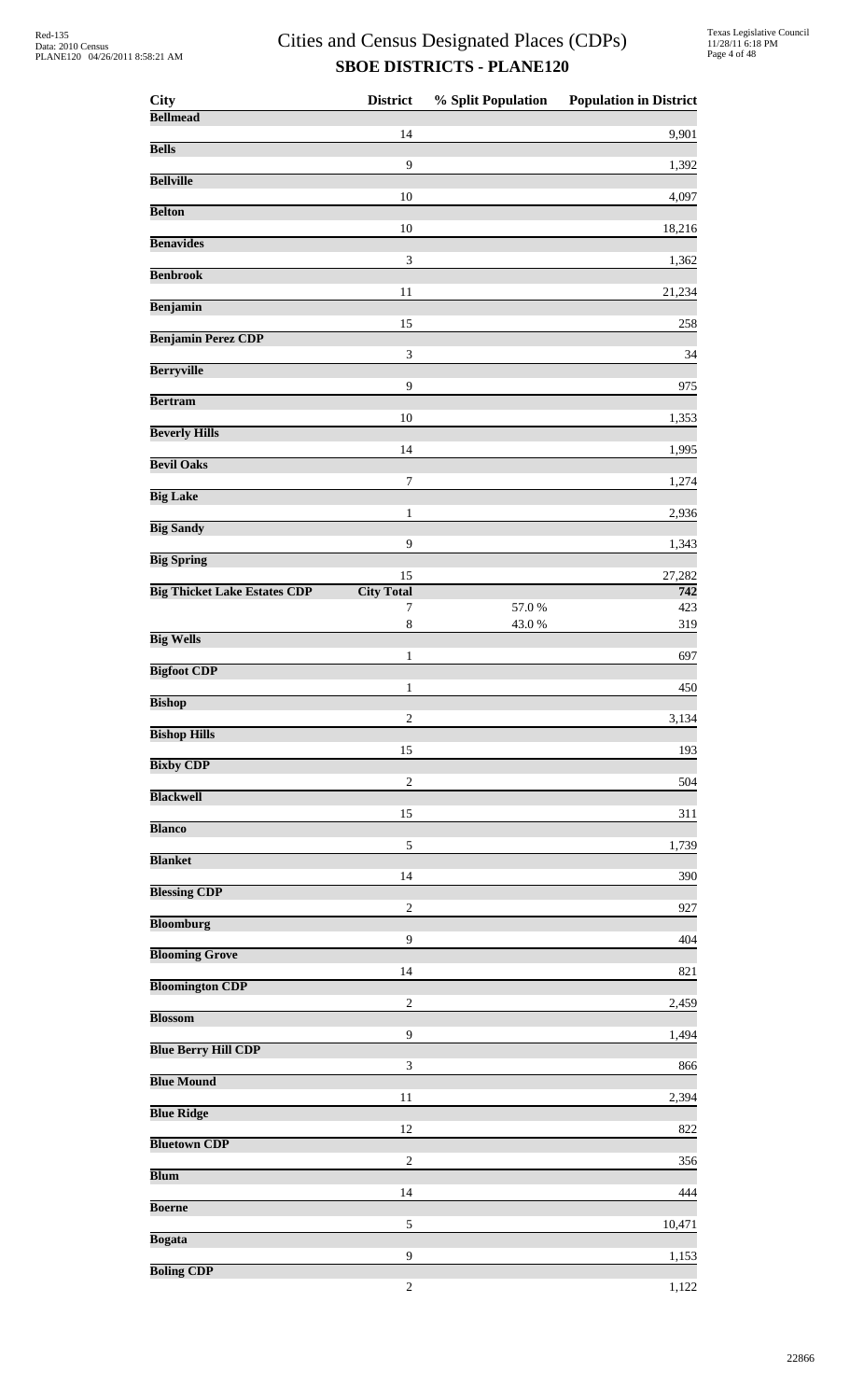| City                         | <b>District</b>         | % Split Population | <b>Population in District</b> |
|------------------------------|-------------------------|--------------------|-------------------------------|
| <b>Bolivar Peninsula CDP</b> | 7                       |                    | 2,417                         |
| <b>Bonanza Hills CDP</b>     |                         |                    |                               |
| <b>Bonham</b>                | 1                       |                    | 37                            |
| <b>Bonney</b>                | 9                       |                    | 10,127                        |
|                              | $\tau$                  |                    | 310                           |
| <b>Booker</b>                | 15                      |                    | 1,516                         |
| <b>Borger</b>                | 15                      |                    | 13,251                        |
| <b>Botines CDP</b>           |                         |                    |                               |
| <b>Bovina</b>                | $\mathbf{1}$            |                    | 117                           |
| <b>Bowie</b>                 | 15                      |                    | 1,868                         |
| <b>Box Canyon CDP</b>        | 15                      |                    | 5,218                         |
|                              | $\mathbf{1}$            |                    | 34                            |
| <b>Boyd</b>                  | 14                      |                    | 1,207                         |
| <b>Boys Ranch CDP</b>        | 15                      |                    | 282                           |
| <b>Brackettville</b>         |                         |                    |                               |
| <b>Brady</b>                 | $\mathbf{1}$            |                    | 1,688                         |
| <b>Brazoria</b>              | 1                       |                    | 5,528                         |
|                              | 7                       |                    | 3,019                         |
| <b>Brazos Bend</b>           | 14                      |                    | 305                           |
| <b>Brazos Country</b>        | 10                      |                    | 469                           |
| <b>Breckenridge</b>          |                         |                    |                               |
| <b>Bremond</b>               | 14                      |                    | 5,780                         |
| <b>Brenham</b>               | 10                      |                    | 929                           |
|                              | 10                      |                    | 15,716                        |
| <b>Briar CDP</b>             | <b>City Total</b><br>11 | 67.9%              | 5,665<br>3,848                |
| <b>Briarcliff</b>            | 14                      | 32.1 %             | 1,817                         |
|                              | 10                      |                    | 1,438                         |
| <b>Briaroaks</b>             | 14                      |                    | 492                           |
| <b>Bridge City</b>           | 7                       |                    | 7,840                         |
| <b>Bridgeport</b>            |                         |                    |                               |
| <b>Bristol CDP</b>           | 14                      |                    | 5,976                         |
| <b>Broaddus</b>              | 14                      |                    | 668                           |
|                              | $\boldsymbol{7}$        |                    | 207                           |
| <b>Bronte</b>                | 15                      |                    | 999                           |
| <b>Brookshire</b>            | $10\,$                  |                    | 4,702                         |
| <b>Brookside Village</b>     |                         |                    |                               |
| <b>Browndell</b>             | 7                       |                    | 1,523                         |
| <b>Brownfield</b>            | $\boldsymbol{7}$        |                    | 197                           |
| <b>Brownsboro</b>            | 15                      |                    | 9,657                         |
|                              | 9                       |                    | 1,039                         |
| <b>Brownsville</b>           | $\overline{c}$          |                    | 175,023                       |
| <b>Brownwood</b>             |                         |                    |                               |
| <b>Bruceville-Eddy</b>       | 14<br><b>City Total</b> |                    | 19,288<br>1,475               |
|                              | 10<br>14                | 0.3 %<br>99.7%     | $\overline{4}$<br>1,471       |
| <b>Brundage CDP</b>          |                         |                    |                               |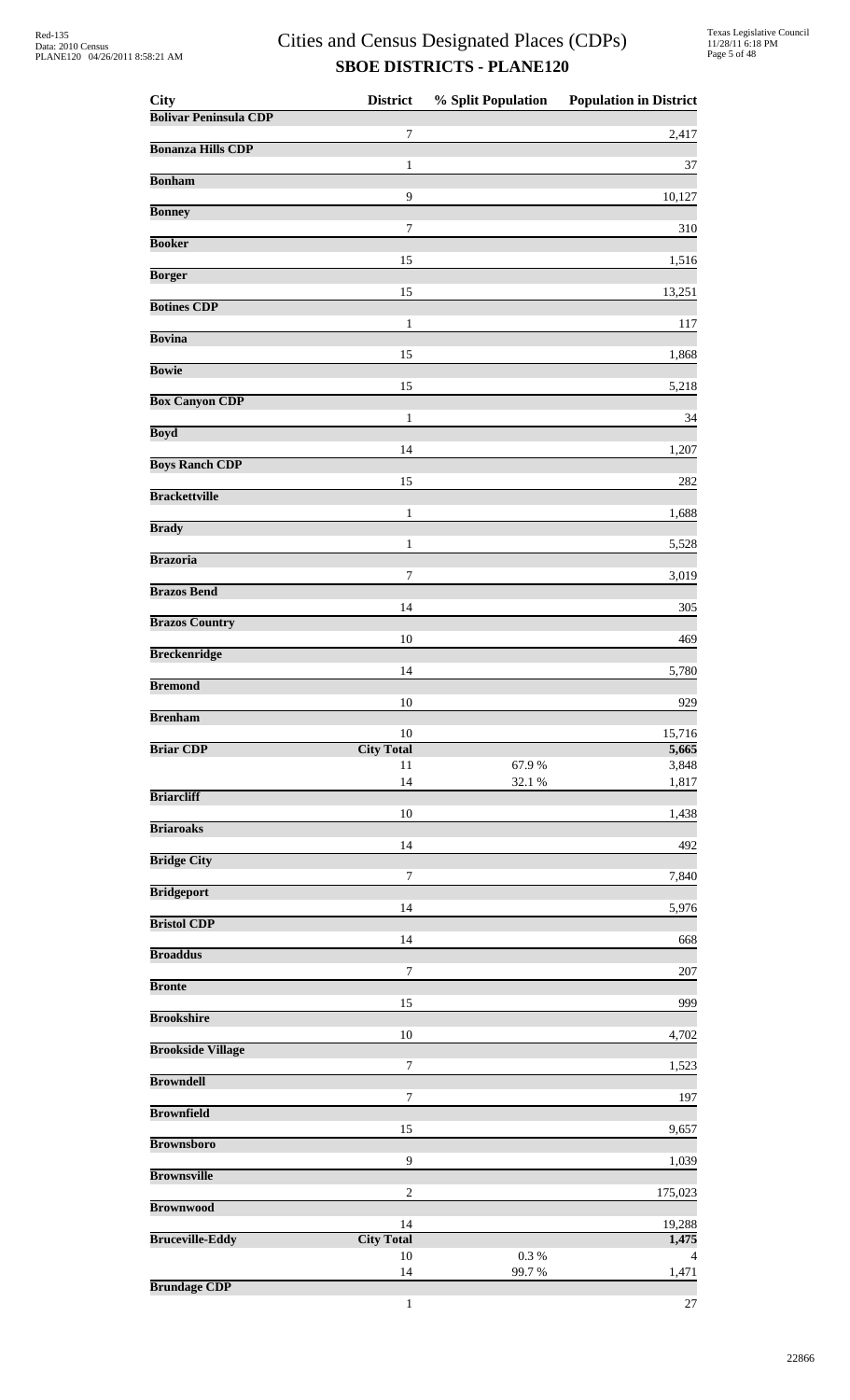| <b>City</b>                      | <b>District</b>             | % Split Population | <b>Population in District</b> |
|----------------------------------|-----------------------------|--------------------|-------------------------------|
| <b>Bruni CDP</b>                 | 1                           |                    | 379                           |
| <b>Brushy Creek CDP</b>          |                             |                    |                               |
| <b>Bryan</b>                     | 10                          |                    | 21,764                        |
| <b>Bryson</b>                    | 8                           |                    | 76,201                        |
| <b>Buchanan Dam CDP</b>          | 14                          |                    | 539                           |
| <b>Buchanan Lake Village CDP</b> | $\sqrt{5}$                  |                    | 1,519                         |
|                                  | 5                           |                    | 692                           |
| <b>Buckholts</b>                 | 10                          |                    | 515                           |
| <b>Buda</b>                      | 5                           |                    | 7,295                         |
| <b>Buena Vista CDP</b>           | 3                           |                    | 102                           |
| <b>Buffalo</b>                   |                             |                    |                               |
| <b>Buffalo Gap</b>               | 10                          |                    | 1,856                         |
| <b>Buffalo Springs</b>           | 15                          |                    | 464                           |
| <b>Bullard</b>                   | 15                          |                    | 453                           |
| <b>Bulverde</b>                  | 9                           |                    | 2,463                         |
|                                  | 5                           |                    | 4,630                         |
| <b>Buna CDP</b>                  | $\boldsymbol{7}$            |                    | 2,142                         |
| <b>Bunker Hill Village</b>       | 6                           |                    | 3,633                         |
| <b>Burkburnett</b>               | 15                          |                    | 10,811                        |
| <b>Burke</b>                     |                             |                    |                               |
| <b>Burleson</b>                  | 9<br><b>City Total</b>      |                    | 737<br>36,690                 |
|                                  | 11<br>14                    | 20.7%<br>79.3 %    | 7,579<br>29,111               |
| <b>Burnet</b>                    | $10\,$                      |                    | 5,987                         |
| <b>Burton</b>                    |                             |                    |                               |
| <b>Butterfield CDP</b>           | 10                          |                    | 300                           |
| <b>Byers</b>                     | $\mathbf{1}$                |                    | 114                           |
| <b>Bynum</b>                     | 15                          |                    | 496                           |
| Cactus                           | 14                          |                    | 199                           |
|                                  | 15                          |                    | 3,179                         |
| <b>Caddo Mills</b>               | $\overline{9}$              |                    | 1,338                         |
| Caldwell                         | 10                          |                    | 4,104                         |
| <b>Callender Lake CDP</b>        | 9                           |                    | 1,039                         |
| <b>Callisburg</b>                |                             |                    |                               |
| <b>Calvert</b>                   | 15                          |                    | 353                           |
| <b>Camargito CDP</b>             | 10                          |                    | 1,192                         |
| Cameron                          | $\ensuremath{\mathfrak{Z}}$ |                    | 388                           |
| <b>Cameron Park CDP</b>          | 10                          |                    | 5,552                         |
|                                  | $\sqrt{2}$                  |                    | 6,963                         |
| <b>Camp Swift CDP</b>            | 10                          |                    | 6,383                         |
| <b>Camp Wood</b>                 | 1                           |                    | 706                           |
| Campbell                         | 9                           |                    | 638                           |
| <b>Campo Verde CDP</b>           | $\ensuremath{\mathfrak{Z}}$ |                    | 132                           |
|                                  |                             |                    |                               |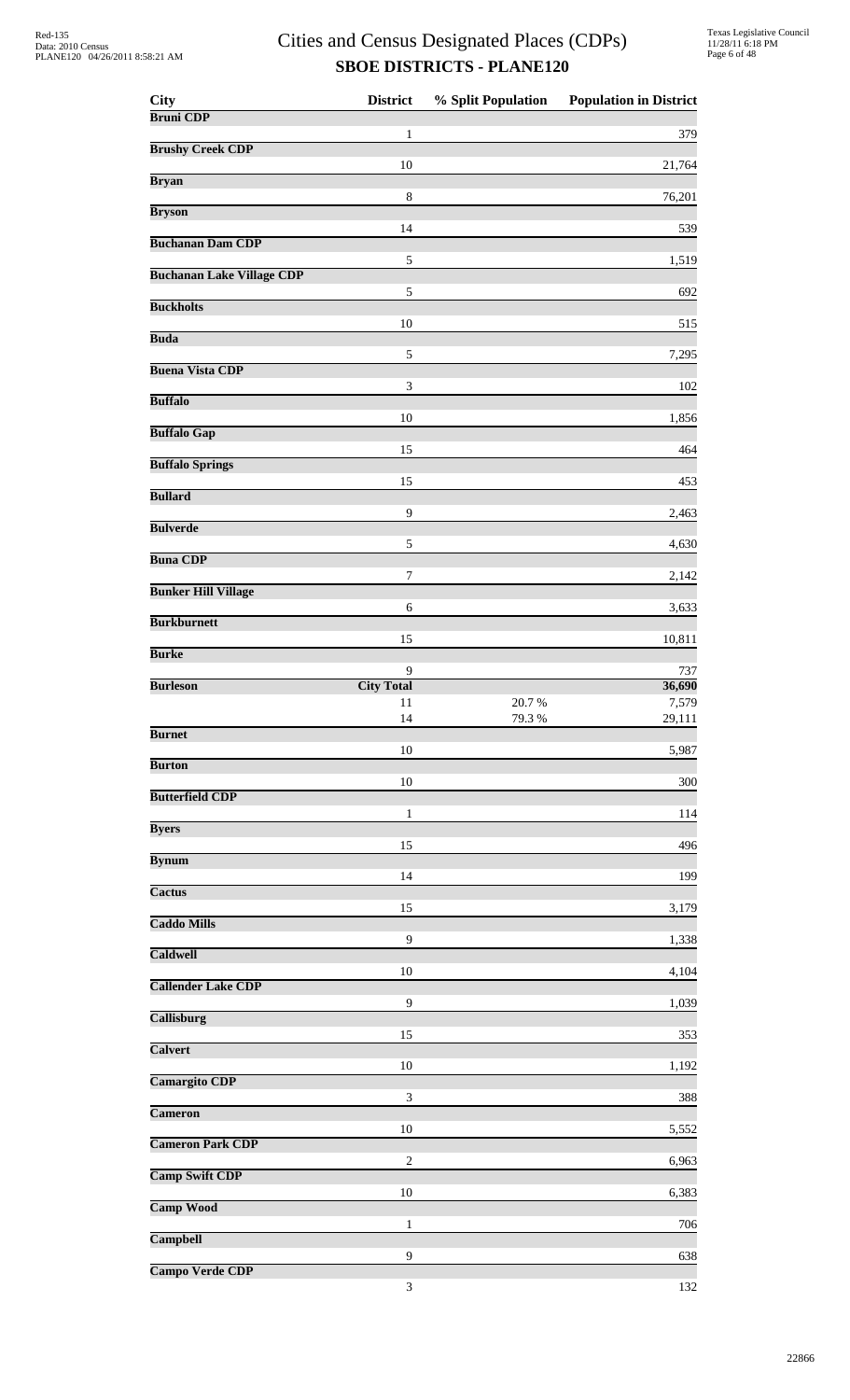| <b>City</b>                | <b>District</b>        | % Split Population  | <b>Population in District</b> |
|----------------------------|------------------------|---------------------|-------------------------------|
| Canadian                   |                        |                     |                               |
| <b>Caney City</b>          | 15                     |                     | 2,649                         |
|                            | 9                      |                     | 217                           |
| <b>Canton</b>              |                        |                     |                               |
|                            | 9                      |                     | 3,581                         |
| <b>Cantu Addition CDP</b>  | 3                      |                     | 188                           |
| <b>Canutillo CDP</b>       |                        |                     |                               |
|                            | 1                      |                     | 6,321                         |
| Canyon                     | 15                     |                     | 13,303                        |
| <b>Canyon Creek CDP</b>    |                        |                     |                               |
|                            | 14                     |                     | 916                           |
| <b>Canyon Lake CDP</b>     |                        |                     |                               |
| <b>Cape Royale CDP</b>     | 5                      |                     | 21,262                        |
|                            | $\,8\,$                |                     | 670                           |
| Carbon                     |                        |                     |                               |
| <b>Carl's Corner</b>       | 14                     |                     | 272                           |
|                            | 14                     |                     | 173                           |
| <b>Carlsbad CDP</b>        |                        |                     |                               |
|                            | 15                     |                     | 719                           |
| <b>Carmine</b>             | 10                     |                     | 250                           |
| <b>Carrizo Hill CDP</b>    |                        |                     |                               |
|                            | 1                      |                     | 582                           |
| <b>Carrizo Springs</b>     |                        |                     |                               |
| <b>Carrollton</b>          | 1<br><b>City Total</b> |                     | 5,368<br>119,097              |
|                            | 11                     | 41.4%               | 49,352                        |
|                            | 12                     | $0.0\ \%$           | $\overline{2}$                |
|                            | 14                     | 58.6%               | 69,743                        |
| <b>Carthage</b>            | 9                      |                     | 6,779                         |
| <b>Casa Blanca CDP</b>     |                        |                     |                               |
|                            | 3                      |                     | 54                            |
| <b>Casas CDP</b>           |                        |                     |                               |
| <b>Cashion Community</b>   | 3                      |                     | 39                            |
|                            | 15                     |                     | 348                           |
| <b>Castle Hills</b>        | <b>City Total</b>      |                     | 4,116                         |
|                            | 3<br>5                 | $0.0\ \%$<br>100.0% | $\theta$<br>4,116             |
| <b>Castroville</b>         |                        |                     |                               |
|                            | 1                      |                     | 2,680                         |
| <b>Catarina CDP</b>        |                        |                     |                               |
| <b>Cedar Hill</b>          | 1<br><b>City Total</b> |                     | 118<br>45,028                 |
|                            | 13                     | 98.8%               | 44,477                        |
|                            | 14                     | 1.2%                | 551                           |
| <b>Cedar Park</b>          |                        |                     |                               |
| <b>Cedar Point CDP</b>     | 10                     |                     | 48,937                        |
|                            | $\,8\,$                |                     | 630                           |
| <b>Celeste</b>             |                        |                     |                               |
| Celina                     | 9                      |                     | 814                           |
|                            | 12                     | 100.0%              | 6,028                         |
|                            | 14                     | 0.0 %               | $\mathbf 0$                   |
| <b>Center</b>              |                        |                     |                               |
| <b>Centerville</b>         | 9                      |                     | 5,193                         |
|                            | 10                     |                     | 892                           |
| <b>Central Gardens CDP</b> |                        |                     |                               |
|                            | 7                      |                     | 4,347                         |
| <b>Cesar Chavez CDP</b>    |                        |                     |                               |
| <b>Chandler</b>            | 3                      |                     | 1,929                         |
|                            | 9                      |                     | 2,734                         |
| <b>Channelview CDP</b>     | <b>City Total</b>      |                     | 38,289                        |
|                            | $\overline{4}$         | 73.3 %              | 28,077                        |
|                            | $8\,$                  | 26.7%               | 10,212                        |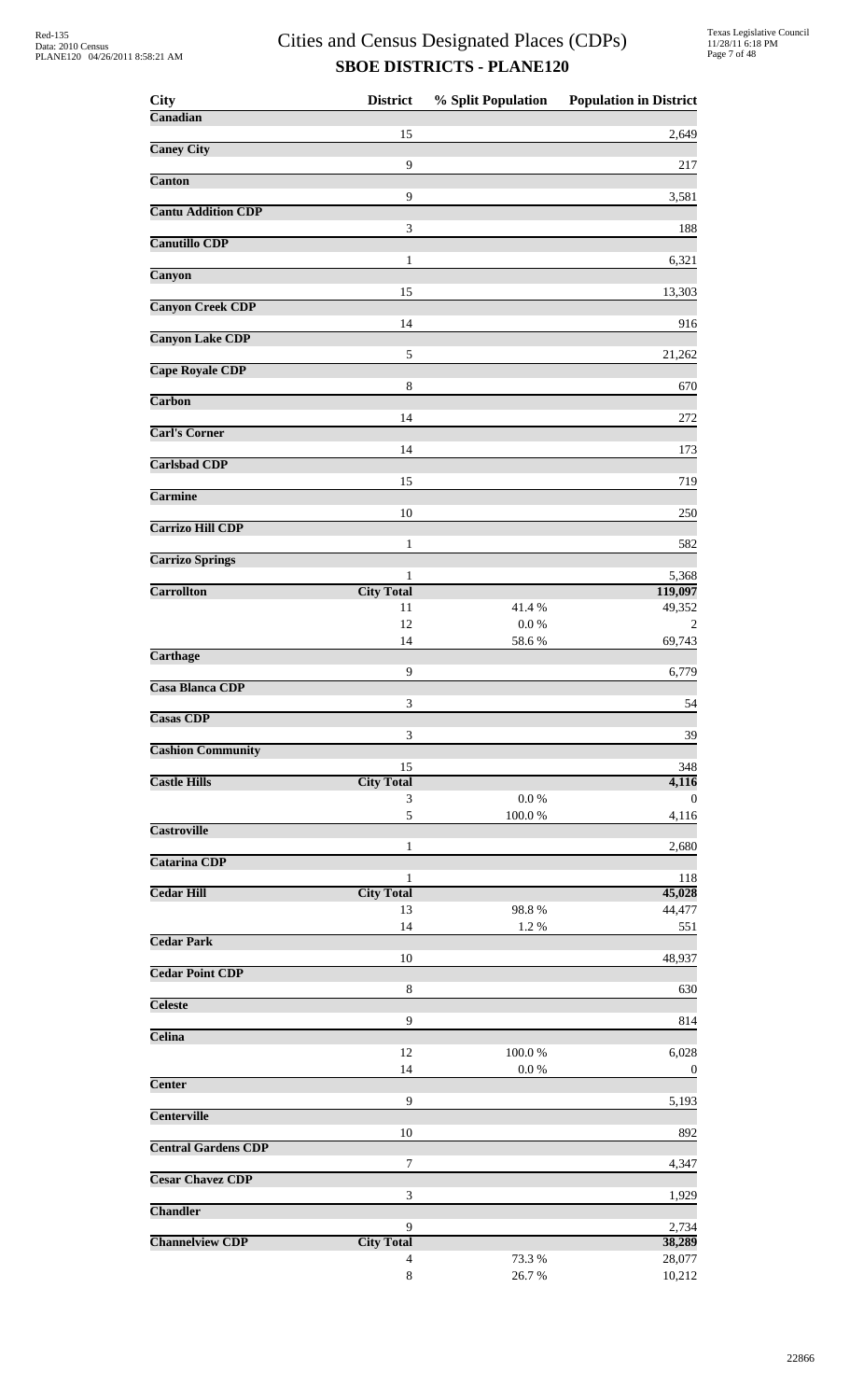| <b>City</b>                       | <b>District</b>             | % Split Population | <b>Population in District</b> |
|-----------------------------------|-----------------------------|--------------------|-------------------------------|
| Channing                          |                             |                    |                               |
| <b>Chaparrito CDP</b>             | 15                          |                    | 363                           |
|                                   | $\ensuremath{\mathfrak{Z}}$ |                    | 114                           |
| <b>Chapeno CDP</b>                | 3                           |                    | 47                            |
| <b>Charlotte</b>                  |                             |                    |                               |
| <b>Chester</b>                    | 1                           |                    | 1,715                         |
|                                   | 7                           |                    | 312                           |
| Chico                             | 14                          |                    | 1,002                         |
| <b>Childress</b>                  |                             |                    |                               |
| <b>Chillicothe</b>                | 15                          |                    | 6,105                         |
| <b>Chilton CDP</b>                | 15                          |                    | 707                           |
|                                   | 10                          |                    | 911                           |
| China                             | $\boldsymbol{7}$            |                    | 1,160                         |
| <b>China Grove</b>                |                             |                    |                               |
| <b>China Spring CDP</b>           | 5                           |                    | 1,179                         |
|                                   | 14                          |                    | 1,281                         |
| Chireno                           | 9                           |                    | 386                           |
| <b>Christine</b>                  |                             |                    |                               |
| <b>Christoval CDP</b>             | 1                           |                    | 390                           |
|                                   | 15                          |                    | 504                           |
| <b>Chula Vista CDP (Cameron)</b>  | $\boldsymbol{2}$            |                    | 288                           |
| <b>Chula Vista CDP</b> (Maverick) |                             |                    |                               |
| Chula Vista CDP (Zavala)          | 1                           |                    | 3,818                         |
| <b>Cibolo</b>                     | 1                           |                    | 450                           |
|                                   | 5                           |                    | 15,349                        |
| <b>Cienegas Terrace CDP</b>       | 1                           |                    | 3,424                         |
| <b>Cinco Ranch CDP</b>            | <b>City Total</b>           |                    | 18,274                        |
|                                   | 6                           | 15.5 %             | 2,838                         |
| <b>Circle D-KC Estates CDP</b>    | $\boldsymbol{7}$            | 84.5 %             | 15,436                        |
| <b>Cisco</b>                      | 10                          |                    | 2,393                         |
|                                   | 14                          |                    | 3,899                         |
| <b>Citrus City CDP</b>            | 3                           |                    | 2,321                         |
| <b>Clarendon</b>                  |                             |                    |                               |
| <b>Clarksville</b>                | 15                          |                    | 2,026                         |
|                                   | $\overline{9}$              |                    | 3,285                         |
| <b>Clarksville City</b>           | $\overline{9}$              |                    | 865                           |
| <b>Claude</b>                     |                             |                    |                               |
| <b>Clear Lake Shores</b>          | 15                          |                    | 1,196                         |
| <b>Cleburne</b>                   | $\boldsymbol{7}$            |                    | 1,063                         |
|                                   | 14                          |                    | 29,337                        |
| <b>Cleveland</b>                  | <b>City Total</b><br>7      | 99.9%              | 7,675<br>7,666                |
|                                   | $\,$ 8 $\,$                 | $0.1\ \%$          | $\overline{9}$                |
| <b>Clifton</b>                    | 14                          |                    | 3,442                         |
| <b>Clint</b>                      |                             |                    |                               |
| <b>Cloverleaf CDP</b>             | 1                           |                    | 926                           |
|                                   | $\overline{4}$              |                    | 22,942                        |
| <b>Clute</b>                      | 7                           |                    | 11,211                        |
| <b>Clyde</b>                      |                             |                    |                               |
| Coahoma                           | 15                          |                    | 3,713                         |
|                                   | 15                          |                    | 817                           |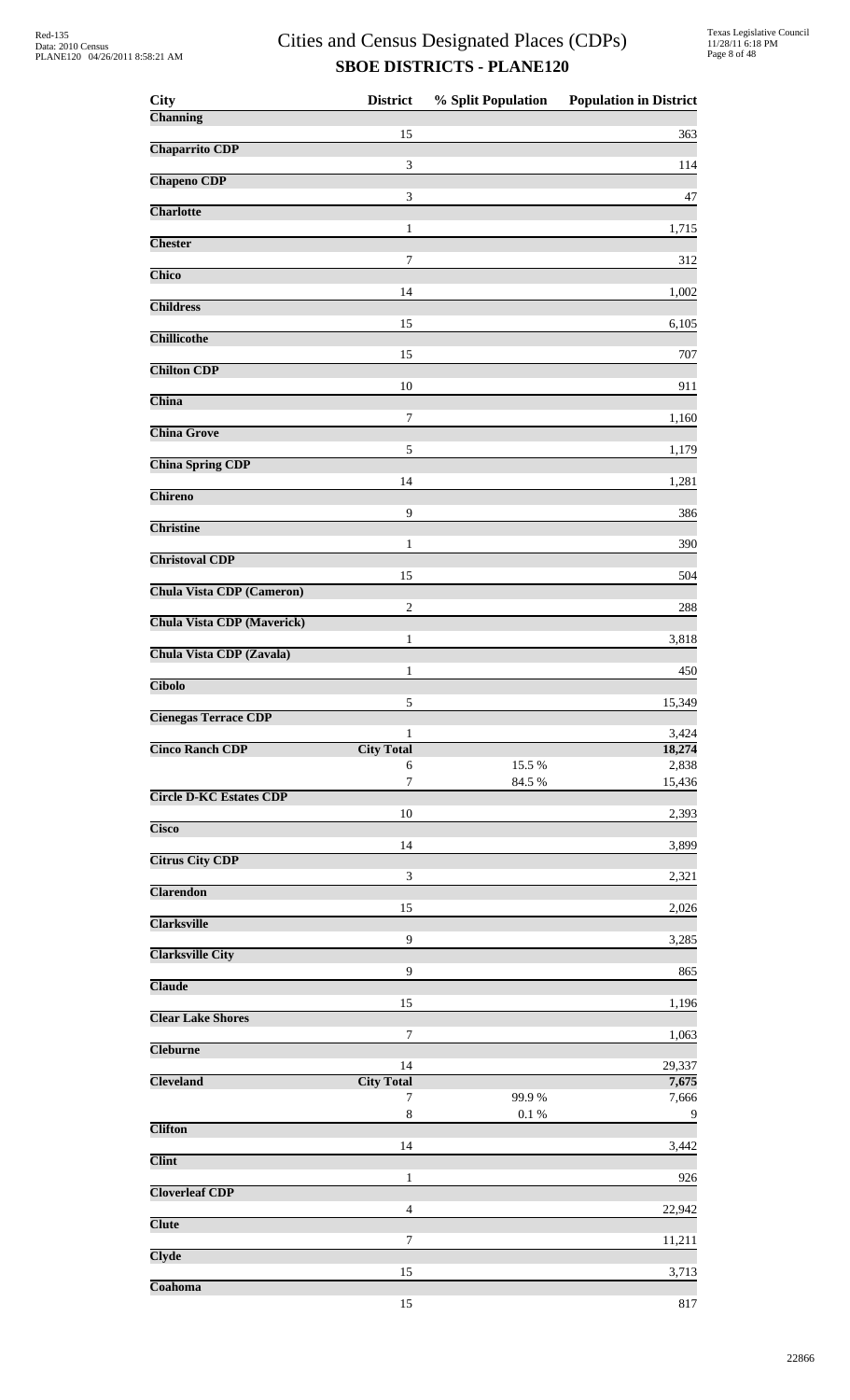| <b>City</b>                | <b>District</b>                   | % Split Population | <b>Population in District</b> |
|----------------------------|-----------------------------------|--------------------|-------------------------------|
| <b>Cockrell Hill</b>       | 13                                |                    | 4,193                         |
| <b>Coffee City</b>         |                                   |                    |                               |
| <b>Coldspring</b>          | $\overline{9}$                    |                    | 278                           |
| Coleman                    | $\,8\,$                           |                    | 853                           |
| <b>College Station</b>     | 15                                |                    | 4,709                         |
| <b>Colleyville</b>         | $\,8\,$                           |                    | 93,857                        |
| <b>Collinsville</b>        | 11                                |                    | 22,807                        |
| Colmesneil                 | $\overline{9}$                    |                    | 1,624                         |
|                            | 7                                 |                    | 596                           |
| <b>Colorado Acres CDP</b>  | 1                                 |                    | 296                           |
| <b>Colorado City</b>       | 15                                |                    | 4,146                         |
| <b>Columbus</b>            | $\overline{c}$                    |                    | 3,655                         |
| <b>Comanche</b>            |                                   |                    |                               |
| <b>Combes</b>              | 14                                |                    | 4,335                         |
| <b>Combine</b>             | $\mathbf{2}$<br><b>City Total</b> |                    | 2,895<br>1,942                |
|                            | 9                                 | 64.5 %             | 1,252                         |
| <b>Comfort CDP</b>         | 12                                | 35.5 %             | 690                           |
|                            | 5                                 |                    | 2,363                         |
| <b>Commerce</b>            | 9                                 |                    | 8,078                         |
| $\overline{\mathrm{Como}}$ | $\mathbf{9}$                      |                    | 702                           |
| <b>Concepcion CDP</b>      |                                   |                    |                               |
| Conroe                     | $\ensuremath{\mathfrak{Z}}$       |                    | 62                            |
|                            | $\,8\,$                           |                    | 56,207                        |
| <b>Converse</b>            | <b>City Total</b><br>3            | 0.7 %              | 18,198<br>125                 |
| <b>Cool</b>                | 5                                 | 99.3%              | 18,073                        |
|                            | 11                                |                    | 157                           |
| Coolidge                   | $10\,$                            |                    | 955                           |
| Cooper                     |                                   |                    |                               |
| Coppell                    | 9<br><b>City Total</b>            |                    | 1,969<br>38,659               |
|                            | 11                                | 98.0%              | 37,905                        |
| <b>Copper Canyon</b>       | 14                                | 2.0%               | 754                           |
| <b>Copperas Cove</b>       | 14<br><b>City Total</b>           |                    | 1,334<br>32,032               |
|                            | $10\,$                            | $0.0\ \%$          | $\theta$                      |
| <b>Corinth</b>             | 14                                | 100.0%             | 32,032                        |
|                            | 14                                |                    | 19,935                        |
| <b>Corpus Christi</b>      | $\sqrt{2}$                        |                    | 305,215                       |
| <b>Corral City</b>         | 14                                |                    | 27                            |
| Corrigan                   |                                   |                    |                               |
| Corsicana                  | $\,8\,$                           |                    | 1,595                         |
| <b>Cottonwood</b>          | 14                                |                    | 23,770                        |
|                            | $\mathbf{9}$                      |                    | 185                           |
| <b>Cottonwood Shores</b>   | 10                                |                    | 1,123                         |
| Cotulla                    | $\mathbf{1}$                      |                    | 3,603                         |
| <b>Country Acres CDP</b>   |                                   |                    |                               |
| Cove                       | $\overline{c}$                    |                    | 185                           |

7 510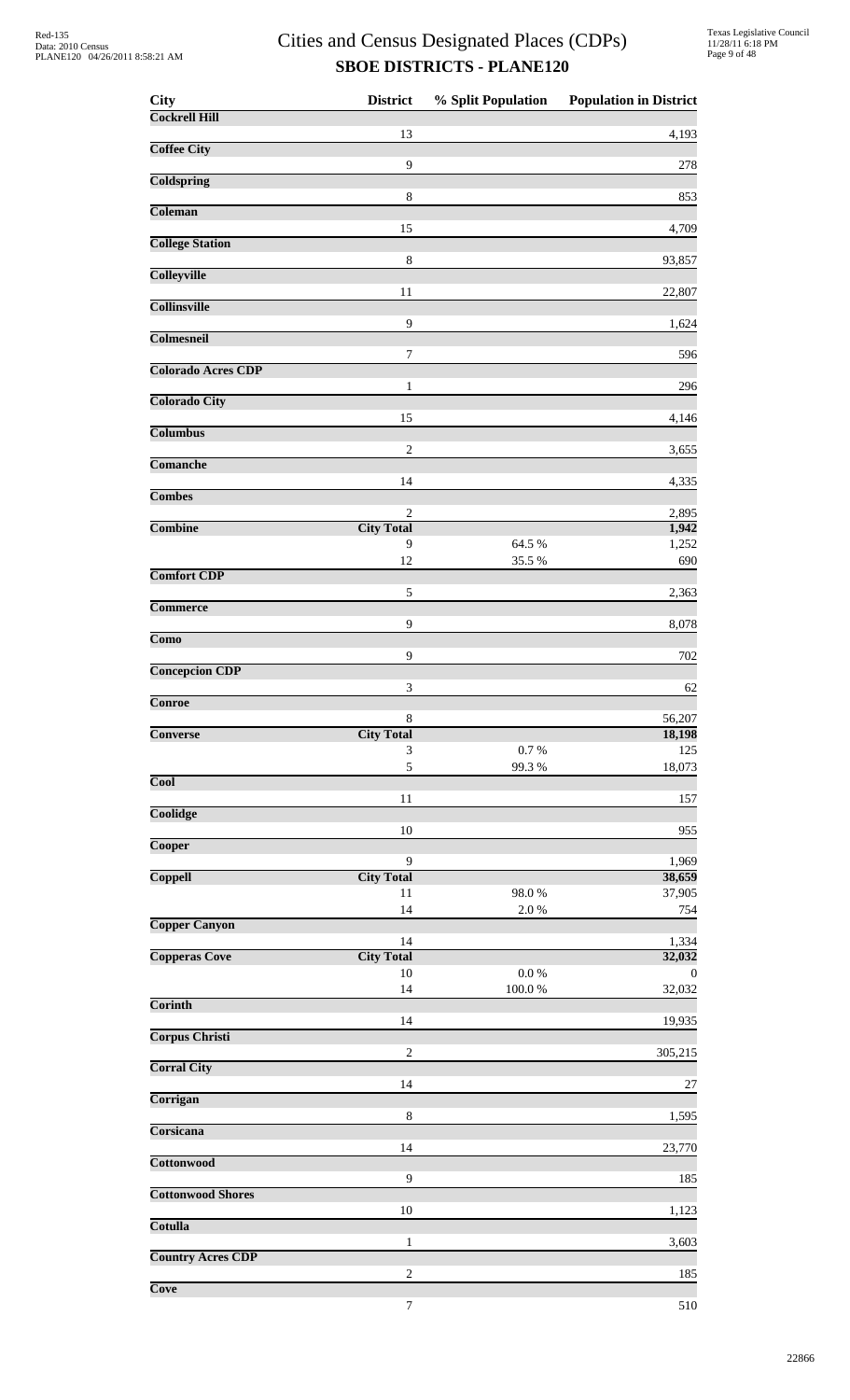| <b>City</b>                   | <b>District</b>             | % Split Population | <b>Population in District</b> |
|-------------------------------|-----------------------------|--------------------|-------------------------------|
| Covington                     | 14                          |                    |                               |
| Coyanosa CDP                  |                             |                    | 269                           |
|                               | $\mathbf{1}$                |                    | 163                           |
| <b>Coyote Acres CDP</b>       | $\ensuremath{\mathfrak{Z}}$ |                    | 508                           |
| <b>Coyote Flats CDP</b>       |                             |                    |                               |
| Crandall                      | 14                          |                    | 312                           |
|                               | 9                           |                    | 2,858                         |
| Crane                         | 1                           |                    | 3,353                         |
| <b>Cranfills Gap</b>          |                             |                    |                               |
| Crawford                      | 14                          |                    | 281                           |
|                               | 14                          |                    | 717                           |
| <b>Creedmoor</b>              | 5                           |                    |                               |
| <b>Cresson</b>                | <b>City Total</b>           |                    | 202<br>741                    |
|                               | 11                          | 54.8%              | 406                           |
| Crockett                      | 14                          | 45.2 %             | 335                           |
|                               | 8                           |                    | 6,950                         |
| <b>Crosby CDP</b>             | $\,$ 8 $\,$                 |                    | 2,299                         |
| Crosbyton                     |                             |                    |                               |
| <b>Cross Mountain CDP</b>     | 15                          |                    | 1,741                         |
|                               | 5                           |                    | 3,124                         |
| <b>Cross Plains</b>           | 15                          |                    | 982                           |
| <b>Cross Roads</b>            |                             |                    |                               |
| <b>Cross Timber</b>           | 14                          |                    | 1,563                         |
|                               | 14                          |                    | 268                           |
| Crowell                       |                             |                    |                               |
| Crowley                       | 15<br><b>City Total</b>     |                    | 948<br>12,838                 |
|                               | 11                          | 99.8%              | 12,807                        |
| <b>Crystal City</b>           | 14                          | 0.2 %              | 31                            |
|                               | $\mathbf{1}$                |                    | 7,138                         |
| <b>Cuero</b>                  | $\mathbf{2}$                |                    | 6,841                         |
| <b>Cuevitas CDP</b>           |                             |                    |                               |
| <b>Cumby</b>                  | $\mathfrak{Z}$              |                    | 40                            |
|                               | 9                           |                    | 777                           |
| <b>Cumings CDP</b>            | $\tau$                      |                    | 981                           |
| <b>Cuney</b>                  |                             |                    |                               |
| <b>Cushing</b>                | 9                           |                    | 140                           |
|                               | 9                           |                    | 612                           |
| <b>Cut and Shoot</b>          | $\,$ 8 $\,$                 |                    | 1,070                         |
| <b>Daingerfield</b>           |                             |                    |                               |
| <b>Daisetta</b>               | 9                           |                    | 2,560                         |
|                               | $\boldsymbol{7}$            |                    | 966                           |
| <b>Dalhart</b>                | 15                          |                    | 7,930                         |
| <b>Dallas</b>                 | <b>City Total</b>           |                    | 1,197,816                     |
|                               | 9                           | $0.0\ \%$          | 56                            |
|                               | $11\,$<br>12                | 5.1 %<br>34.5 %    | 60,538<br>413,203             |
|                               | 13                          | 58.2 %             | 697,440                       |
| <b>Dalworthington Gardens</b> | 14                          | 2.2 %              | 26,579                        |
|                               | 11                          |                    | 2,259                         |
| <b>Damon CDP</b>              | 7                           |                    | 552                           |
| <b>Danbury</b>                |                             |                    |                               |
|                               | 7                           |                    | 1,715                         |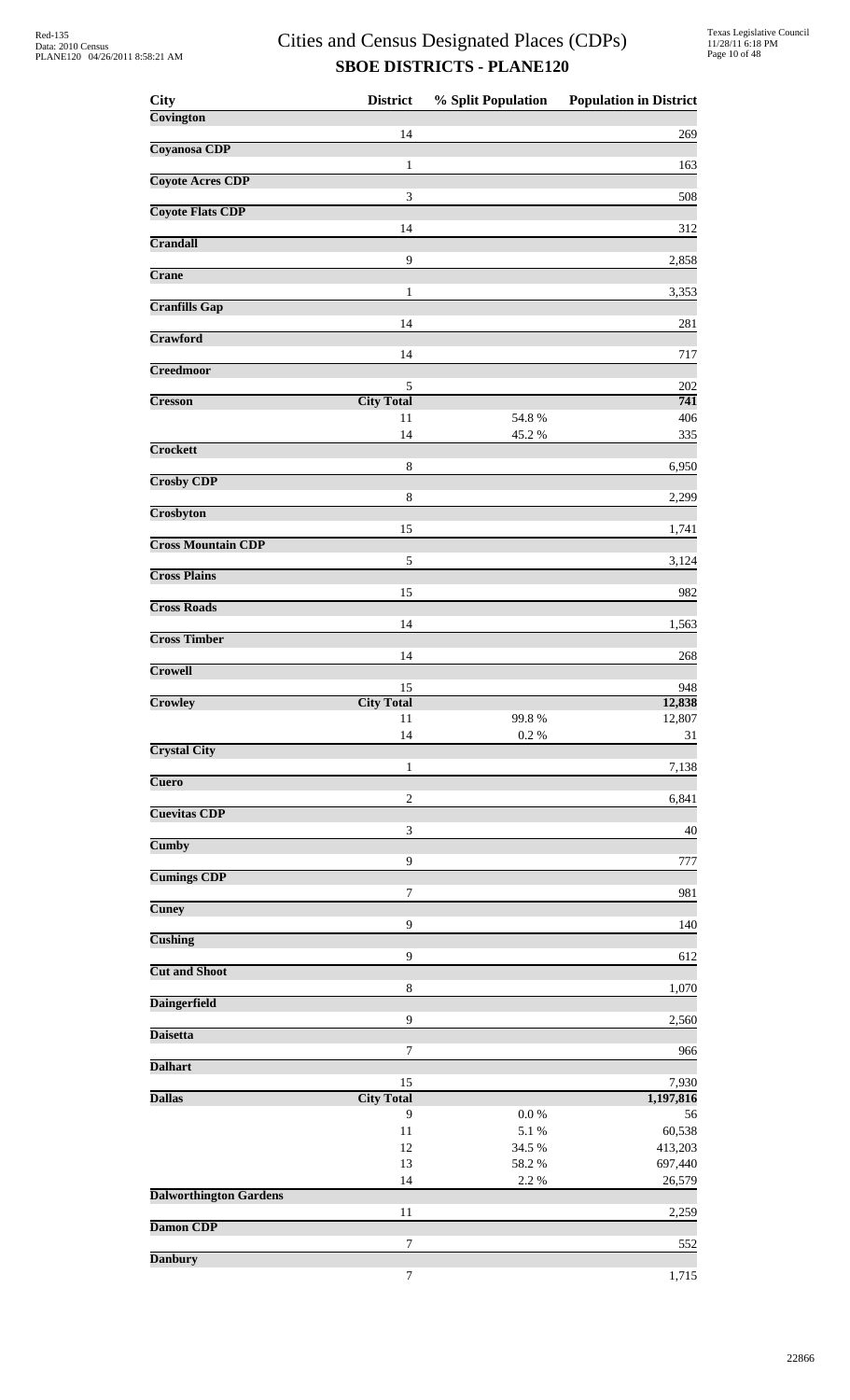| <b>City</b>                | <b>District</b>  | % Split Population | <b>Population in District</b> |
|----------------------------|------------------|--------------------|-------------------------------|
| <b>Darrouzett</b>          | 15               |                    | 350                           |
| <b>Dawson</b>              | 14               |                    |                               |
| <b>Dayton</b>              |                  |                    | 807                           |
| <b>Dayton Lakes</b>        | $\boldsymbol{7}$ |                    | 7,242                         |
| De Kalb                    | $\boldsymbol{7}$ |                    | 93                            |
| De Leon                    | 9                |                    | 1,699                         |
| <b>Dean</b>                | 14               |                    | 2,246                         |
| <b>Decatur</b>             | 15               |                    | 493                           |
| <b>DeCordova</b>           | 14               |                    | 6,042                         |
|                            | 14               |                    | 2,683                         |
| <b>Deer Park</b>           | $\,$ 8 $\,$      |                    | 32,010                        |
| <b>Del Mar Heights CDP</b> | $\overline{2}$   |                    | 113                           |
| <b>Del Rio</b>             | $\mathbf{1}$     |                    | 35,591                        |
| Del Sol CDP                | $\sqrt{2}$       |                    | 239                           |
| <b>Dell City</b>           |                  |                    |                               |
| <b>Delmita CDP</b>         | $\mathbf{1}$     |                    | 365                           |
| <b>Denison</b>             | $\mathfrak{Z}$   |                    | 216                           |
| <b>Denton</b>              | 9                |                    | 22,682                        |
| <b>Denver City</b>         | 14               |                    | 113,383                       |
| <b>Deport</b>              | 15               |                    | 4,479                         |
|                            | 9                |                    | 578                           |
| <b>DeSoto</b>              | 13               |                    | 49,047                        |
| <b>Detroit</b>             | 9                |                    | 732                           |
| <b>Devers</b>              | $\boldsymbol{7}$ |                    | 447                           |
| <b>Devine</b>              | $\mathbf{1}$     |                    | 4,350                         |
| <b>Deweyville CDP</b>      | 7                |                    | 1,023                         |
| <b>D'Hanis CDP</b>         |                  |                    |                               |
| <b>Diboll</b>              | $\mathbf{1}$     |                    | 847                           |
| <b>Dickens</b>             | 9                |                    | 4,776                         |
| <b>Dickinson</b>           | 15               |                    | 286                           |
| <b>Dilley</b>              | $\tau$           |                    | 18,680                        |
| <b>Dimmitt</b>             | $\mathbf{1}$     |                    | 3,894                         |
| <b>DISH</b>                | 15               |                    | 4,393                         |
|                            | 14               |                    | 201                           |
| <b>Dodd City</b>           | 9                |                    | 369                           |
| <b>Dodson</b>              | 15               |                    | 109                           |
| <b>Doffing CDP</b>         | $\mathfrak{Z}$   |                    | 5,091                         |
| <b>Domino</b>              | 9                |                    | 93                            |
| <b>Donna</b>               |                  |                    |                               |
| <b>Doolittle CDP</b>       | $\overline{2}$   |                    | 15,798                        |
| <b>Dorchester</b>          | $\mathfrak{Z}$   |                    | 2,769                         |
|                            | 9                |                    | 148                           |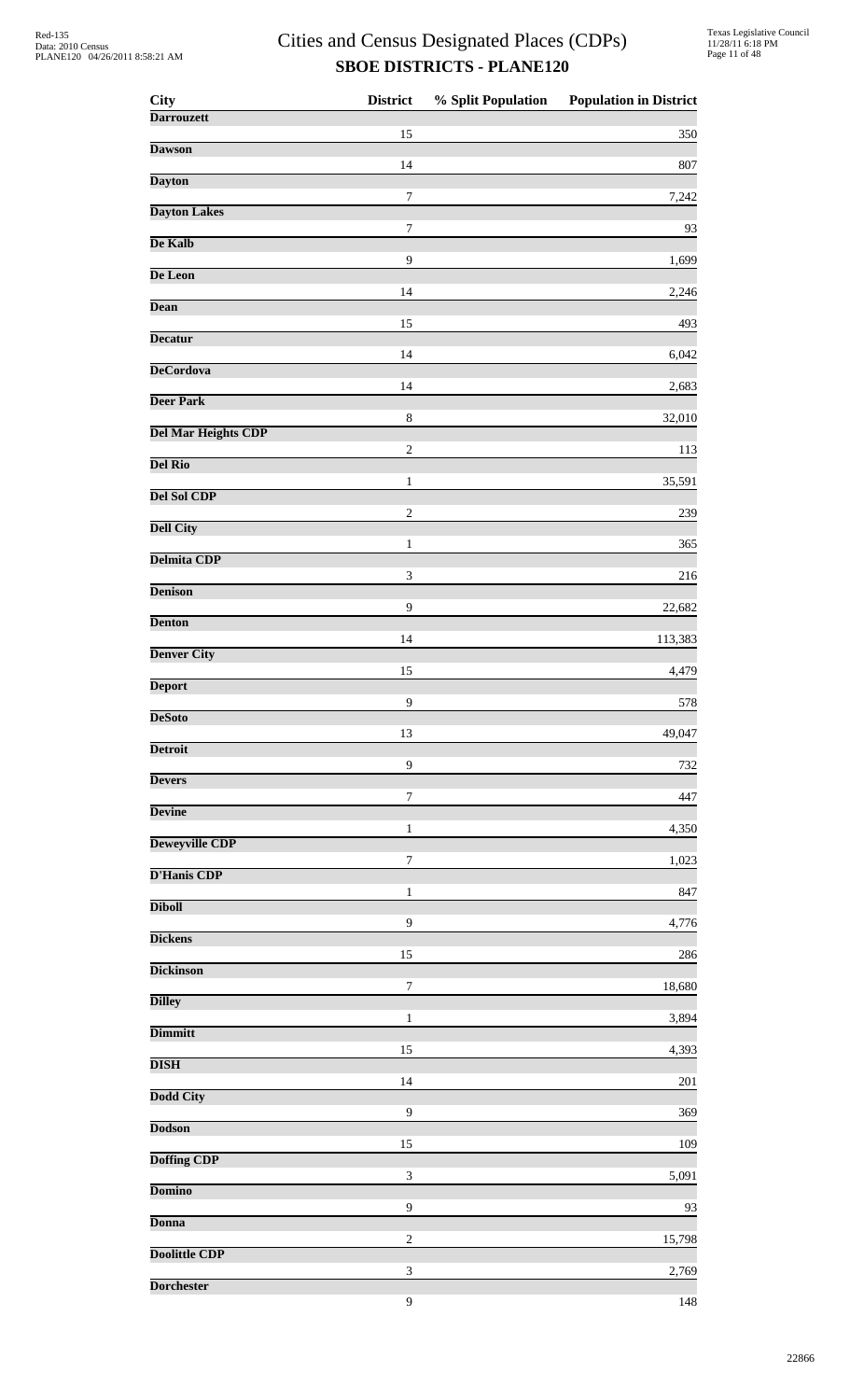| <b>City</b>                  | <b>District</b>             | % Split Population | <b>Population in District</b> |
|------------------------------|-----------------------------|--------------------|-------------------------------|
| <b>Double Oak</b>            | 14                          |                    | 2,867                         |
| <b>Douglassville</b>         |                             |                    |                               |
| Doyle CDP                    | 9                           |                    | 229                           |
| <b>Driftwood CDP</b>         | $\sqrt{2}$                  |                    | 254                           |
| <b>Dripping Springs</b>      | $\sqrt{5}$                  |                    | 144                           |
| <b>Driscoll</b>              | $\sqrt{5}$                  |                    | 1,788                         |
| <b>Dublin</b>                | $\sqrt{2}$                  |                    | 739                           |
| <b>Dumas</b>                 | 14                          |                    | 3,654                         |
|                              | 15                          |                    | 14,691                        |
| <b>Duncanville</b>           | 13                          |                    | 38,524                        |
| <b>Eagle Lake</b>            | $\sqrt{2}$                  |                    | 3,639                         |
| <b>Eagle Pass</b>            | $\mathbf{1}$                |                    | 26,248                        |
| <b>Early</b>                 | 14                          |                    | 2,762                         |
| <b>Earth</b>                 | 15                          |                    |                               |
| <b>East Alto Bonito CDP</b>  |                             |                    | 1,065                         |
| <b>East Bernard</b>          | 3                           |                    | 824                           |
| <b>East Lopez CDP</b>        | $\overline{c}$              |                    | 2,272                         |
| <b>East Mountain</b>         | $\ensuremath{\mathfrak{Z}}$ |                    | 166                           |
| <b>East Tawakoni</b>         | 9                           |                    | 797                           |
| <b>Eastland</b>              | 9                           |                    | 883                           |
| <b>Easton</b>                | 14                          |                    | 3,960                         |
|                              | 9                           |                    | 510                           |
| <b>Ector</b>                 | $\overline{9}$              |                    | 695                           |
| <b>Edcouch</b>               | $\mathbf{2}$                |                    | 3,161                         |
| <b>Eden</b>                  | 1                           |                    | 2,766                         |
| <b>Edgecliff Village</b>     | 11                          |                    | 2,776                         |
| <b>Edgewater Estates CDP</b> | $\overline{2}$              |                    | 72                            |
| <b>Edgewood</b>              |                             |                    |                               |
| Edinburg                     | 9                           |                    | 1,441                         |
| <b>Edmonson</b>              | $\mathfrak{Z}$              |                    | 77,100                        |
| <b>Edna</b>                  | 15                          |                    | 111                           |
| Edom                         | $\overline{c}$              |                    | 5,499                         |
| <b>Edroy CDP</b>             | 9                           |                    | 375                           |
| <b>Eidson Road CDP</b>       | $\overline{c}$              |                    | 331                           |
|                              | $\mathbf{1}$                |                    | 8,960                         |
| <b>El Brazil CDP</b>         | 3                           |                    | 47                            |
| <b>El Camino Angosto CDP</b> | $\overline{2}$              |                    | 253                           |
| El Campo                     | $\overline{c}$              |                    | 11,602                        |
| <b>El Castillo CDP</b>       | 3                           |                    | 188                           |
| <b>El Cenizo</b>             |                             |                    |                               |
| <b>El Cenizo CDP</b>         | $\mathbf{1}$                |                    | 3,273                         |
|                              | 3                           |                    | 249                           |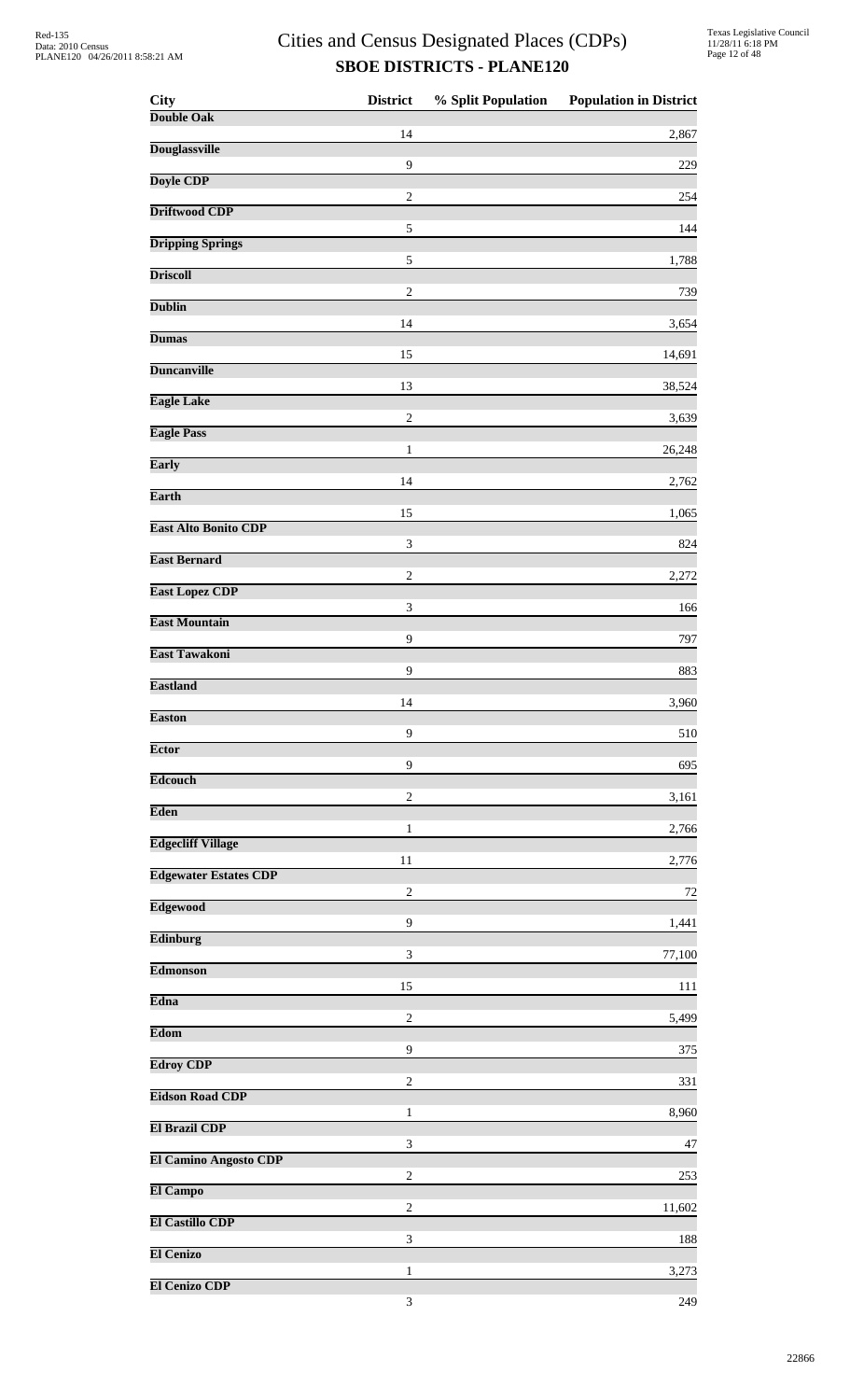| City                              | <b>District</b>             | % Split Population | <b>Population in District</b> |
|-----------------------------------|-----------------------------|--------------------|-------------------------------|
| <b>El Chaparral CDP</b>           | 3                           |                    | 464                           |
| El Indio CDP                      | 1                           |                    | 190                           |
| El Lago                           |                             |                    |                               |
| <b>El Mesquite CDP</b>            | 8                           |                    | 2,706                         |
| <b>El Paso</b>                    | 3                           |                    | 38                            |
| <b>El Quiote CDP</b>              | $\mathbf{1}$                |                    | 649,121                       |
| <b>El Rancho Vela CDP</b>         | $\mathfrak{Z}$              |                    | 208                           |
|                                   | $\ensuremath{\mathfrak{Z}}$ |                    | 274                           |
| <b>El Refugio CDP</b>             | 3                           |                    | 331                           |
| <b>El Socio CDP</b>               | 3                           |                    | 130                           |
| <b>Elbert CDP</b>                 | 15                          |                    | $30\,$                        |
| <b>Eldorado</b>                   | 1                           |                    |                               |
| <b>Electra</b>                    |                             |                    | 1,951                         |
| Elgin                             | 15                          |                    | 2,791                         |
| Elias-Fela Solis CDP              | 10                          |                    | 8,135                         |
| <b>Elkhart</b>                    | 3                           |                    | 30                            |
| <b>Elm Creek CDP</b>              | 9                           |                    | 1,371                         |
|                                   | $\mathbf{1}$                |                    | 2,469                         |
| <b>Elmendorf</b>                  | <b>City Total</b><br>3      | 99.9%              | 1,488<br>1,486                |
|                                   | 5                           | $0.1\ \%$          | $\overline{2}$                |
| Elmo CDP                          | 9                           |                    | 768                           |
| <b>Elsa</b>                       | 2                           |                    | 5,660                         |
| <b>Emerald Bay CDP</b>            | $\overline{9}$              |                    |                               |
| <b>Emhouse</b>                    |                             |                    | 1,047                         |
| <b>Emory</b>                      | 14                          |                    | 133                           |
| Encantada-Ranchito-El Calaboz CDP | $\overline{9}$              |                    | 1,239                         |
| <b>Enchanted Oaks</b>             | $\boldsymbol{2}$            |                    | 2,255                         |
|                                   | 9                           |                    | 326                           |
| <b>Encinal</b>                    | 1                           |                    | 559                           |
| <b>Encino CDP</b>                 | $\ensuremath{\mathfrak{Z}}$ |                    | 143                           |
| <b>Ennis</b>                      | 14                          |                    | 18,513                        |
| <b>Escobar I CDP</b>              |                             |                    |                               |
| <b>Escobares</b>                  | 3                           |                    | 324                           |
| <b>Estelline</b>                  | $\mathfrak{Z}$              |                    | 1,188                         |
| <b>Eugenio Saenz CDP</b>          | 15                          |                    | 145                           |
| <b>Euless</b>                     | 3                           |                    | 159                           |
|                                   | 11                          |                    | 51,277                        |
| <b>Eureka</b>                     | 14                          |                    | 307                           |
| <b>Eustace</b>                    | 9                           |                    | 991                           |
| <b>Evadale CDP</b>                | 7                           |                    | 1,483                         |
| Evant                             |                             |                    |                               |
| <b>Evergreen CDP</b>              | 14                          |                    | 426                           |
|                                   | $\ensuremath{\mathfrak{Z}}$ |                    | 73                            |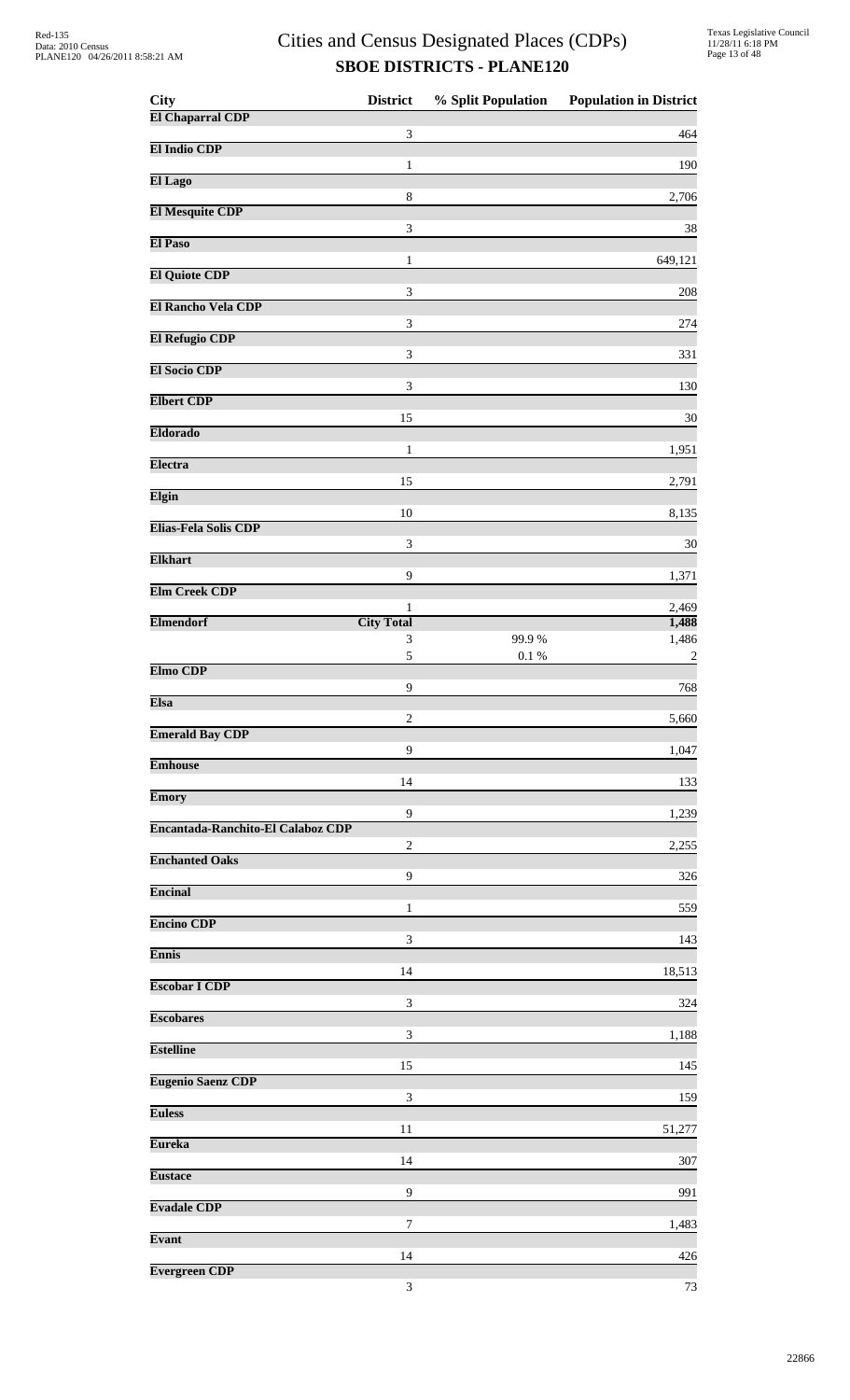| <b>City</b>                    | <b>District</b>             |                 | % Split Population Population in District |
|--------------------------------|-----------------------------|-----------------|-------------------------------------------|
| <b>Everman</b>                 |                             |                 |                                           |
| <b>Fabens CDP</b>              | 13                          |                 | 6,108                                     |
|                                | $\mathbf{1}$                |                 | 8,257                                     |
| <b>Fabrica CDP</b>             | 1                           |                 | 923                                       |
| <b>Fair Oaks Ranch</b>         |                             |                 |                                           |
| <b>Fairchilds</b>              | $\sqrt{5}$                  |                 | 5,986                                     |
|                                | 7                           |                 | 763                                       |
| <b>Fairfield</b>               |                             |                 |                                           |
| <b>Fairview</b>                | 10                          |                 | 2,951                                     |
|                                | 12                          |                 | 7,248                                     |
| <b>Falcon Heights CDP</b>      | 3                           |                 | 53                                        |
| <b>Falcon Lake Estates CDP</b> |                             |                 |                                           |
| <b>Falcon Mesa CDP</b>         | 1                           |                 | 1,036                                     |
|                                | 1                           |                 | 405                                       |
| <b>Falcon Village CDP</b>      | 3                           |                 | 47                                        |
| <b>Falconaire CDP</b>          |                             |                 |                                           |
| <b>Falfurrias</b>              | $\ensuremath{\mathfrak{Z}}$ |                 | 132                                       |
|                                | 3                           |                 | 4,981                                     |
| <b>Falls City</b>              | 3                           |                 | 611                                       |
| <b>Falman CDP</b>              |                             |                 |                                           |
| <b>Fannett CDP</b>             | $\sqrt{2}$                  |                 | 76                                        |
|                                | 7                           |                 | 2,252                                     |
| <b>Farmers Branch</b>          | <b>City Total</b>           |                 | 28,616                                    |
|                                | 11<br>13                    | 97.4 %<br>2.6 % | 27,882<br>734                             |
| <b>Farmersville</b>            |                             |                 |                                           |
| <b>Farwell</b>                 | 12                          |                 | 3,301                                     |
|                                | 15                          |                 | 1,363                                     |
| <b>Fate</b>                    | 9                           |                 | 6,357                                     |
| <b>Fayetteville</b>            |                             |                 |                                           |
| <b>Faysville CDP</b>           | 10                          |                 | 258                                       |
|                                | $\ensuremath{\mathfrak{Z}}$ |                 | 439                                       |
| <b>Fernando Salinas CDP</b>    |                             |                 |                                           |
| <b>Ferris</b>                  | 3<br><b>City Total</b>      |                 | 15<br>2,436                               |
|                                | 13                          | 0.1%            | 2                                         |
| <b>Fifth Street CDP</b>        | 14<br><b>City Total</b>     | 99.9%           | 2,434<br>2,486                            |
|                                | $\overline{4}$              | 96.4%           | 2,397                                     |
|                                | $\boldsymbol{7}$            | 3.6 %           | 89                                        |
| Flatonia                       | 10                          |                 | 1,383                                     |
| <b>Flor del Rio CDP</b>        |                             |                 |                                           |
| <b>Florence</b>                | 3                           |                 | 122                                       |
|                                | 10                          |                 | 1,136                                     |
| <b>Floresville</b>             | 3                           |                 | 6,448                                     |
| <b>Flowella CDP</b>            |                             |                 |                                           |
| <b>Flower Mound</b>            | 3<br><b>City Total</b>      |                 | 118<br>64,669                             |
|                                | 11                          | $0.3~\%$        | 212                                       |
| Floydada                       | 14                          | 99.7%           | 64,457                                    |
|                                | 15                          |                 | 3,038                                     |
| <b>Follett</b>                 |                             |                 |                                           |
| <b>Forest Hill</b>             | 15                          |                 | 459                                       |
|                                | 13                          |                 | 12,355                                    |
| <b>Forney</b>                  | 9                           |                 | 14,661                                    |
| Forsan                         |                             |                 |                                           |
|                                | 15                          |                 | 210                                       |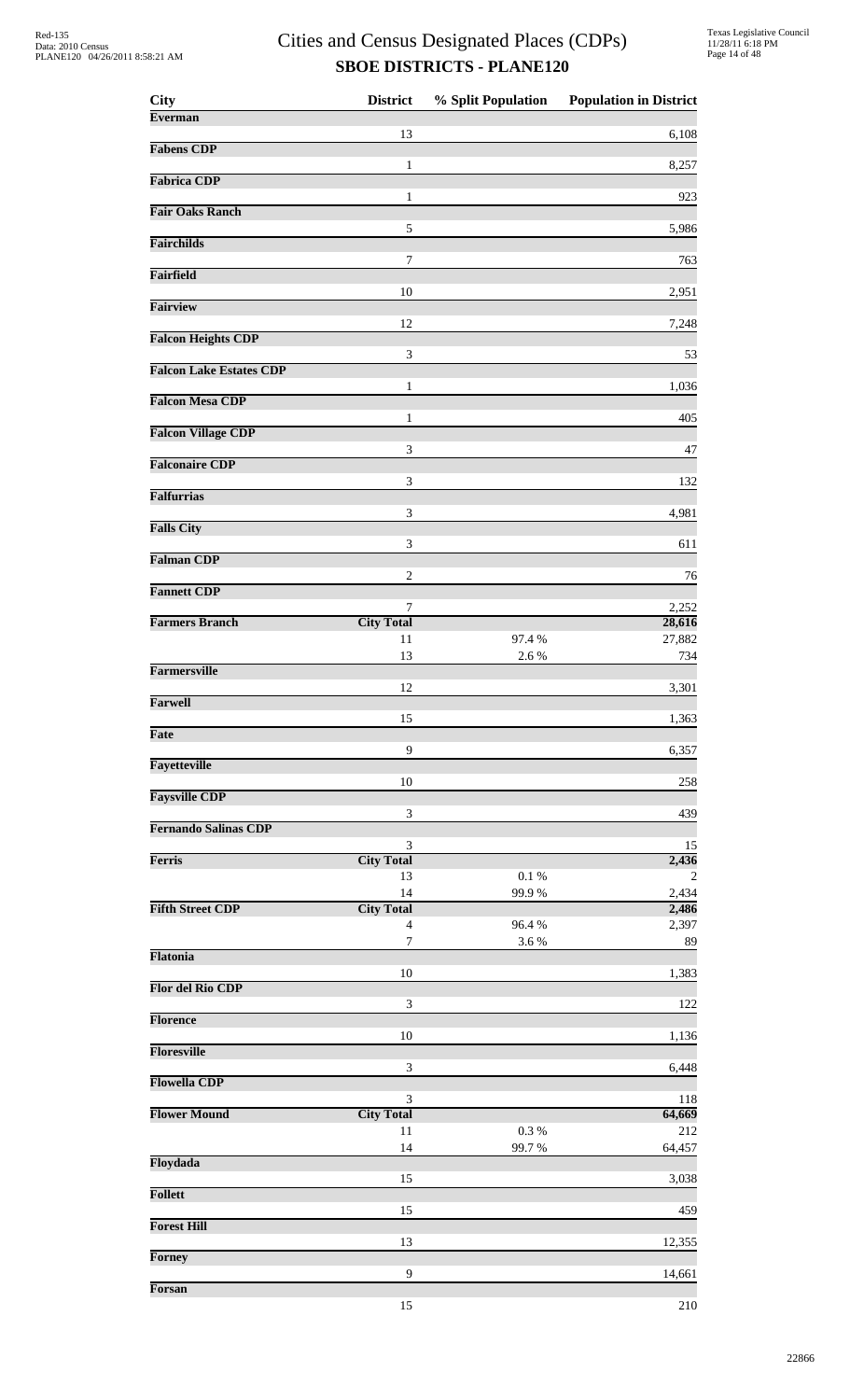| <b>City</b>                   | <b>District</b>             | % Split Population | <b>Population in District</b> |
|-------------------------------|-----------------------------|--------------------|-------------------------------|
| <b>Fort Bliss CDP</b>         | 1                           |                    | 8,591                         |
| <b>Fort Clark Springs CDP</b> |                             |                    |                               |
|                               | $\mathbf{1}$                |                    | 1,228                         |
| <b>Fort Davis CDP</b>         | $\mathbf{1}$                |                    | 1,201                         |
| <b>Fort Hancock CDP</b>       |                             |                    |                               |
| <b>Fort Hood CDP</b>          | 1<br><b>City Total</b>      |                    | 1,750<br>29,589               |
|                               | 10                          | 51.3%              | 15,174                        |
|                               | 14                          | 48.7%              | 14,415                        |
| <b>Fort Stockton</b>          | 1                           |                    | 8,283                         |
| <b>Fort Worth</b>             | <b>City Total</b>           |                    | 741,206                       |
|                               | 11<br>13                    | 64.1 %<br>34.9%    | 474,871<br>258,522            |
|                               | 14                          | $1.1~\%$           | 7,813                         |
| <b>Four Corners CDP</b>       |                             |                    |                               |
| <b>Four Points CDP</b>        | 7                           |                    | 12,382                        |
|                               | $\mathbf{1}$                |                    | 18                            |
| <b>Fowlerton CDP</b>          | 1                           |                    | 55                            |
| Franklin                      |                             |                    |                               |
| <b>Frankston</b>              | 10                          |                    | 1,564                         |
|                               | 9                           |                    | 1,229                         |
| Fredericksburg                |                             |                    |                               |
| Freeport                      | 5                           |                    | 10,530                        |
|                               | 7                           |                    | 12,049                        |
| Freer                         |                             |                    |                               |
| <b>Fresno CDP</b>             | 3                           |                    | 2,818                         |
|                               | $\overline{4}$              |                    | 19,069                        |
| Friendswood                   | <b>City Total</b><br>7      | 71.2%              | 35,805<br>25,510              |
|                               | $\,$ 8 $\,$                 | 28.8%              | 10,295                        |
| Friona                        |                             |                    | 4,123                         |
| Frisco                        | 15<br><b>City Total</b>     |                    | 116,989                       |
|                               | 12                          | 62.0%              | 72,489                        |
| Fritch                        | 14                          | 38.0%              | 44,500                        |
|                               | 15                          |                    | 2,117                         |
| <b>Fronton CDP</b>            |                             |                    |                               |
| <b>Fronton Ranchettes CDP</b> | 3                           |                    | 180                           |
|                               | $\ensuremath{\mathfrak{Z}}$ |                    | 113                           |
| Frost                         | 14                          |                    | 643                           |
| Fruitvale                     |                             |                    |                               |
| <b>Fulshear</b>               | 9                           |                    | 408                           |
|                               | 7                           |                    | 1,134                         |
| <b>Fulton</b>                 |                             |                    |                               |
| <b>Gail CDP</b>               | $\overline{c}$              |                    | 1,358                         |
|                               | 15                          |                    | 231                           |
| <b>Gainesville</b>            | 15                          |                    | 16,002                        |
| <b>Galena Park</b>            |                             |                    |                               |
| Gallatin                      | $\overline{4}$              |                    | 10,887                        |
|                               | 9                           |                    | 419                           |
| <b>Galveston</b>              |                             |                    |                               |
| Ganado                        | 7                           |                    | 47,743                        |
|                               | $\overline{c}$              |                    | 2,003                         |
| <b>Garceno CDP</b>            | 3                           |                    | 420                           |
| <b>Garciasville CDP</b>       |                             |                    |                               |
| <b>Garden City CDP</b>        | 3                           |                    | 46                            |
|                               | 1                           |                    | 334                           |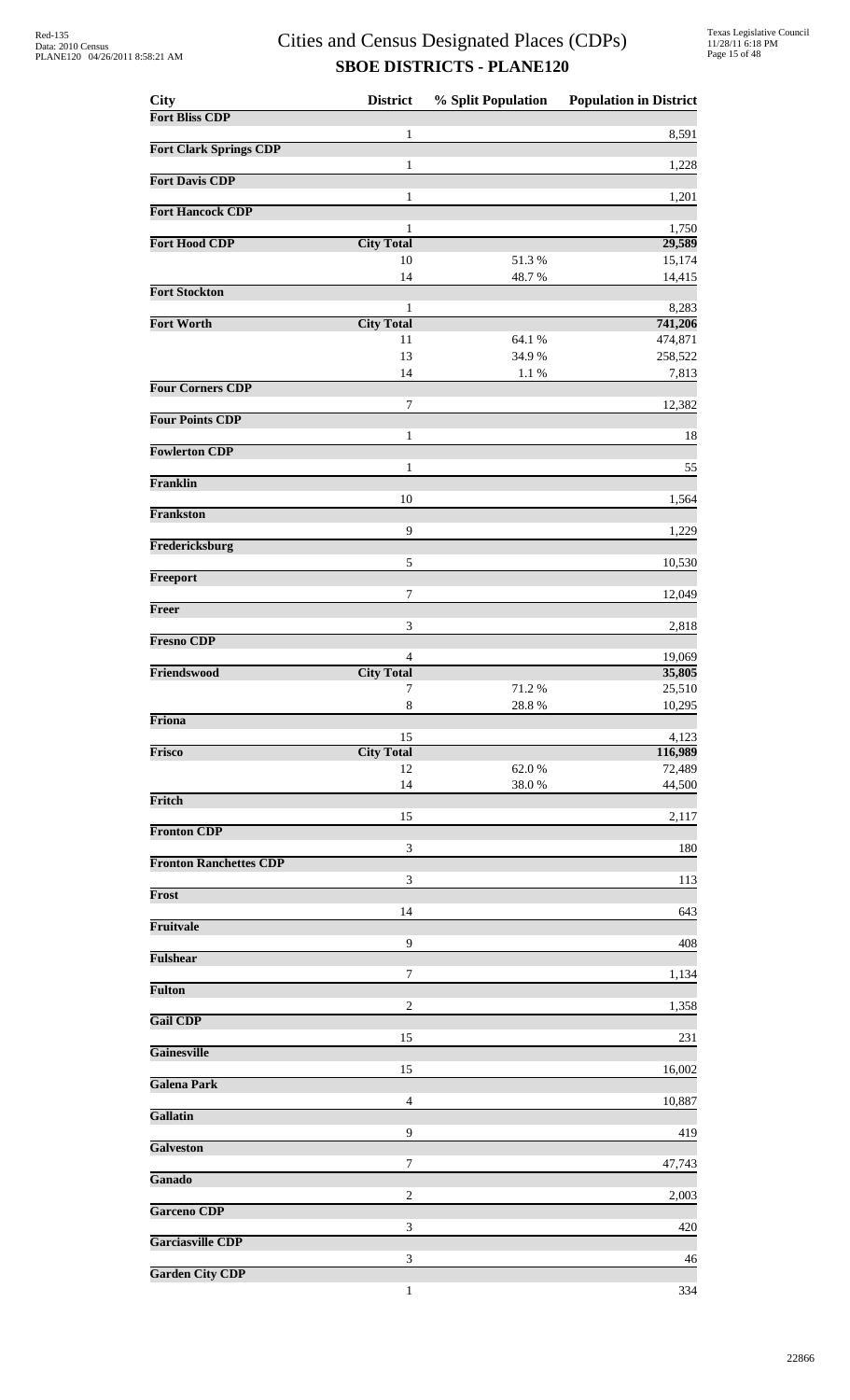| <b>City</b>            | <b>District</b>             | % Split Population      | <b>Population in District</b> |
|------------------------|-----------------------------|-------------------------|-------------------------------|
| <b>Garden Ridge</b>    |                             |                         |                               |
| <b>Gardendale CDP</b>  | $\sqrt{5}$                  |                         | 3,259                         |
|                        | $\mathbf{1}$                |                         | 1,574                         |
| <b>Garfield CDP</b>    | 5                           |                         | 1,698                         |
| Garland                | <b>City Total</b>           |                         | 226,876                       |
|                        | 9                           | 0.0 %                   | 2                             |
|                        | 12<br>13                    | $100.0~\%$<br>$0.0\ \%$ | 226,874<br>$\boldsymbol{0}$   |
| Garrett                |                             |                         |                               |
| Garrison               | 14                          |                         | 806                           |
|                        | 9                           |                         | 895                           |
| <b>Gary City</b>       | 9                           |                         | 311                           |
| Garza-Salinas II CDP   |                             |                         |                               |
| <b>Gatesville</b>      | $\ensuremath{\mathfrak{Z}}$ |                         | 719                           |
|                        | 14                          |                         | 15,751                        |
| <b>George West</b>     |                             |                         |                               |
| Georgetown             | 3                           |                         | 2,445                         |
|                        | 10                          |                         | 47,400                        |
| Geronimo CDP           | 5                           |                         | 1,032                         |
| Gholson                |                             |                         |                               |
| <b>Giddings</b>        | 14                          |                         | 1,061                         |
|                        | 10                          |                         | 4,881                         |
| <b>Gilmer</b>          |                             |                         |                               |
| <b>Girard CDP</b>      | 9                           |                         | 4,905                         |
|                        | 15                          |                         | 50                            |
| Gladewater             | 9                           |                         | 6,441                         |
| <b>Glen Rose</b>       |                             |                         |                               |
|                        | 14                          |                         | 2,444                         |
| <b>Glenn Heights</b>   | <b>City Total</b><br>13     | 75.8%                   | 11,278<br>8,547               |
|                        | 14                          | 24.2 %                  | 2,731                         |
| <b>Glidden CDP</b>     | $\sqrt{2}$                  |                         | 661                           |
| Godley                 |                             |                         |                               |
| Goldsmith              | 14                          |                         | 1,009                         |
|                        | $\mathbf{1}$                |                         | 257                           |
| Goldthwaite            |                             |                         |                               |
| Goliad                 | 14                          |                         | 1,878                         |
|                        | $\overline{2}$              |                         | 1,908                         |
| Golinda                | <b>City Total</b>           |                         | 559                           |
|                        | $10\,$<br>14                | 73.9%<br>$26.1~\%$      | 413<br>146                    |
| <b>Gonzales</b>        |                             |                         |                               |
| Goodlow                | $\sqrt{3}$                  |                         | 7,237                         |
|                        | 14                          |                         | 200                           |
| Goodrich               | 8                           |                         | 271                           |
| Gordon                 |                             |                         |                               |
| Goree                  | 14                          |                         | 478                           |
|                        | 15                          |                         | 203                           |
| Gorman                 |                             |                         |                               |
| Graford                | 14                          |                         | 1,083                         |
|                        | 14                          |                         | 584                           |
| Graham                 | 15                          |                         | 8,903                         |
| Granbury               |                             |                         |                               |
| <b>Grand Acres CDP</b> | 14                          |                         | 7,978                         |
|                        | $\overline{2}$              |                         | 49                            |
| <b>Grand Prairie</b>   | <b>City Total</b>           |                         | 175,396                       |
|                        | 11                          | 7.3 %                   | 12,744                        |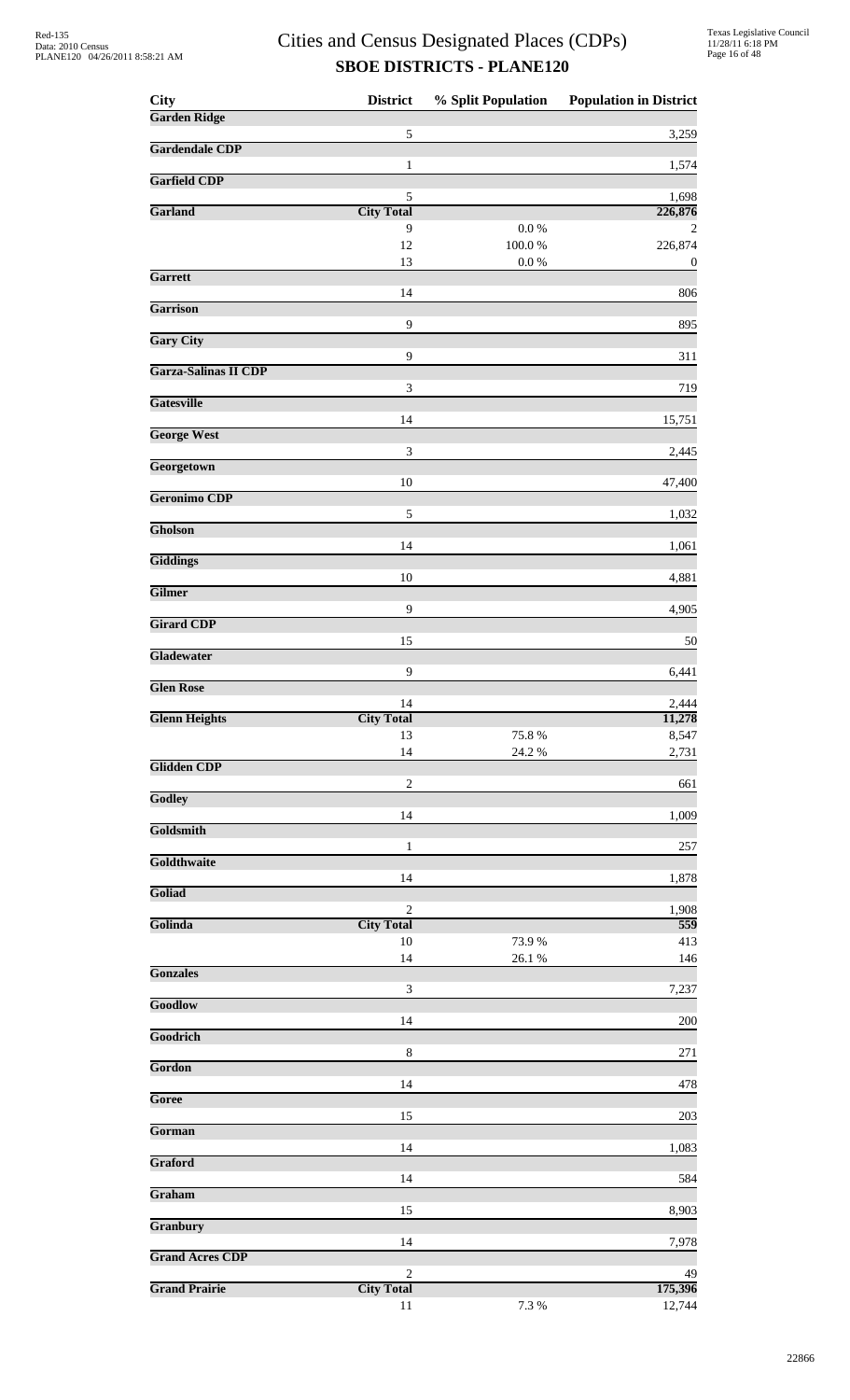| <b>City</b>                   | <b>District</b>             | % Split Population  | <b>Population in District</b> |
|-------------------------------|-----------------------------|---------------------|-------------------------------|
|                               | 13<br>14                    | 92.7%<br>$0.0\ \%$  | 162,607<br>45                 |
| <b>Grand Saline</b>           |                             |                     |                               |
| <b>Grandfalls</b>             | 9                           |                     | 3,136                         |
| Grandview                     | 1                           |                     | 360                           |
|                               | 14                          |                     | 1,561                         |
| Granger                       | 10                          |                     | 1,419                         |
| <b>Granite Shoals</b>         | 10                          |                     | 4,910                         |
| Granjeno                      | $\sqrt{2}$                  |                     | 293                           |
| <b>Grape Creek CDP</b>        |                             |                     |                               |
| <b>Grapeland</b>              | 15                          |                     | 3,154                         |
| Grapevine                     | $\,$ 8 $\,$                 |                     | 1,489                         |
|                               | 11<br>14                    | 100.0%<br>$0.0\ \%$ | 46,334                        |
| <b>Grays Prairie</b>          |                             |                     | $\boldsymbol{0}$              |
| <b>Greatwood CDP</b>          | 9                           |                     | 337                           |
| <b>Green Valley Farms CDP</b> | 7                           |                     | 11,538                        |
| <b>Greenville</b>             | $\overline{c}$              |                     | 1,272                         |
|                               | $\mathbf{9}$                |                     | 25,557                        |
| Gregory                       | $\overline{c}$              |                     | 1,907                         |
| <b>Grey Forest</b>            | 5                           |                     | 483                           |
| <b>Groesbeck</b>              | 10                          |                     | 4,328                         |
| Groom                         |                             |                     |                               |
| <b>Groves</b>                 | 15                          |                     | 574                           |
| Groveton                      | 7                           |                     | 16,144                        |
| Gruver                        | $\,8\,$                     |                     | 1,057                         |
|                               | 15                          |                     | 1,194                         |
| <b>Guadalupe-Guerra CDP</b>   | $\ensuremath{\mathfrak{Z}}$ |                     | 37                            |
| <b>Guerra CDP</b>             | 3                           |                     | 6                             |
| <b>Gun Barrel City</b>        |                             |                     |                               |
| Gunter                        | $\mathbf{9}$                |                     | 5,672                         |
| <b>Gustine</b>                | 9                           |                     | 1,498                         |
| <b>Guthrie CDP</b>            | 14                          |                     | 476                           |
|                               | 15                          |                     | 160                           |
| <b>Gutierrez CDP</b>          | $\ensuremath{\mathfrak{Z}}$ |                     | 79                            |
| <b>H. Cuellar Estates CDP</b> | $\ensuremath{\mathfrak{Z}}$ |                     | 20                            |
| <b>Hackberry</b>              | 14                          |                     | 968                           |
| <b>Hale Center</b>            |                             |                     |                               |
| <b>Hallettsville</b>          | 15                          |                     | 2,252                         |
| <b>Hallsburg</b>              | 3                           |                     | 2,550                         |
|                               | 14                          |                     | 507                           |
| <b>Hallsville</b>             | 9                           |                     | 3,577                         |
| <b>Haltom City</b>            | <b>City Total</b><br>11     | 100.0%              | 42,409<br>42,390              |
| <b>Hamilton</b>               | 13                          | 0.0 %               | 19                            |
|                               | 14                          |                     | 3,095                         |
| <b>Hamlin</b>                 | 15                          |                     | 2,124                         |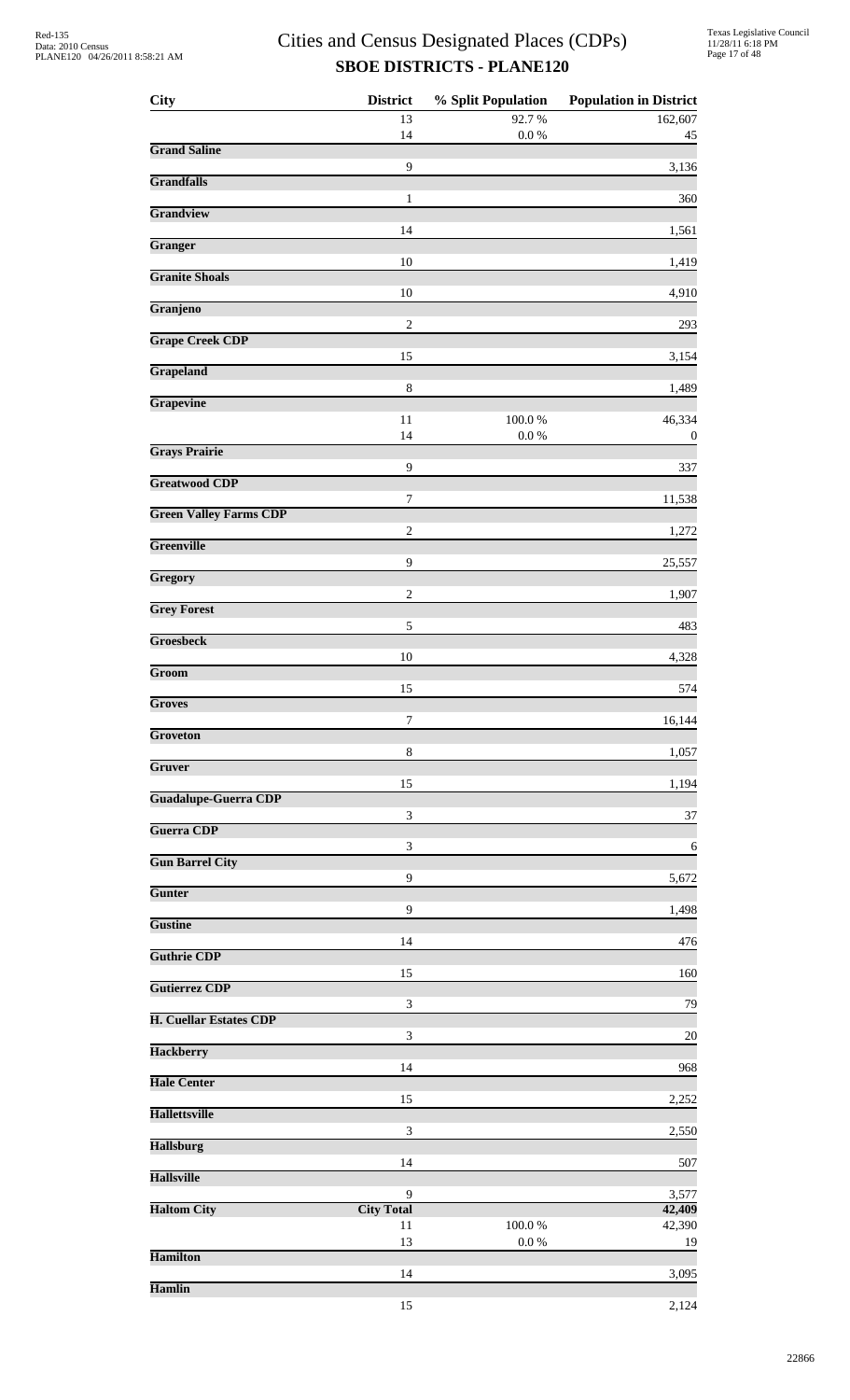| City                    | <b>District</b>        | % Split Population      | <b>Population in District</b> |
|-------------------------|------------------------|-------------------------|-------------------------------|
| <b>Happy</b>            | 15                     |                         | 678                           |
| <b>Hardin</b>           |                        |                         |                               |
| <b>Hargill CDP</b>      | 7                      |                         | 819                           |
| <b>Harker Heights</b>   | $\sqrt{2}$             |                         | 877                           |
| <b>Harlingen</b>        | 10                     |                         | 26,700                        |
|                         | $\sqrt{2}$             |                         | 64,849                        |
| <b>Harper CDP</b>       | $\sqrt{5}$             |                         | 1,192                         |
| <b>Hart</b>             | 15                     |                         | 1,114                         |
| <b>Hartley CDP</b>      | 15                     |                         | 540                           |
| <b>Haskell</b>          | 15                     |                         | 3,322                         |
| <b>Haslet</b>           |                        |                         |                               |
|                         | 11<br>14               | $100.0~\%$<br>$0.0\ \%$ | 1,517<br>$\boldsymbol{0}$     |
| Havana CDP              | $\mathfrak{Z}$         |                         | 407                           |
| <b>Hawk Cove</b>        |                        |                         |                               |
| <b>Hawkins</b>          | 9                      |                         | 483                           |
| <b>Hawley</b>           | 9                      |                         | 1,278                         |
|                         | 15                     |                         | 634                           |
| <b>Hays</b>             | $\sqrt{5}$             |                         | 217                           |
| <b>Hearne</b>           | 10                     |                         | 4,459                         |
| <b>Heath</b>            | 9                      |                         | 6,921                         |
| <b>Hebbronville CDP</b> |                        |                         |                               |
| <b>Hebron</b>           | 3<br><b>City Total</b> |                         | 4,558<br>$\overline{415}$     |
|                         | 12<br>14               | 0.0 %<br>$100.0~\%$     | $\boldsymbol{0}$<br>415       |
| <b>Hedley</b>           |                        |                         |                               |
| <b>Hedwig Village</b>   | 15                     |                         | 329                           |
| <b>Heidelberg CDP</b>   | 6                      |                         | 2,557                         |
| <b>Helotes</b>          | $\sqrt{2}$             |                         | 1,725                         |
|                         | $\sqrt{5}$             |                         | 7,341                         |
| <b>Hemphill</b>         | $\boldsymbol{7}$       |                         | 1,198                         |
| <b>Hempstead</b>        | 10                     |                         | 5,770                         |
| <b>Henderson</b>        | 9                      |                         |                               |
| Henrietta               |                        |                         | 13,712                        |
| <b>Hereford</b>         | 15                     |                         | 3,141                         |
| <b>Hermleigh CDP</b>    | 15                     |                         | 15,370                        |
| <b>Hewitt</b>           | 15                     |                         | 345                           |
|                         | 14                     |                         | 13,549                        |
| <b>Hickory Creek</b>    | 14                     |                         | 3,247                         |
| <b>Hico</b>             | 14                     |                         | 1,379                         |
| <b>Hidalgo</b>          | $\sqrt{2}$             |                         |                               |
| <b>Hideaway</b>         |                        |                         | 11,198                        |
| <b>Higgins</b>          | 9                      |                         | 3,083                         |
| <b>Highland Haven</b>   | 15                     |                         | 397                           |
| <b>Highland Park</b>    | 10                     |                         | 431                           |
|                         | 12                     |                         | 8,564                         |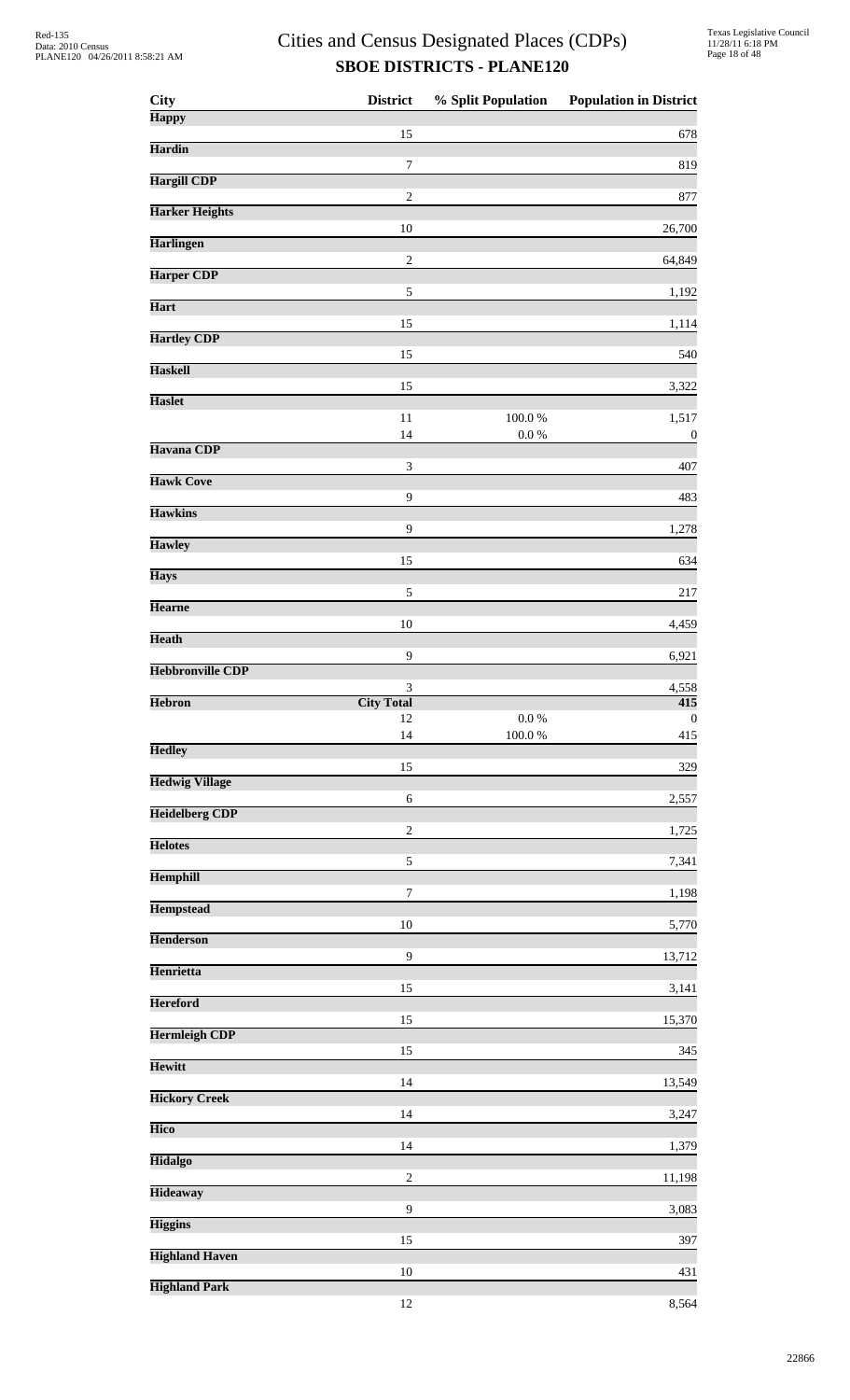| <b>City</b>                        | <b>District</b>         | % Split Population | <b>Population in District</b> |
|------------------------------------|-------------------------|--------------------|-------------------------------|
| <b>Highland Village</b>            | 14                      |                    | 15,056                        |
| <b>Highlands CDP</b>               |                         |                    |                               |
| <b>Hill Country Village</b>        | 8                       |                    | 7,522                         |
|                                    | 5                       |                    | 985                           |
| <b>Hillcrest</b>                   | 7                       |                    | 730                           |
| <b>Hillsboro</b>                   |                         |                    |                               |
| <b>Hillside Acres CDP</b>          | 14                      |                    | 8,456                         |
| <b>Hilltop CDP (Frio)</b>          | 1                       |                    | 30                            |
|                                    | 1                       |                    | 287                           |
| <b>Hilltop CDP (Starr)</b>         | 3                       |                    | 77                            |
| <b>Hilltop Lakes CDP</b>           |                         |                    |                               |
| <b>Hilshire Village</b>            | 10                      |                    | 1,101                         |
|                                    | 6                       |                    | 746                           |
| <b>Hitchcock</b>                   | 7                       |                    | 6,961                         |
| <b>Holiday Beach CDP</b>           | $\overline{c}$          |                    | 514                           |
| <b>Holiday Lakes</b>               |                         |                    |                               |
| <b>Holland</b>                     | $\tau$                  |                    | 1,107                         |
|                                    | 10                      |                    | 1,121                         |
| <b>Holliday</b>                    | 15                      |                    | 1,758                         |
| <b>Holly Lake Ranch CDP</b>        |                         |                    |                               |
| <b>Hollywood Park</b>              | 9                       |                    | 2,774                         |
| <b>Homestead Meadows North CDP</b> | 5                       |                    | 3,062                         |
|                                    | 1                       |                    | 5,124                         |
| <b>Homestead Meadows South CDP</b> | 1                       |                    | 7,247                         |
| Hondo                              |                         |                    |                               |
| <b>Honey Grove</b>                 | 1                       |                    | 8,803                         |
| <b>Hooks</b>                       | $\overline{9}$          |                    | 1,668                         |
|                                    | 9                       |                    | 2,769                         |
| <b>Horizon City</b>                | 1                       |                    | 16,735                        |
| <b>Hornsby Bend CDP</b>            |                         |                    |                               |
| <b>Horseshoe Bay</b>               | 5<br><b>City Total</b>  |                    | 6,791<br>3,418                |
|                                    | 5<br>10                 | 78.5 %<br>21.5 %   | 2,682<br>736                  |
| <b>Horseshoe Bend CDP</b>          |                         |                    |                               |
| <b>Houston</b>                     | 11<br><b>City Total</b> |                    | 789<br>2,099,451              |
|                                    | 4                       | 51.6%              | 1,083,535                     |
|                                    | 6<br>$\boldsymbol{7}$   | 41.1%<br>0.2%      | 862,311<br>4,134              |
|                                    | 8                       | 7.1 %              | 149,471                       |
| <b>Howardwick</b>                  | 15                      |                    | 402                           |
| <b>Howe</b>                        | 9                       |                    |                               |
| <b>Hubbard</b>                     |                         |                    | 2,600                         |
| <b>Hudson</b>                      | 14                      |                    | 1,423                         |
|                                    | 9                       |                    | 4,731                         |
| <b>Hudson Bend CDP</b>             |                         |                    |                               |
|                                    | 10                      |                    |                               |
| <b>Hudson Oaks</b>                 |                         |                    | 2,981                         |
| <b>Hughes Springs</b>              | 11                      |                    | 1,662                         |
|                                    | 9                       |                    | 1,760                         |
| <b>Hull CDP</b><br><b>Humble</b>   | 7<br><b>City Total</b>  |                    | 669<br>15,133                 |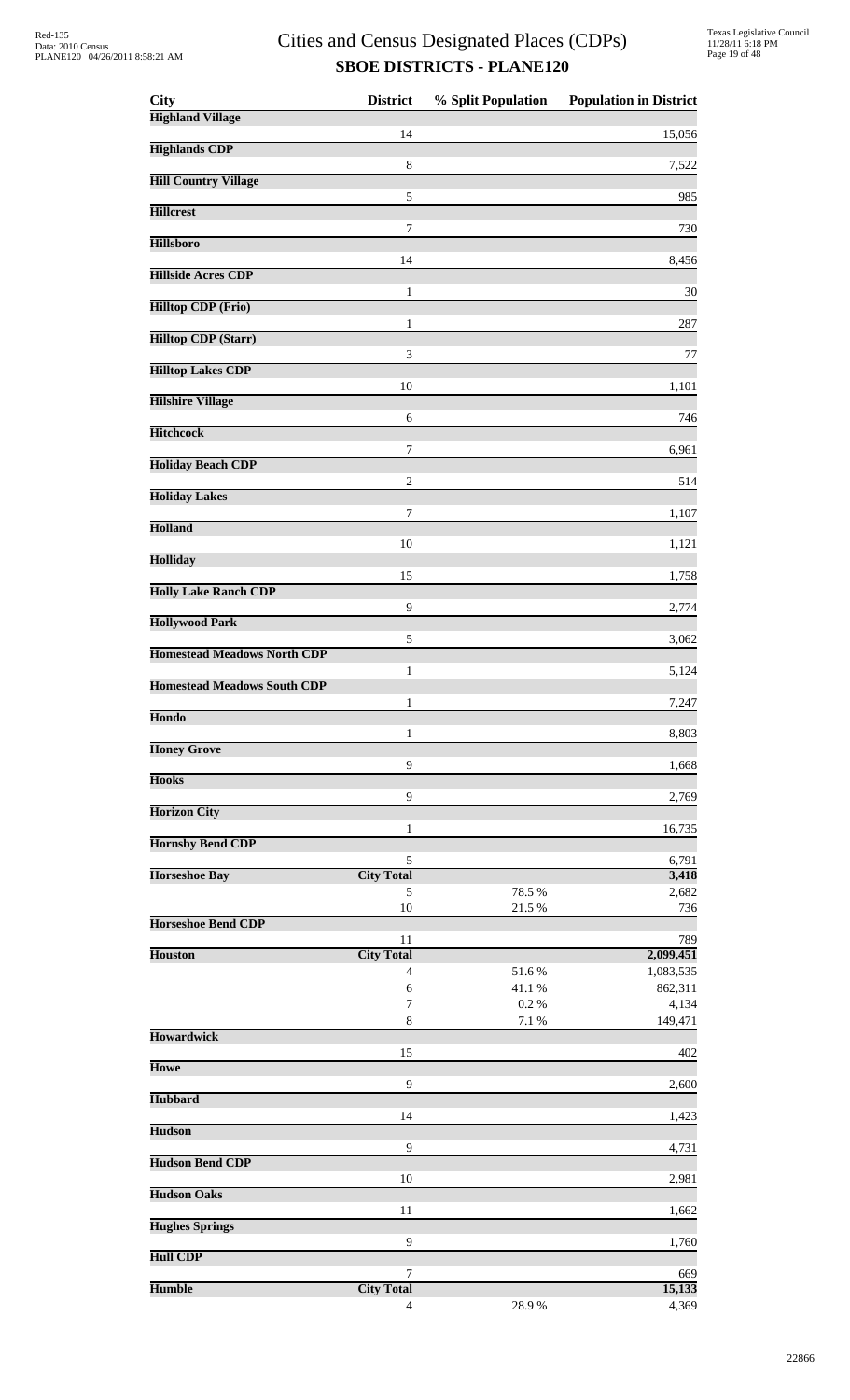| <b>City</b>                  | <b>District</b>             | % Split Population | <b>Population in District</b> |
|------------------------------|-----------------------------|--------------------|-------------------------------|
| <b>Hungerford CDP</b>        | $\,8$                       | $71.1\text{ }\%$   | 10,764                        |
| <b>Hunters Creek Village</b> | $\boldsymbol{2}$            |                    | 347                           |
| <b>Huntington</b>            | 6                           |                    | 4,367                         |
| <b>Huntsville</b>            | 9                           |                    | 2,118                         |
| <b>Hurst</b>                 | $\,$ 8 $\,$                 |                    | 38,548                        |
| <b>Hutchins</b>              | 11                          |                    | 37,337                        |
|                              | 13                          |                    | 5,338                         |
| <b>Hutto</b>                 | 10                          |                    | 14,698                        |
| <b>Huxley</b>                | $\overline{9}$              |                    | 385                           |
| <b>Iago CDP</b>              | $\sqrt{2}$                  |                    | 161                           |
| <b>Idalou</b>                | 15                          |                    | 2,250                         |
| <b>Iglesia Antigua CDP</b>   | $\sqrt{2}$                  |                    | 413                           |
| <b>Impact</b>                | 15                          |                    | 35                            |
| <b>Imperial CDP</b>          | $\mathbf{1}$                |                    | 278                           |
| <b>Indian Hills CDP</b>      | $\sqrt{2}$                  |                    | 2,591                         |
| <b>Indian Lake</b>           |                             |                    |                               |
| <b>Indian Springs CDP</b>    | $\sqrt{2}$                  |                    | 640                           |
| <b>Indio CDP</b>             | $\,8\,$                     |                    | 785                           |
| <b>Industry</b>              | $\ensuremath{\mathfrak{Z}}$ |                    | 50                            |
| <b>Inez CDP</b>              | 10                          |                    | 304                           |
| <b>Ingleside</b>             | $\sqrt{2}$                  |                    | 2,098                         |
| <b>Ingleside on the Bay</b>  | $\boldsymbol{2}$            |                    | 9,387                         |
| <b>Ingram</b>                | $\sqrt{2}$                  |                    | 615                           |
| <b>Iola</b>                  | $\sqrt{5}$                  |                    | 1,804                         |
| <b>Iowa Colony</b>           | $\,8\,$                     |                    | 401                           |
| <b>Iowa Park</b>             | $\tau$                      |                    | 1,170                         |
| <b>Iraan</b>                 | 15                          |                    | 6,355                         |
|                              | 1                           |                    | 1,229                         |
| <b>Iredell</b>               | 14                          |                    | 339                           |
| <b>Irving</b>                | <b>City Total</b><br>$11\,$ | 60.8%              | 216,290<br>131,402            |
| <b>Italy</b>                 | 13                          | 39.2 %             | 84,888                        |
| <b>Itasca</b>                | 14                          |                    | 1,863                         |
| <b>Ivanhoe</b>               | 14                          |                    | 1,644                         |
| <b>Ivanhoe North</b>         | 7                           |                    | 887                           |
|                              | $\tau$                      |                    | 538                           |
| <b>Jacinto City</b>          | $\overline{4}$              |                    | 10,553                        |
| <b>Jacksboro</b>             | 14                          |                    | 4,511                         |
| <b>Jacksonville</b>          | 9                           |                    | 14,544                        |
| <b>Jamaica Beach</b>         | 7                           |                    | 983                           |
| Jardin de San Julian CDP     | $\mathfrak{Z}$              |                    | 22                            |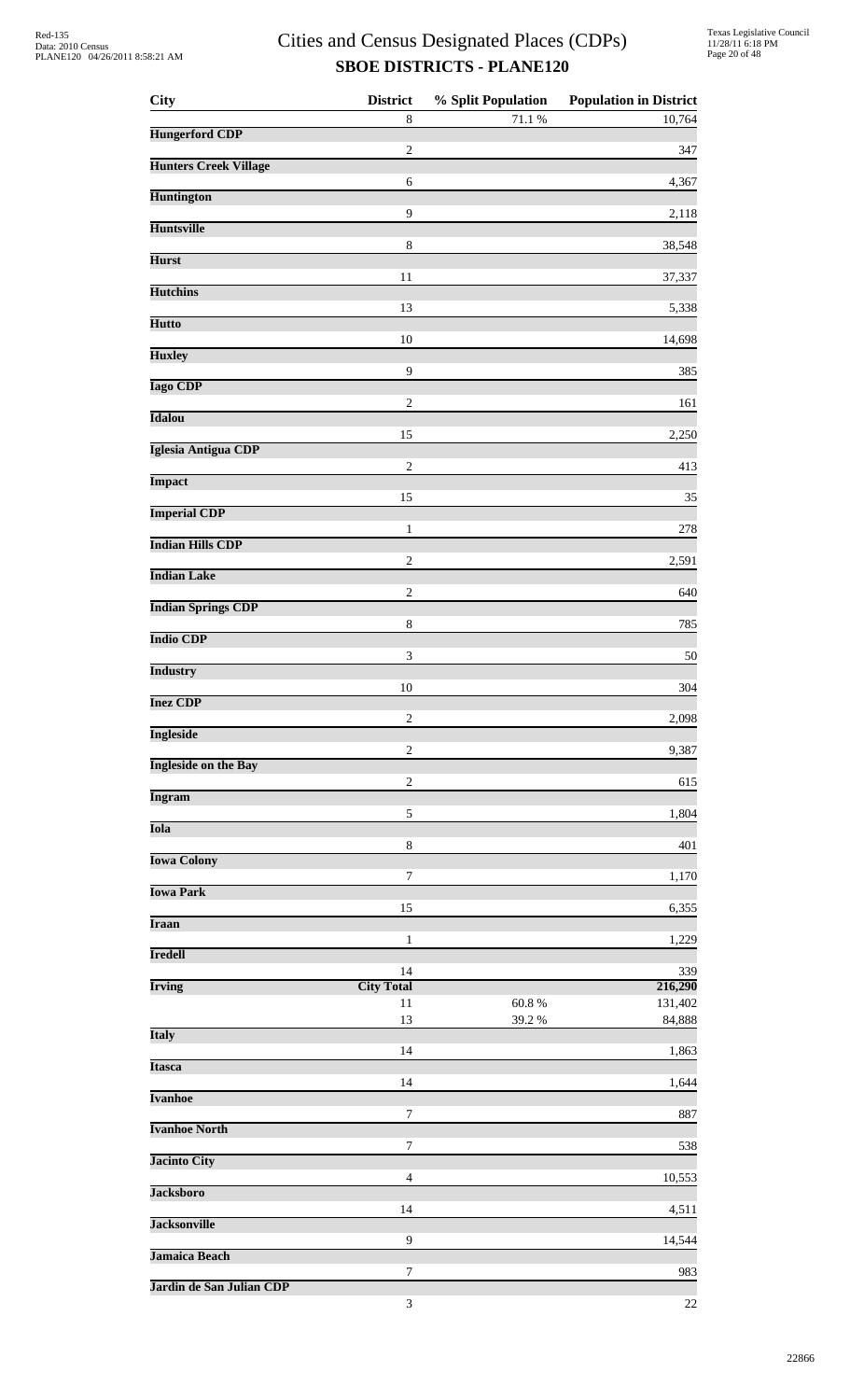| City                     | <b>District</b>              | % Split Population  | <b>Population in District</b> |
|--------------------------|------------------------------|---------------------|-------------------------------|
| <b>Jarrell</b>           | 10                           |                     | 984                           |
| <b>Jasper</b>            |                              |                     |                               |
| <b>Jayton</b>            | $\boldsymbol{7}$             |                     | 7,590                         |
| <b>Jefferson</b>         | 15                           |                     | 534                           |
| <b>Jersey Village</b>    | 9                            |                     | 2,106                         |
| <b>Jewett</b>            | $\sqrt{6}$                   |                     | 7,620                         |
| <b>JF Villarreal CDP</b> | 10                           |                     | 1,167                         |
|                          | 3                            |                     | 104                           |
| Joaquin                  | 9                            |                     | 824                           |
| <b>Johnson City</b>      | 5                            |                     | 1,656                         |
| Jolly                    | 15                           |                     | 172                           |
| <b>Jollyville CDP</b>    | 10                           |                     | 16,151                        |
| <b>Jones Creek</b>       |                              |                     |                               |
| <b>Jonestown</b>         | 7                            |                     | 2,020                         |
| <b>Josephine</b>         | $10\,$<br><b>City Total</b>  |                     | 1,834<br>812                  |
|                          | 9<br>12                      | 7.0 %<br>93.0%      | 57<br>755                     |
| Joshua                   |                              |                     |                               |
| <b>Jourdanton</b>        | 14                           |                     | 5,910                         |
| <b>Juarez CDP</b>        | $\mathbf{1}$                 |                     | 3,871                         |
| <b>Junction</b>          | $\overline{c}$               |                     | 1,017                         |
| <b>Justin</b>            | 1                            |                     | 2,574                         |
|                          | 14                           |                     | 3,246                         |
| <b>Karnes City</b>       | $\ensuremath{\mathfrak{Z}}$  |                     | 3,042                         |
| Katy                     | <b>City Total</b><br>6       | $0.0\ \%$           | 14,102<br>$\boldsymbol{0}$    |
|                          | $\boldsymbol{7}$             | $11.8\ \%$          | 1,668                         |
|                          | $\,8\,$<br>10                | $80.0\;\%$<br>8.2 % | 11,278<br>1,156               |
| <b>Kaufman</b>           |                              |                     |                               |
| <b>K-Bar Ranch CDP</b>   | 9                            |                     | 6,703                         |
| Keene                    | $\ensuremath{\mathfrak{Z}}$  |                     | 358                           |
| Keller                   | 14                           |                     | 6,106                         |
| Kemah                    | 11                           |                     | 39,627                        |
| Kemp                     | $\boldsymbol{7}$             |                     | 1,773                         |
|                          | 9                            |                     | 1,154                         |
| Kempner                  | 14                           |                     | 1,089                         |
| <b>Kendleton</b>         | 7                            |                     | 380                           |
| <b>Kenedy</b>            | $\ensuremath{\mathfrak{Z}}$  |                     | 3,296                         |
| Kenefick                 |                              |                     |                               |
| Kennard                  | 7                            |                     | 563                           |
| Kennedale                | $\,8\,$<br><b>City Total</b> |                     | 337<br>6,763                  |
|                          | 11                           | 98.1%               | 6,633                         |
| <b>Kerens</b>            | 13                           | 1.9%                | 130                           |
| Kermit                   | 14                           |                     | 1,573                         |
|                          | $\mathbf{1}$                 |                     | 5,708                         |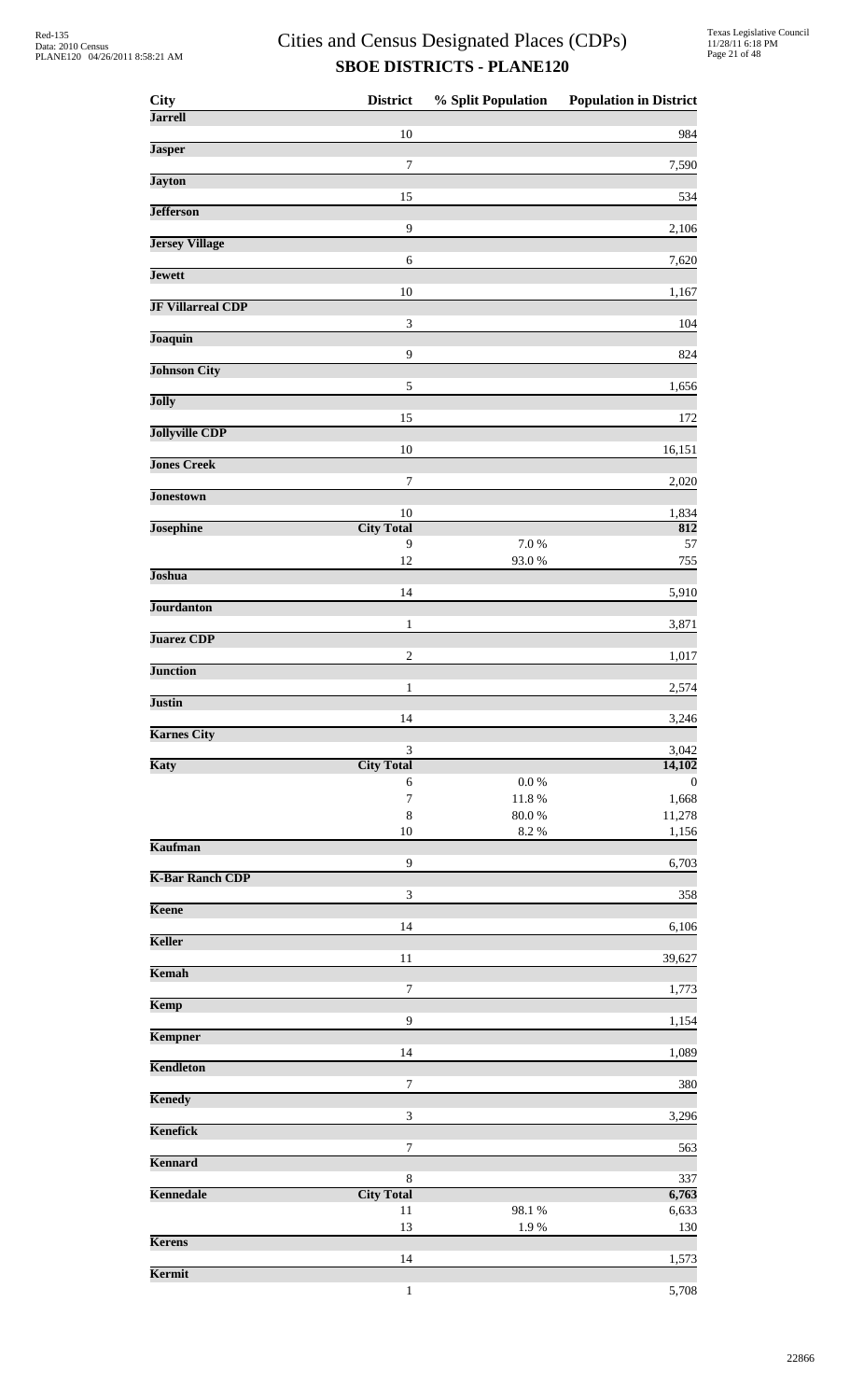| <b>City</b>                     | <b>District</b>             | % Split Population | <b>Population in District</b> |
|---------------------------------|-----------------------------|--------------------|-------------------------------|
| Kerrville                       | $\sqrt{5}$                  |                    | 22,347                        |
| <b>Kilgore</b>                  | 9                           |                    | 12,975                        |
| <b>Killeen</b>                  |                             |                    |                               |
| <b>Kingsbury CDP</b>            | 10                          |                    | 127,921                       |
| <b>Kingsland CDP</b>            | $\sqrt{5}$                  |                    | 782                           |
| <b>Kingsville</b>               | $\sqrt{5}$                  |                    | 6,030                         |
| Kirby                           | $\overline{c}$              |                    | 26,213                        |
| Kirbyville                      | $\ensuremath{\mathfrak{Z}}$ |                    | 8,000                         |
| Kirvin                          | $\boldsymbol{7}$            |                    | 2,142                         |
| <b>Knippa CDP</b>               | 10                          |                    | 129                           |
| <b>Knollwood</b>                | $\mathbf{1}$                |                    | 689                           |
|                                 | 9                           |                    | 226                           |
| <b>Knox City</b>                | 15                          |                    | 1,130                         |
| Kosse                           | 10                          |                    | 464                           |
| Kountze                         | 7                           |                    | 2,123                         |
| <b>Kress</b>                    | 15                          |                    | 715                           |
| <b>Krugerville</b>              | 14                          |                    | 1,662                         |
| Krum                            | 14                          |                    | 4,157                         |
| <b>Kurten</b>                   | $\,8\,$                     |                    | 398                           |
| Kyle                            |                             |                    |                               |
| La Blanca CDP                   | $\sqrt{5}$                  |                    | 28,016                        |
| La Carla CDP                    | $\overline{2}$              |                    | 2,488                         |
| La Casita CDP                   | 3                           |                    | 70                            |
| La Chuparosa CDP                | 3                           |                    | 128                           |
| La Coma CDP                     | 3                           |                    | 49                            |
| La Escondida CDP                | 1                           |                    | 48                            |
| La Esperanza CDP                | 3                           |                    | 153                           |
| La Feria                        | 3                           |                    | 229                           |
| La Feria North CDP              | $\overline{c}$              |                    | 7,302                         |
|                                 | $\overline{c}$              |                    | 212                           |
| La Grange                       | 10                          |                    | 4,641                         |
| La Grulla                       | 3                           |                    | 1,622                         |
| La Homa CDP                     | 3                           |                    | 11,985                        |
| La Joya                         | 3                           |                    | 3,985                         |
| La Loma de Falcon CDP           | 3                           |                    | 95                            |
| La Marque                       | 7                           |                    | 14,509                        |
| La Minita CDP                   | 3                           |                    | 171                           |
| <b>La Paloma Addition CDP</b>   | $\overline{2}$              |                    |                               |
| La Paloma CDP                   |                             |                    | 330                           |
| <b>La Paloma Ranchettes CDP</b> | $\overline{c}$              |                    | 2,903                         |
|                                 | 3                           |                    | 239                           |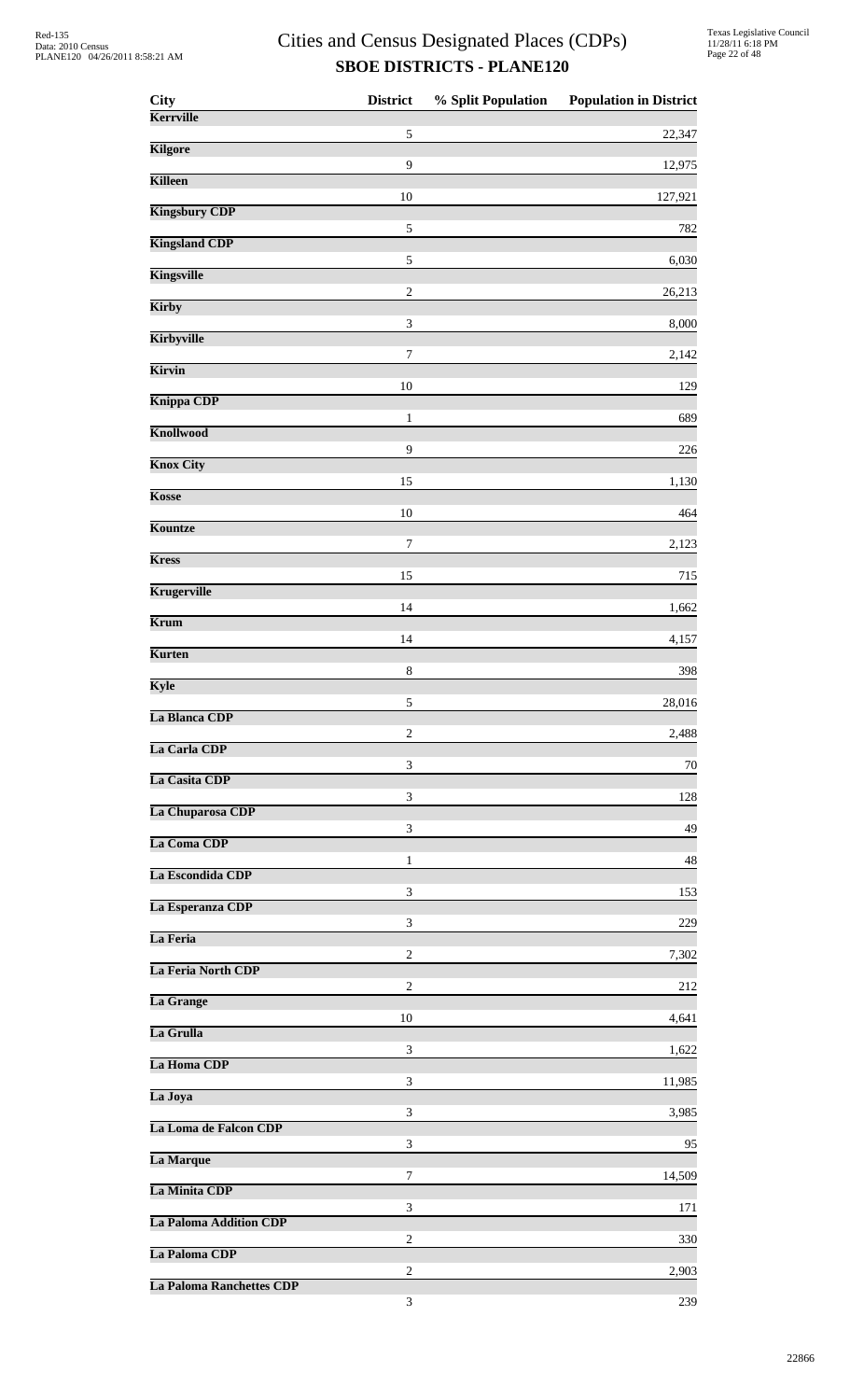| City                             | <b>District</b>             | % Split Population | <b>Population in District</b> |
|----------------------------------|-----------------------------|--------------------|-------------------------------|
| La Paloma-Lost Creek CDP         | $\overline{c}$              |                    | 408                           |
| La Porte                         | 8                           |                    | 33,800                        |
| La Presa CDP                     | $\mathbf{1}$                |                    | 319                           |
| La Pryor CDP                     | 1                           |                    |                               |
| La Puerta CDP                    |                             |                    | 1,643                         |
| La Rosita CDP                    | $\mathfrak{Z}$              |                    | 632                           |
| La Tina Ranch CDP                | 3                           |                    | 85                            |
| La Vernia                        | $\overline{c}$              |                    | 618                           |
| La Victoria CDP                  | 3                           |                    | 1,034                         |
| La Villa                         | 3                           |                    | 171                           |
| La Ward                          | $\overline{2}$              |                    | 1,957                         |
| <b>Lackland AFB CDP</b>          | $\overline{c}$              |                    | 213                           |
| <b>LaCoste</b>                   | 3                           |                    | 9,918                         |
| Lacy-Lakeview                    | $\mathbf{1}$                |                    | 1,119                         |
| Ladonia                          | 14                          |                    | 6,489                         |
| Lago CDP                         | 9                           |                    | 612                           |
| Lago Vista                       | $\overline{c}$              |                    | 204                           |
| <b>Lago Vista CDP</b>            | 10                          |                    | 6,041                         |
| <b>Laguna Heights CDP</b>        | $\ensuremath{\mathfrak{Z}}$ |                    | 115                           |
|                                  | 2                           |                    | 3,488                         |
| <b>Laguna Park CDP</b>           | 14                          |                    | 1,276                         |
| <b>Laguna Seca CDP</b>           | $\overline{c}$              |                    | 266                           |
| Laguna Vista                     | $\overline{2}$              |                    | 3,117                         |
| <b>Lake Bridgeport</b>           | 14                          |                    | 340                           |
| <b>Lake Brownwood CDP</b>        | 14                          |                    | 1,532                         |
| <b>Lake Bryan CDP</b>            | 8                           |                    | 1,728                         |
| <b>Lake Cherokee CDP</b>         | 9                           |                    | 3,071                         |
| <b>Lake City</b>                 | $\overline{c}$              |                    | 509                           |
| <b>Lake Colorado City CDP</b>    | 15                          |                    | 588                           |
| <b>Lake Dallas</b>               | 14                          |                    | 7,105                         |
| <b>Lake Dunlap CDP</b>           | 5                           |                    | 1,934                         |
| <b>Lake Jackson</b>              | 7                           |                    | 26,849                        |
| <b>Lake Kiowa CDP</b>            |                             |                    |                               |
| <b>Lake Medina Shores CDP</b>    | 15                          |                    | 1,906                         |
| <b>Lake Meredith Estates CDP</b> | 1                           |                    | 1,235                         |
| <b>Lake Tanglewood</b>           | 15                          |                    | 437                           |
| <b>Lake View CDP</b>             | 15                          |                    | 796                           |
| <b>Lake Worth</b>                | $\mathbf{1}$                |                    | 199                           |
| <b>Lakehills CDP</b>             | 11                          |                    | 4,584                         |
|                                  | 1                           |                    | 5,150                         |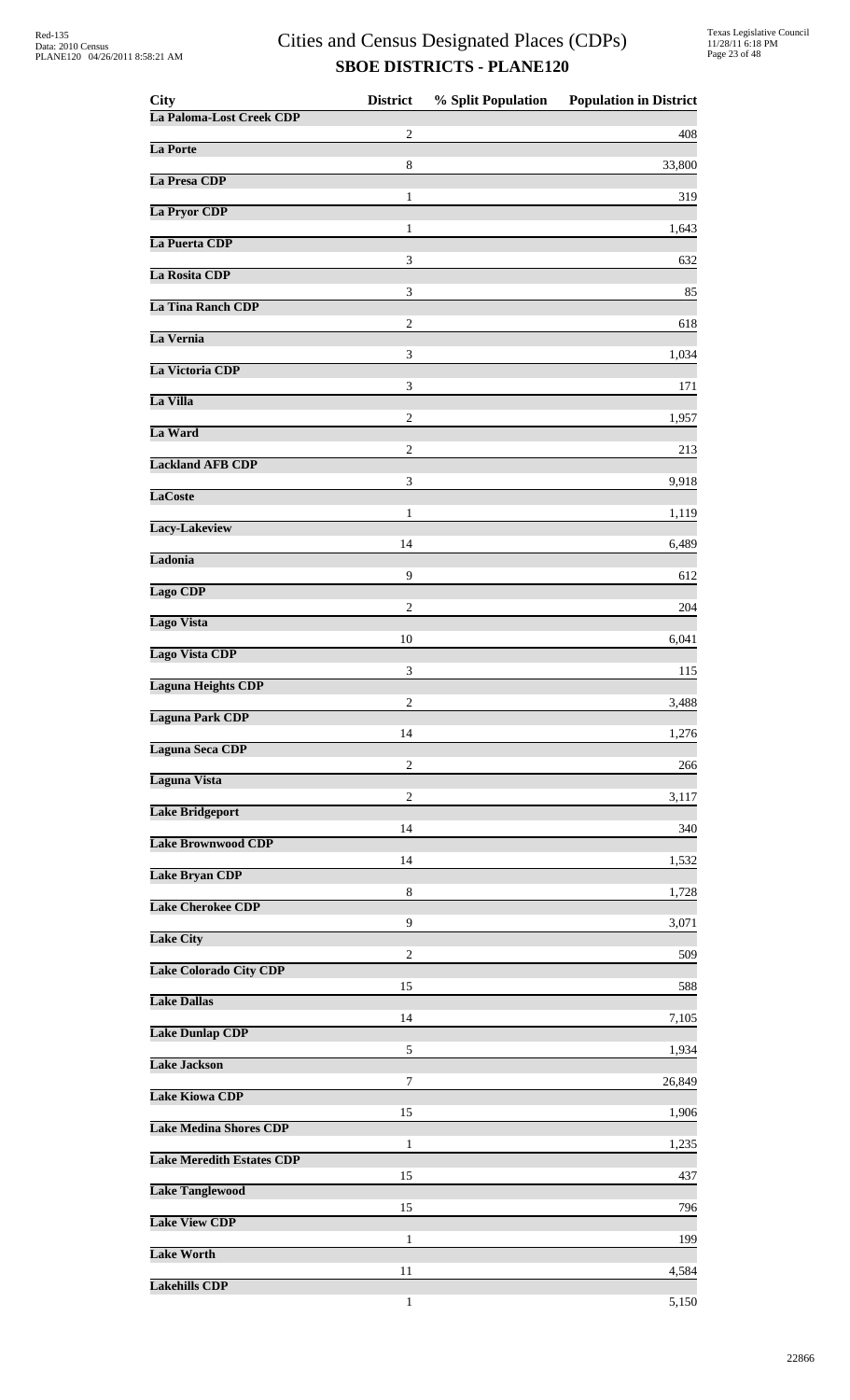| <b>City</b>                                  | <b>District</b>             | % Split Population | <b>Population in District</b> |
|----------------------------------------------|-----------------------------|--------------------|-------------------------------|
| <b>Lakeport</b>                              | $\overline{9}$              |                    | 974                           |
| <b>Lakeshore Gardens-Hidden Acres</b><br>CDP |                             |                    |                               |
| <b>Lakeside (San Patricio)</b>               | $\overline{c}$              |                    | 504                           |
| Lakeside (Tarrant)                           | $\overline{2}$              |                    | 312                           |
|                                              | 11                          |                    | 1,307                         |
| <b>Lakeside City</b>                         | 15                          |                    | 997                           |
| <b>Lakeview</b>                              | 15                          |                    | 107                           |
| <b>Lakeway</b>                               |                             |                    |                               |
| <b>Lakewood Village</b>                      | 10                          |                    | 11,391                        |
| <b>Lamar CDP</b>                             | 14                          |                    | 545                           |
| <b>Lamesa</b>                                | $\overline{c}$              |                    | 636                           |
| <b>Lampasas</b>                              | 15                          |                    | 9,422                         |
|                                              | 14                          |                    | 6,681                         |
| <b>Lancaster</b>                             | 13                          |                    | 36,361                        |
| <b>Lantana CDP</b>                           | 14                          |                    | 6,874                         |
| <b>Laredo</b>                                |                             |                    |                               |
| <b>Laredo Ranchettes CDP</b>                 | 1                           |                    | 236,091                       |
| <b>Laredo Ranchettes West CDP</b>            | 1<br><b>City Total</b>      |                    | 22<br>$\boldsymbol{0}$        |
| <b>Las Haciendas CDP</b>                     | 1                           |                    | 0                             |
| <b>Las Lomas CDP</b>                         | 1                           |                    | 7                             |
| <b>Las Lomitas CDP</b>                       | 3                           |                    | 3,147                         |
| <b>Las Palmas CDP</b>                        | 3                           |                    | 244                           |
|                                              | 1                           |                    | 67                            |
| <b>Las Palmas II CDP</b>                     | $\overline{2}$              |                    | 1,605                         |
| <b>Las Pilas CDP</b>                         | 1                           |                    | 28                            |
| <b>Las Quintas Fronterizas CDP</b>           | 1                           |                    | 3,290                         |
| Lasana CDP                                   |                             |                    |                               |
| Lasara CDP                                   | $\boldsymbol{2}$            |                    | 84                            |
| <b>Latexo</b>                                | $\overline{c}$              |                    | 1,039                         |
| <b>Laughlin AFB CDP</b>                      | $\,8\,$                     |                    | 322                           |
|                                              | 1                           |                    | 1,569                         |
| <b>Laureles CDP</b>                          | $\overline{2}$              |                    | 3,692                         |
| Lavon                                        | 12                          |                    | 2,219                         |
| Lawn                                         | 15                          |                    | 314                           |
| <b>League City</b>                           | <b>City Total</b>           |                    | 83,560                        |
|                                              | 7<br>8                      | 98.1 %<br>1.9%     | 81,998<br>1,562               |
| <b>Leakey</b>                                | 1                           |                    | 425                           |
| <b>Leander</b>                               |                             |                    |                               |
| Leary                                        | 10                          |                    | 26,521                        |
| Lefors                                       | 9                           |                    | 495                           |
| <b>Leming CDP</b>                            | 15                          |                    | 497                           |
| <b>Leon Valley</b>                           | 1                           |                    | 946                           |
|                                              | $\ensuremath{\mathfrak{Z}}$ |                    | 10,151                        |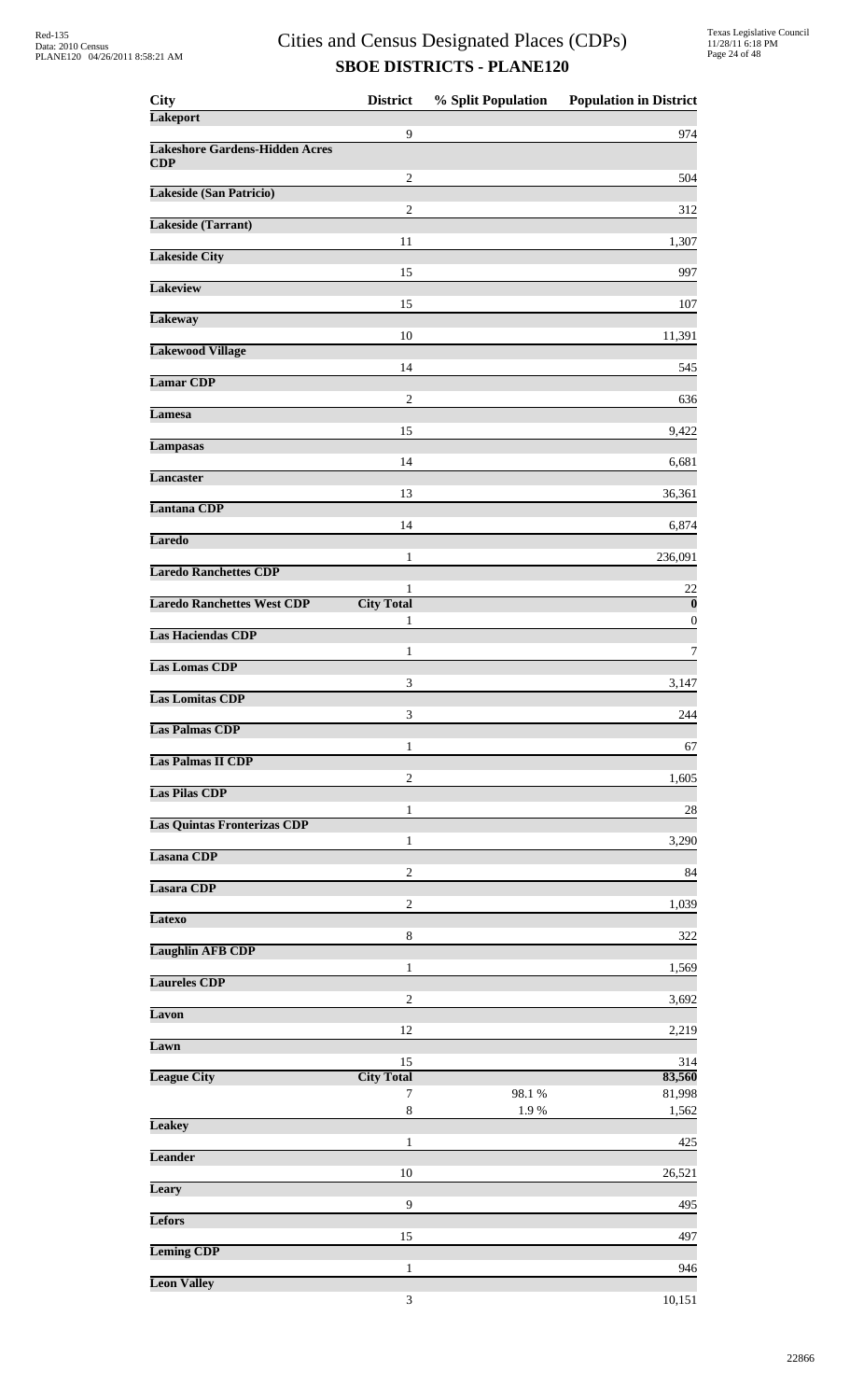| <b>City</b>                     | <b>District</b>             | % Split Population | <b>Population in District</b> |
|---------------------------------|-----------------------------|--------------------|-------------------------------|
| Leona                           | 10                          |                    | 175                           |
| <b>Leonard</b>                  | $\mathbf{9}$                |                    | 1,990                         |
| Leroy                           |                             |                    |                               |
| <b>Levelland</b>                | 14                          |                    | 337                           |
| Lewisville                      | 15<br><b>City Total</b>     |                    | 13,542<br>95,290              |
|                                 | 11<br>14                    | 0.9 %              | 841                           |
| <b>Lexington</b>                |                             | 99.1 %             | 94,449                        |
| <b>Liberty</b>                  | 10                          |                    | 1,177                         |
| <b>Liberty City CDP</b>         | 7                           |                    | 8,397                         |
| <b>Liberty Hill</b>             | $\mathbf{9}$                |                    | 2,351                         |
|                                 | 10                          |                    | 967                           |
| <b>Lincoln Park</b>             | 14                          |                    | 308                           |
| <b>Lindale</b>                  | $\mathbf{9}$                |                    | 4,818                         |
| <b>Linden</b>                   | $\mathbf{9}$                |                    |                               |
| Lindsay                         |                             |                    | 1,988                         |
| <b>Lindsay CDP</b>              | 15                          |                    | 1,018                         |
| <b>Linn CDP</b>                 | $\mathbf{1}$                |                    | 271                           |
| Lipan                           | $\ensuremath{\mathfrak{Z}}$ |                    | 801                           |
|                                 | 14                          |                    | 430                           |
| <b>Lipscomb CDP</b>             | 15                          |                    | 37                            |
| Little Elm                      | 14                          |                    | 25,898                        |
| <b>Little River-Academy</b>     |                             |                    |                               |
| <b>Littlefield</b>              | 10                          |                    | 1,961                         |
| Live Oak                        | 15                          |                    | 6,372                         |
| <b>Liverpool</b>                | 5                           |                    | 13,131                        |
|                                 | 7                           |                    | 482                           |
| <b>Livingston</b>               | $\,8\,$                     |                    | 5,335                         |
| Llano                           | 5                           |                    | 3,232                         |
| <b>Llano Grande CDP</b>         | $\overline{c}$              |                    | 3,008                         |
| Lockhart                        |                             |                    |                               |
| Lockney                         | 5                           |                    | 12,698                        |
| <b>Log Cabin</b>                | 15                          |                    | 1,842                         |
| <b>Lolita CDP</b>               | 9                           |                    | 714                           |
| <b>Loma Grande CDP</b>          | $\overline{c}$              |                    | 555                           |
|                                 | 1                           |                    | 107                           |
| <b>Loma Linda CDP</b>           | $\overline{c}$              |                    | 122                           |
| Loma Linda East CDP (Jim Wells) | 3                           |                    | 254                           |
| Loma Linda East CDP (Starr)     |                             |                    |                               |
| <b>Loma Linda West CDP</b>      | 3                           |                    | 44                            |
| Loma Vista CDP                  | 3                           |                    | 114                           |
| Lometa                          | 3                           |                    | 160                           |
| <b>Lone Oak</b>                 | 14                          |                    | 856                           |
|                                 | 9                           |                    | 598                           |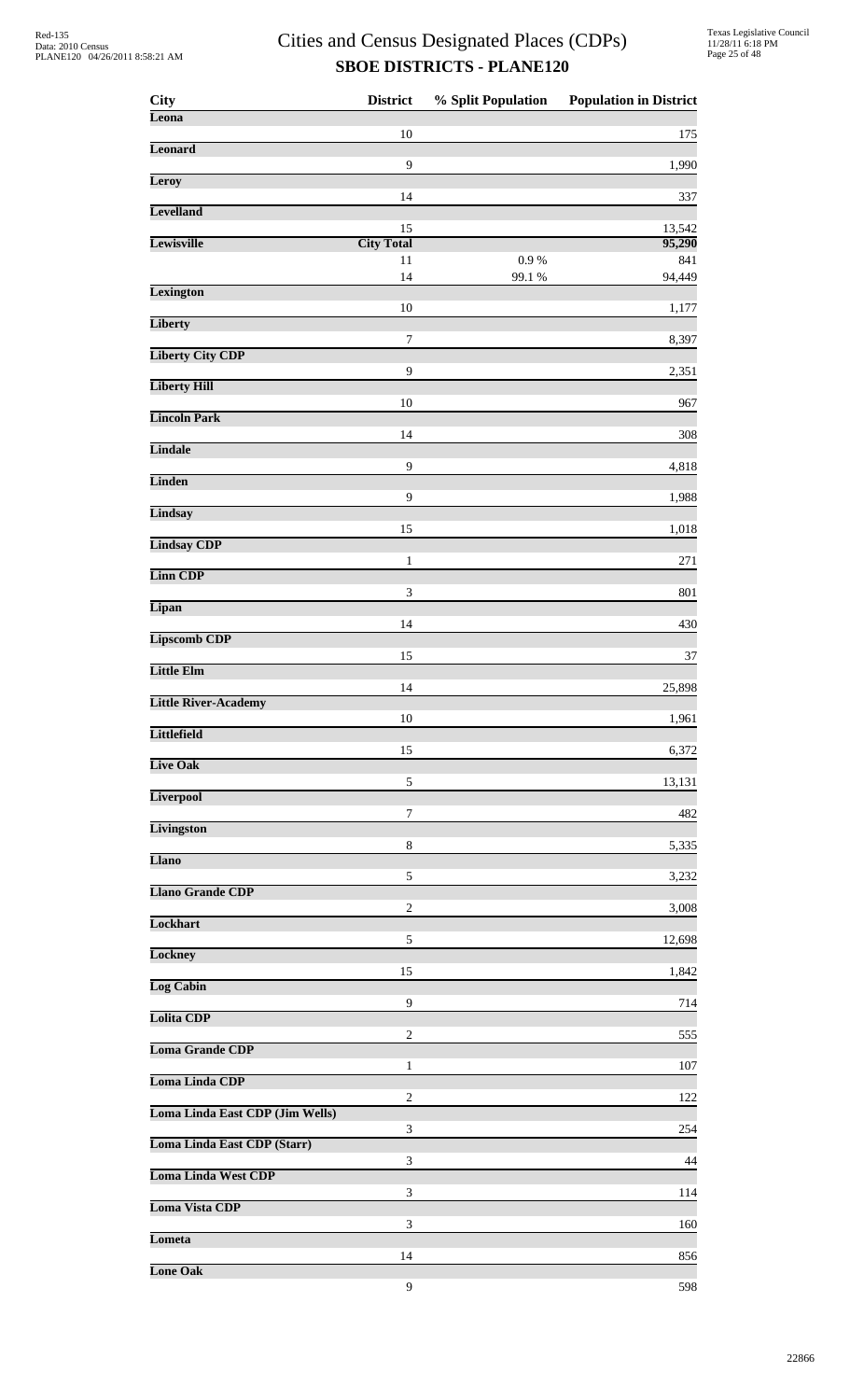| 9<br>1,581<br><b>Longoria CDP</b><br>3<br>Longview<br>9<br><b>Loop CDP</b><br>15<br>Lopeño CDP<br>1<br>174<br><b>Lopezville CDP</b><br><b>City Total</b><br>46.2%<br>$\overline{c}$<br>$\mathfrak{Z}$<br>53.8%<br>Loraine<br>15<br>Lorena<br>14<br>Lorenzo<br>15<br><b>Los Altos CDP</b><br>1<br><b>Los Alvarez CDP</b><br>3<br>303<br><b>Los Angeles CDP</b><br>$\overline{c}$<br><b>Los Arcos CDP</b><br>$\mathbf{1}$<br><b>Los Arrieros CDP</b><br>3<br><b>Los Barreras CDP</b><br>3<br>288<br><b>Los Centenarios CDP</b><br>1<br><b>Los Corralitos CDP</b><br>1<br><b>Los Ebanos CDP</b> (Hidalgo)<br>3<br><b>Los Ebanos CDP (Starr)</b><br>3<br><b>Los Fresnos</b><br>5,542<br>$\overline{c}$<br><b>Los Fresnos CDP</b><br>1<br><b>Los Huisaches CDP</b><br>1<br><b>Los Indios</b><br>$\overline{c}$<br><b>Los Lobos CDP</b><br>1<br><b>Los Minerales CDP</b><br>$\mathbf{1}$<br><b>Los Nopalitos CDP</b><br>1<br><b>Los Veteranos I CDP</b><br>$\mathbf{1}$<br><b>Los Veteranos II CDP</b><br>1<br><b>Los Ybanez</b><br>15<br><b>Lost Creek CDP</b><br>$\sqrt{5}$<br>Lott<br>10<br><b>Louise CDP</b><br>$\overline{c}$<br>Lovelady<br>8<br><b>Lowry Crossing</b><br>12<br><b>Lozano CDP</b><br>$\overline{c}$<br><b>Lubbock</b><br>15<br>Lucas<br>12 | <b>City</b>      | <b>District</b> | % Split Population | <b>Population in District</b> |
|------------------------------------------------------------------------------------------------------------------------------------------------------------------------------------------------------------------------------------------------------------------------------------------------------------------------------------------------------------------------------------------------------------------------------------------------------------------------------------------------------------------------------------------------------------------------------------------------------------------------------------------------------------------------------------------------------------------------------------------------------------------------------------------------------------------------------------------------------------------------------------------------------------------------------------------------------------------------------------------------------------------------------------------------------------------------------------------------------------------------------------------------------------------------------------------------------------------------------------------------------------|------------------|-----------------|--------------------|-------------------------------|
|                                                                                                                                                                                                                                                                                                                                                                                                                                                                                                                                                                                                                                                                                                                                                                                                                                                                                                                                                                                                                                                                                                                                                                                                                                                            | <b>Lone Star</b> |                 |                    |                               |
|                                                                                                                                                                                                                                                                                                                                                                                                                                                                                                                                                                                                                                                                                                                                                                                                                                                                                                                                                                                                                                                                                                                                                                                                                                                            |                  |                 |                    |                               |
|                                                                                                                                                                                                                                                                                                                                                                                                                                                                                                                                                                                                                                                                                                                                                                                                                                                                                                                                                                                                                                                                                                                                                                                                                                                            |                  |                 |                    | 92                            |
|                                                                                                                                                                                                                                                                                                                                                                                                                                                                                                                                                                                                                                                                                                                                                                                                                                                                                                                                                                                                                                                                                                                                                                                                                                                            |                  |                 |                    | 80,455                        |
|                                                                                                                                                                                                                                                                                                                                                                                                                                                                                                                                                                                                                                                                                                                                                                                                                                                                                                                                                                                                                                                                                                                                                                                                                                                            |                  |                 |                    | 225                           |
|                                                                                                                                                                                                                                                                                                                                                                                                                                                                                                                                                                                                                                                                                                                                                                                                                                                                                                                                                                                                                                                                                                                                                                                                                                                            |                  |                 |                    |                               |
|                                                                                                                                                                                                                                                                                                                                                                                                                                                                                                                                                                                                                                                                                                                                                                                                                                                                                                                                                                                                                                                                                                                                                                                                                                                            |                  |                 |                    | 4,333                         |
|                                                                                                                                                                                                                                                                                                                                                                                                                                                                                                                                                                                                                                                                                                                                                                                                                                                                                                                                                                                                                                                                                                                                                                                                                                                            |                  |                 |                    | 2,000<br>2,333                |
|                                                                                                                                                                                                                                                                                                                                                                                                                                                                                                                                                                                                                                                                                                                                                                                                                                                                                                                                                                                                                                                                                                                                                                                                                                                            |                  |                 |                    |                               |
|                                                                                                                                                                                                                                                                                                                                                                                                                                                                                                                                                                                                                                                                                                                                                                                                                                                                                                                                                                                                                                                                                                                                                                                                                                                            |                  |                 |                    | 602                           |
|                                                                                                                                                                                                                                                                                                                                                                                                                                                                                                                                                                                                                                                                                                                                                                                                                                                                                                                                                                                                                                                                                                                                                                                                                                                            |                  |                 |                    | 1,691                         |
|                                                                                                                                                                                                                                                                                                                                                                                                                                                                                                                                                                                                                                                                                                                                                                                                                                                                                                                                                                                                                                                                                                                                                                                                                                                            |                  |                 |                    | 1,147                         |
|                                                                                                                                                                                                                                                                                                                                                                                                                                                                                                                                                                                                                                                                                                                                                                                                                                                                                                                                                                                                                                                                                                                                                                                                                                                            |                  |                 |                    | 140                           |
|                                                                                                                                                                                                                                                                                                                                                                                                                                                                                                                                                                                                                                                                                                                                                                                                                                                                                                                                                                                                                                                                                                                                                                                                                                                            |                  |                 |                    |                               |
|                                                                                                                                                                                                                                                                                                                                                                                                                                                                                                                                                                                                                                                                                                                                                                                                                                                                                                                                                                                                                                                                                                                                                                                                                                                            |                  |                 |                    |                               |
|                                                                                                                                                                                                                                                                                                                                                                                                                                                                                                                                                                                                                                                                                                                                                                                                                                                                                                                                                                                                                                                                                                                                                                                                                                                            |                  |                 |                    | 121                           |
|                                                                                                                                                                                                                                                                                                                                                                                                                                                                                                                                                                                                                                                                                                                                                                                                                                                                                                                                                                                                                                                                                                                                                                                                                                                            |                  |                 |                    | 127                           |
|                                                                                                                                                                                                                                                                                                                                                                                                                                                                                                                                                                                                                                                                                                                                                                                                                                                                                                                                                                                                                                                                                                                                                                                                                                                            |                  |                 |                    | 91                            |
|                                                                                                                                                                                                                                                                                                                                                                                                                                                                                                                                                                                                                                                                                                                                                                                                                                                                                                                                                                                                                                                                                                                                                                                                                                                            |                  |                 |                    |                               |
|                                                                                                                                                                                                                                                                                                                                                                                                                                                                                                                                                                                                                                                                                                                                                                                                                                                                                                                                                                                                                                                                                                                                                                                                                                                            |                  |                 |                    |                               |
|                                                                                                                                                                                                                                                                                                                                                                                                                                                                                                                                                                                                                                                                                                                                                                                                                                                                                                                                                                                                                                                                                                                                                                                                                                                            |                  |                 |                    | 87                            |
|                                                                                                                                                                                                                                                                                                                                                                                                                                                                                                                                                                                                                                                                                                                                                                                                                                                                                                                                                                                                                                                                                                                                                                                                                                                            |                  |                 |                    | 35                            |
|                                                                                                                                                                                                                                                                                                                                                                                                                                                                                                                                                                                                                                                                                                                                                                                                                                                                                                                                                                                                                                                                                                                                                                                                                                                            |                  |                 |                    | 335                           |
|                                                                                                                                                                                                                                                                                                                                                                                                                                                                                                                                                                                                                                                                                                                                                                                                                                                                                                                                                                                                                                                                                                                                                                                                                                                            |                  |                 |                    | 280                           |
|                                                                                                                                                                                                                                                                                                                                                                                                                                                                                                                                                                                                                                                                                                                                                                                                                                                                                                                                                                                                                                                                                                                                                                                                                                                            |                  |                 |                    |                               |
|                                                                                                                                                                                                                                                                                                                                                                                                                                                                                                                                                                                                                                                                                                                                                                                                                                                                                                                                                                                                                                                                                                                                                                                                                                                            |                  |                 |                    |                               |
|                                                                                                                                                                                                                                                                                                                                                                                                                                                                                                                                                                                                                                                                                                                                                                                                                                                                                                                                                                                                                                                                                                                                                                                                                                                            |                  |                 |                    | 67                            |
|                                                                                                                                                                                                                                                                                                                                                                                                                                                                                                                                                                                                                                                                                                                                                                                                                                                                                                                                                                                                                                                                                                                                                                                                                                                            |                  |                 |                    | 17                            |
|                                                                                                                                                                                                                                                                                                                                                                                                                                                                                                                                                                                                                                                                                                                                                                                                                                                                                                                                                                                                                                                                                                                                                                                                                                                            |                  |                 |                    | 1,083                         |
|                                                                                                                                                                                                                                                                                                                                                                                                                                                                                                                                                                                                                                                                                                                                                                                                                                                                                                                                                                                                                                                                                                                                                                                                                                                            |                  |                 |                    | 9                             |
|                                                                                                                                                                                                                                                                                                                                                                                                                                                                                                                                                                                                                                                                                                                                                                                                                                                                                                                                                                                                                                                                                                                                                                                                                                                            |                  |                 |                    |                               |
|                                                                                                                                                                                                                                                                                                                                                                                                                                                                                                                                                                                                                                                                                                                                                                                                                                                                                                                                                                                                                                                                                                                                                                                                                                                            |                  |                 |                    | 20                            |
|                                                                                                                                                                                                                                                                                                                                                                                                                                                                                                                                                                                                                                                                                                                                                                                                                                                                                                                                                                                                                                                                                                                                                                                                                                                            |                  |                 |                    | 62                            |
|                                                                                                                                                                                                                                                                                                                                                                                                                                                                                                                                                                                                                                                                                                                                                                                                                                                                                                                                                                                                                                                                                                                                                                                                                                                            |                  |                 |                    | 24                            |
|                                                                                                                                                                                                                                                                                                                                                                                                                                                                                                                                                                                                                                                                                                                                                                                                                                                                                                                                                                                                                                                                                                                                                                                                                                                            |                  |                 |                    | 24                            |
|                                                                                                                                                                                                                                                                                                                                                                                                                                                                                                                                                                                                                                                                                                                                                                                                                                                                                                                                                                                                                                                                                                                                                                                                                                                            |                  |                 |                    |                               |
|                                                                                                                                                                                                                                                                                                                                                                                                                                                                                                                                                                                                                                                                                                                                                                                                                                                                                                                                                                                                                                                                                                                                                                                                                                                            |                  |                 |                    | 19                            |
|                                                                                                                                                                                                                                                                                                                                                                                                                                                                                                                                                                                                                                                                                                                                                                                                                                                                                                                                                                                                                                                                                                                                                                                                                                                            |                  |                 |                    | 4,509                         |
|                                                                                                                                                                                                                                                                                                                                                                                                                                                                                                                                                                                                                                                                                                                                                                                                                                                                                                                                                                                                                                                                                                                                                                                                                                                            |                  |                 |                    | 759                           |
|                                                                                                                                                                                                                                                                                                                                                                                                                                                                                                                                                                                                                                                                                                                                                                                                                                                                                                                                                                                                                                                                                                                                                                                                                                                            |                  |                 |                    | 995                           |
|                                                                                                                                                                                                                                                                                                                                                                                                                                                                                                                                                                                                                                                                                                                                                                                                                                                                                                                                                                                                                                                                                                                                                                                                                                                            |                  |                 |                    | 649                           |
|                                                                                                                                                                                                                                                                                                                                                                                                                                                                                                                                                                                                                                                                                                                                                                                                                                                                                                                                                                                                                                                                                                                                                                                                                                                            |                  |                 |                    |                               |
|                                                                                                                                                                                                                                                                                                                                                                                                                                                                                                                                                                                                                                                                                                                                                                                                                                                                                                                                                                                                                                                                                                                                                                                                                                                            |                  |                 |                    | 1,711                         |
|                                                                                                                                                                                                                                                                                                                                                                                                                                                                                                                                                                                                                                                                                                                                                                                                                                                                                                                                                                                                                                                                                                                                                                                                                                                            |                  |                 |                    | 404                           |
|                                                                                                                                                                                                                                                                                                                                                                                                                                                                                                                                                                                                                                                                                                                                                                                                                                                                                                                                                                                                                                                                                                                                                                                                                                                            |                  |                 |                    | 229,573                       |
|                                                                                                                                                                                                                                                                                                                                                                                                                                                                                                                                                                                                                                                                                                                                                                                                                                                                                                                                                                                                                                                                                                                                                                                                                                                            |                  |                 |                    | 5,166                         |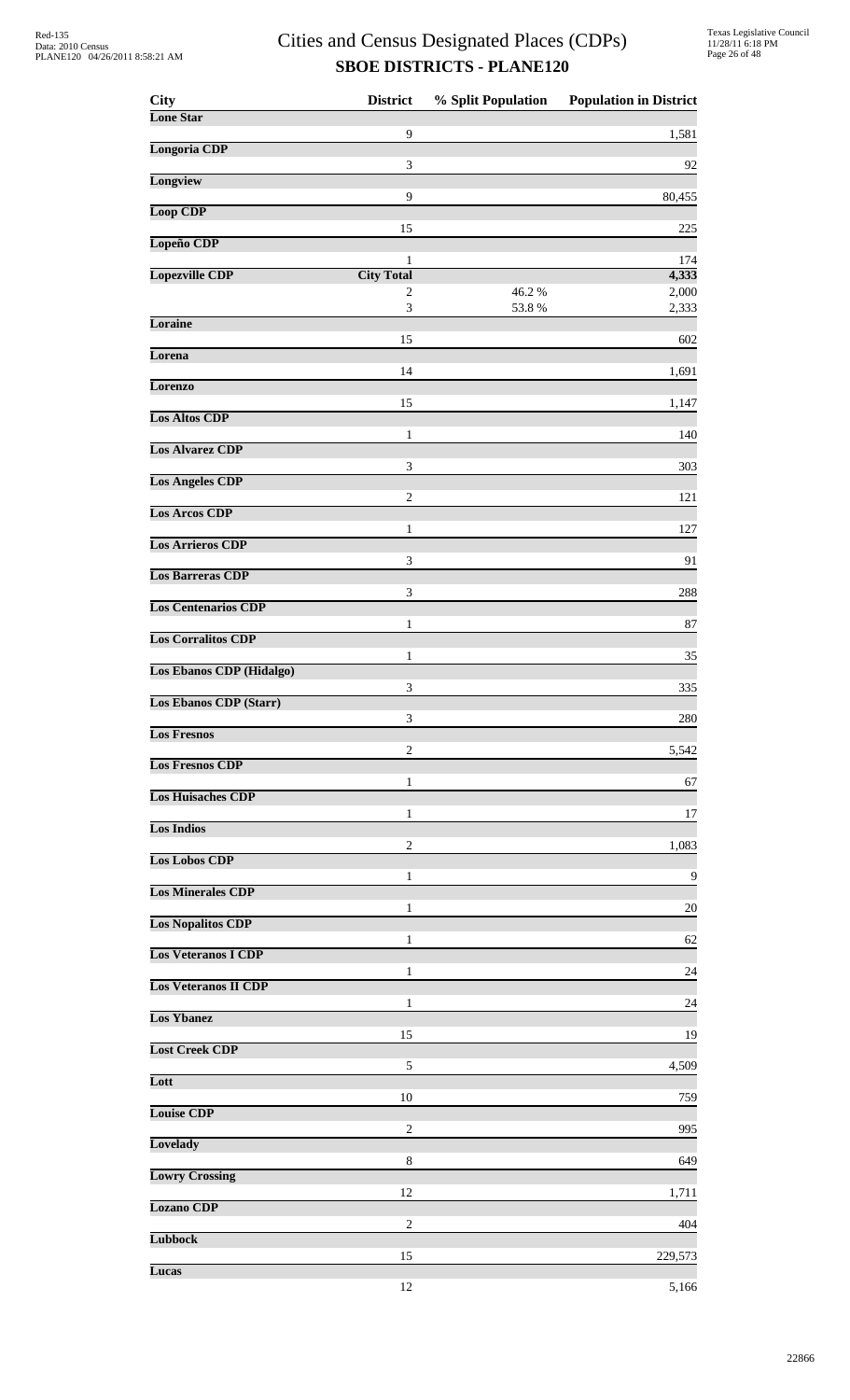| <b>City</b>                 | <b>District</b>                | % Split Population | <b>Population in District</b> |
|-----------------------------|--------------------------------|--------------------|-------------------------------|
| <b>Lueders</b>              | 15                             |                    | 346                           |
| Lufkin                      |                                |                    |                               |
| <b>Luling</b>               | $\overline{9}$                 |                    | 35,067                        |
| <b>Lumberton</b>            | $\sqrt{5}$                     |                    | 5,411                         |
|                             | 7                              |                    | 11,943                        |
| Lyford                      | $\sqrt{2}$                     |                    | 2,611                         |
| Lytle                       | <b>City Total</b>              |                    | 2,492                         |
|                             | $\mathbf{1}$<br>$\mathfrak{Z}$ | 98.5 %<br>1.5 %    | 2,455<br>37                   |
| <b>Mabank</b>               | 9                              |                    | 3,035                         |
| <b>Macdona CDP</b>          |                                |                    |                               |
| <b>Madisonville</b>         | 3                              |                    | 559                           |
| <b>Magnolia</b>             | 10                             |                    | 4,396                         |
|                             | $\,8\,$                        |                    | 1,393                         |
| <b>Malakoff</b>             | 9                              |                    | 2,324                         |
| <b>Malone</b>               |                                |                    |                               |
| <b>Manchaca CDP</b>         | 14                             |                    | 269                           |
| <b>Manor</b>                | 5                              |                    | 1,133                         |
|                             | $10\,$                         |                    | 5,037                         |
| <b>Mansfield</b>            | <b>City Total</b><br>11        | 96.9%              | 56,368<br>54,621              |
|                             | 13                             | $0.0\ \%$          | $\boldsymbol{0}$              |
| <b>Manuel Garcia CDP</b>    | 14                             | $3.1~\%$           | 1,747                         |
| <b>Manuel Garcia II CDP</b> | $\ensuremath{\mathfrak{Z}}$    |                    | 203                           |
|                             | $\mathfrak{Z}$                 |                    | $77$                          |
| <b>Manvel</b>               | 7                              |                    | 5,179                         |
| <b>Marathon CDP</b>         | 1                              |                    | 430                           |
| <b>Marble Falls</b>         |                                |                    |                               |
| <b>Marfa</b>                | 10                             |                    | 6,077                         |
| <b>Marietta</b>             | $\mathbf{1}$                   |                    | 1,981                         |
|                             | 9                              |                    | 134                           |
| <b>Marion</b>               | 5                              |                    | 1,066                         |
| <b>Markham CDP</b>          |                                |                    |                               |
| <b>Marlin</b>               | $\sqrt{2}$                     |                    | 1,082                         |
| <b>Marquez</b>              | 10                             |                    | 5,967                         |
|                             | 10                             |                    | 263                           |
| <b>Marshall</b>             | 9                              |                    | 23,523                        |
| <b>Mart</b>                 | <b>City Total</b><br>10        | $0.1~\%$           | 2,209<br>2                    |
|                             | 14                             | 99.9%              | 2,207                         |
| <b>Martindale</b>           | 5                              |                    | 1,116                         |
| <b>Martinez CDP</b>         |                                |                    |                               |
| <b>Mason</b>                | 3                              |                    | 69                            |
| <b>Matador</b>              | $\sqrt{5}$                     |                    | 2,114                         |
|                             | 15                             |                    | 607                           |
| Matagorda CDP               | $\overline{c}$                 |                    | 503                           |
| <b>Mathis</b>               | $\overline{2}$                 |                    | 4,942                         |
| <b>Maud</b>                 |                                |                    |                               |
| <b>Mauriceville CDP</b>     | 9                              |                    | 1,056                         |
|                             | 7                              |                    | 3,252                         |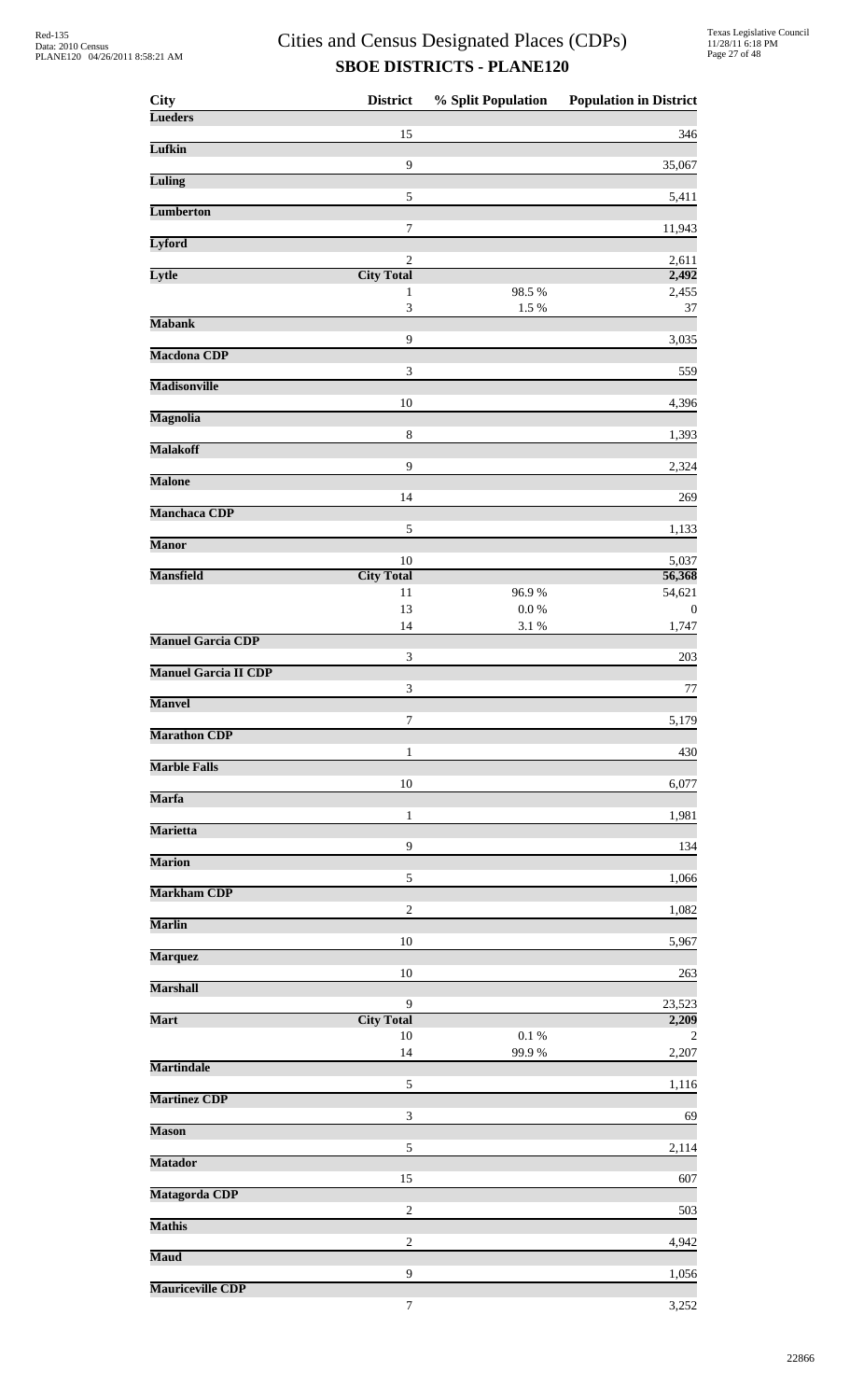| <b>City</b>                   | <b>District</b>                   | % Split Population | <b>Population in District</b> |
|-------------------------------|-----------------------------------|--------------------|-------------------------------|
| <b>Maypearl</b>               | 14                                |                    | 934                           |
| <b>McAllen</b>                | <b>City Total</b>                 |                    | 129,877                       |
|                               | 2<br>$\mathfrak{Z}$               | 78.7%<br>21.3%     | 102,165<br>27,712             |
| <b>McCamey</b>                |                                   |                    |                               |
| <b>McDade CDP</b>             | $\mathbf{1}$                      |                    | 1,887                         |
| <b>McGregor</b>               | 10                                |                    | 685                           |
|                               | 14                                |                    | 4,987                         |
| <b>McKinney</b>               | 12                                |                    | 131,117                       |
| <b>McKinney Acres CDP</b>     |                                   |                    |                               |
| <b>McLean</b>                 | 15                                |                    | 815                           |
| McLendon-Chisholm             | 15                                |                    | 778                           |
|                               | 9                                 |                    | 1,373                         |
| <b>McQueeney CDP</b>          | 5                                 |                    | 2,545                         |
| <b>Meadow</b>                 |                                   |                    |                               |
| <b>Meadowlakes</b>            | 15                                |                    | 593                           |
| <b>Meadows Place</b>          | 10                                |                    | 1,777                         |
|                               | 7                                 |                    | 4,660                         |
| <b>Medina CDP</b>             | $\mathbf{1}$                      |                    | 3,935                         |
| <b>Megargel</b>               | 15                                |                    | 203                           |
| <b>Melissa</b>                |                                   |                    |                               |
| <b>Melvin</b>                 | 12                                |                    | 4,695                         |
|                               | 1                                 |                    | 178                           |
| <b>Memphis</b>                | 15                                |                    | 2,290                         |
| <b>Menard</b>                 | 1                                 |                    | 1,471                         |
| <b>Mentone CDP</b>            |                                   |                    |                               |
| <b>Mercedes</b>               | $\mathbf{1}$                      |                    | 19                            |
| <b>Meridian</b>               | $\overline{c}$                    |                    | 15,570                        |
|                               | 14                                |                    | 1,493                         |
| <b>Merkel</b>                 | 15                                |                    | 2,590                         |
| <b>Mertens</b>                |                                   |                    |                               |
| <b>Mertzon</b>                | 14                                |                    | 125                           |
| <b>Mesquite</b>               | $\mathbf{1}$<br><b>City Total</b> |                    | 781<br>139,824                |
|                               | 9                                 | 0.1%               | 93                            |
|                               | 12<br>13                          | 94.1 %<br>5.9%     | 131,522<br>8,209              |
| <b>Mesquite CDP</b>           | $\mathfrak 3$                     |                    | 505                           |
| <b>Mexia</b>                  |                                   |                    |                               |
| <b>Mi Ranchito Estate CDP</b> | 10                                |                    | 7,459                         |
|                               | $\ensuremath{\mathfrak{Z}}$       |                    | 281                           |
| <b>Miami</b>                  | 15                                |                    | 597                           |
| <b>Midland</b>                | 15                                |                    | 111,147                       |
| <b>Midlothian</b>             |                                   |                    |                               |
| <b>Midway</b>                 | 14                                |                    | 18,037                        |
| <b>Midway North CDP</b>       | 10                                |                    | 228                           |
|                               | $\overline{2}$                    |                    | 4,752                         |
| <b>Midway South CDP</b>       | $\overline{c}$                    |                    | 2,239                         |
| <b>Miguel Barrera CDP</b>     |                                   |                    |                               |
|                               | $\ensuremath{\mathfrak{Z}}$       |                    | 128                           |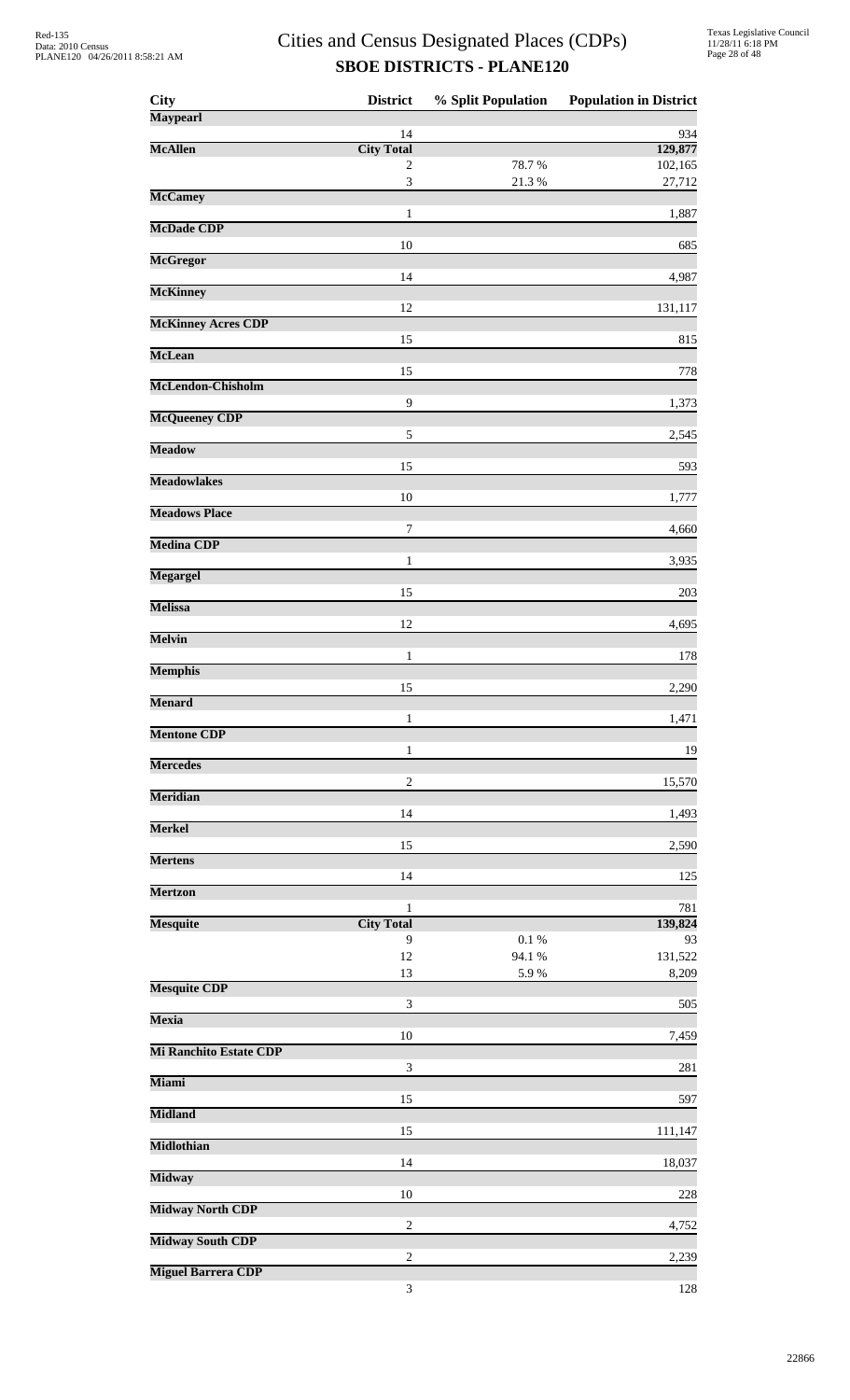| <b>City</b>                  | <b>District</b>                    | % Split Population | <b>Population in District</b> |
|------------------------------|------------------------------------|--------------------|-------------------------------|
| <b>Mikes CDP</b>             | 3                                  |                    | 910                           |
| <b>Mila Doce CDP</b>         | $\overline{c}$                     |                    | 6,222                         |
| <b>Milam CDP</b>             |                                    |                    |                               |
| <b>Milano</b>                | $\boldsymbol{7}$                   |                    | 1,480                         |
| <b>Mildred</b>               | 10                                 |                    | 428                           |
|                              | 14                                 |                    | 368                           |
| <b>Miles</b>                 | 15                                 |                    | 829                           |
| <b>Milford</b>               | 14                                 |                    | 728                           |
| <b>Miller's Cove</b>         |                                    |                    |                               |
| <b>Millican</b>              | 9                                  |                    | 149                           |
| <b>Millsap</b>               | $\,8\,$                            |                    | 240                           |
| <b>Mineola</b>               | 11                                 |                    | 403                           |
|                              | 9                                  |                    | 4,515                         |
| <b>Mineral Wells</b>         | <b>City Total</b><br>11            | 12.8%              | 16,788<br>2,144               |
| <b>Mingus</b>                | 14                                 | 87.2 %             | 14,644                        |
|                              | 14                                 |                    | 235                           |
| <b>Mirando City CDP</b>      | 1                                  |                    | 375                           |
| <b>Mission</b>               | <b>City Total</b>                  |                    | 77,058                        |
|                              | $\overline{c}$<br>$\mathfrak{Z}$   | 90.6%<br>9.4%      | 69,816<br>7,242               |
| <b>Mission Bend CDP</b>      | <b>City Total</b>                  |                    | 36,501                        |
|                              | 6<br>$\tau$                        | 34.0%<br>66.0%     | 12,416<br>24,085              |
| <b>Missouri City</b>         | <b>City Total</b>                  |                    | 67,358                        |
|                              | $\overline{4}$<br>$\boldsymbol{7}$ | 51.0%<br>49.0%     | 34,320<br>33,038              |
| <b>Mobeetie</b>              |                                    |                    |                               |
| <b>Mobile City</b>           | 15                                 |                    | 101                           |
| <b>Monahans</b>              | 9                                  |                    | 188                           |
| <b>Mont Belvieu</b>          | 1                                  |                    | 6,953                         |
|                              | 7                                  |                    | 3,835                         |
| <b>Montague CDP</b>          | 15                                 |                    | 304                           |
| <b>Monte Alto CDP</b>        | $\overline{c}$                     |                    | 1,924                         |
| <b>Montgomery</b>            |                                    |                    |                               |
| <b>Moody</b>                 | 8                                  |                    | 621                           |
| <b>Moore CDP</b>             | 14                                 |                    | 1,371                         |
| <b>Moore Station</b>         | 1                                  |                    | 475                           |
|                              | 9                                  |                    | 201                           |
| <b>Moraida CDP</b>           | 3                                  |                    | 212                           |
| <b>Morales-Sanchez CDP</b>   | 1                                  |                    | 84                            |
| <b>Moran</b>                 |                                    |                    |                               |
| <b>Morgan</b>                | 15                                 |                    | 270                           |
| <b>Morgan Farm CDP</b>       | 14                                 |                    | 490                           |
|                              | $\overline{c}$                     |                    | 463                           |
| <b>Morgan's Point</b>        | 8                                  |                    | 339                           |
| <b>Morgan's Point Resort</b> | 10                                 |                    | 4,170                         |
| <b>Morning Glory CDP</b>     |                                    |                    |                               |
| <b>Morse CDP</b>             | 1                                  |                    | 651                           |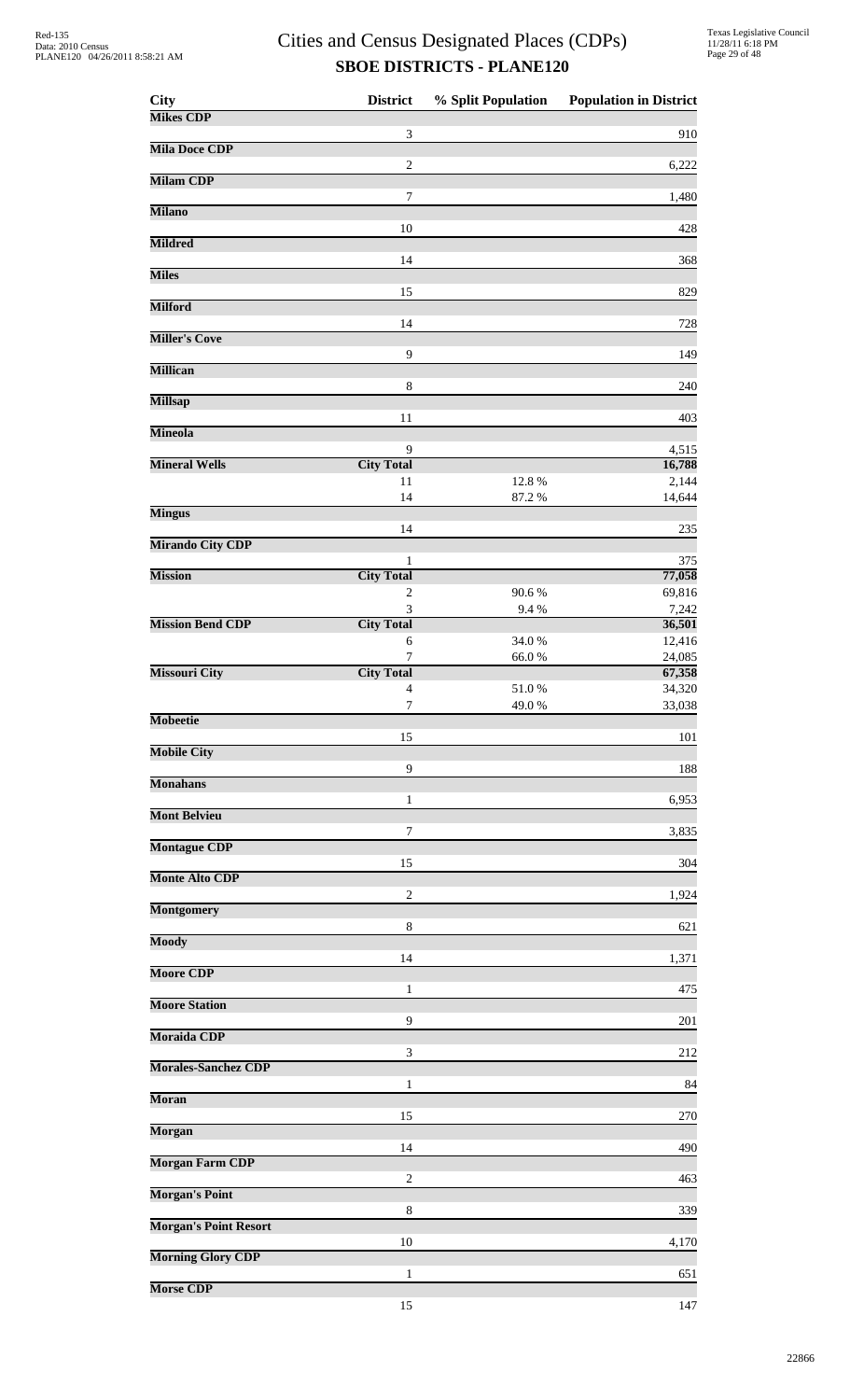| <b>City</b>               | <b>District</b>                     | % Split Population | <b>Population in District</b> |
|---------------------------|-------------------------------------|--------------------|-------------------------------|
| <b>Morton</b>             | 15                                  |                    | 2,006                         |
| <b>Moulton</b>            |                                     |                    |                               |
| <b>Mount Calm</b>         | $\sqrt{3}$                          |                    | 886                           |
|                           | 14                                  |                    | 320                           |
| <b>Mount Enterprise</b>   | 9                                   |                    | 447                           |
| <b>Mount Pleasant</b>     |                                     |                    |                               |
| <b>Mount Vernon</b>       | 9                                   |                    | 15,564                        |
|                           | $\mathbf{9}$                        |                    | 2,662                         |
| <b>Mountain City</b>      | $\sqrt{5}$                          |                    | 648                           |
| <b>Muenster</b>           |                                     |                    |                               |
| <b>Muleshoe</b>           | 15                                  |                    | 1,544                         |
| <b>Mullin</b>             | 15                                  |                    | 5,158                         |
|                           | 14                                  |                    | 179                           |
| <b>Munday</b>             | 15                                  |                    | 1,300                         |
| <b>Muniz CDP</b>          |                                     |                    |                               |
| <b>Murchison</b>          | $\sqrt{2}$                          |                    | 1,370                         |
|                           | 9                                   |                    | 594                           |
| <b>Murillo CDP</b>        | <b>City Total</b><br>$\overline{c}$ | 43.6%              | 7,344<br>3,205                |
|                           | 3                                   | 56.4 %             | 4,139                         |
| <b>Murphy</b>             | 12                                  |                    | 17,708                        |
| <b>Mustang</b>            |                                     |                    |                               |
| <b>Mustang Ridge</b>      | 14                                  |                    | 21                            |
|                           | 5                                   | $100.0~\%$         | 861                           |
| <b>Myrtle Springs CDP</b> | 10                                  | $0.0\ \%$          | $\boldsymbol{0}$              |
| <b>Nacogdoches</b>        | 9                                   |                    | 828                           |
|                           | 9                                   |                    | 32,996                        |
| <b>Naples</b>             | 9                                   |                    | 1,378                         |
| <b>Narciso Pena CDP</b>   |                                     |                    |                               |
| <b>Nash</b>               | $\ensuremath{\mathfrak{Z}}$         |                    | 30                            |
| <b>Nassau Bay</b>         | 9                                   |                    | 2,960                         |
|                           | 8                                   |                    | 4,002                         |
| <b>Natalia</b>            | $\mathbf{1}$                        |                    | 1,431                         |
| <b>Navarro</b>            |                                     |                    |                               |
| <b>Navasota</b>           | 14                                  |                    | 210                           |
|                           | $\,$ 8 $\,$                         |                    | 7,049                         |
| <b>Nazareth</b>           | 15                                  |                    | 311                           |
| <b>Nederland</b>          |                                     |                    |                               |
| <b>Needville</b>          | 7                                   |                    | 17,547                        |
| <b>Nesbitt</b>            | 7                                   |                    | 2,823                         |
|                           | 9                                   |                    | 281                           |
| <b>Netos CDP</b>          | $\ensuremath{\mathfrak{Z}}$         |                    | 31                            |
| <b>Nevada</b>             |                                     |                    |                               |
| <b>New Berlin</b>         | 12                                  |                    | 822                           |
|                           | 5                                   |                    | 511                           |
| <b>New Boston</b>         | 9                                   |                    | 4,550                         |
| <b>New Braunfels</b>      |                                     |                    |                               |
| <b>New Chapel Hill</b>    | 5                                   |                    | 57,740                        |
| <b>New Deal</b>           | 9                                   |                    | 594                           |
|                           | 15                                  |                    | 794                           |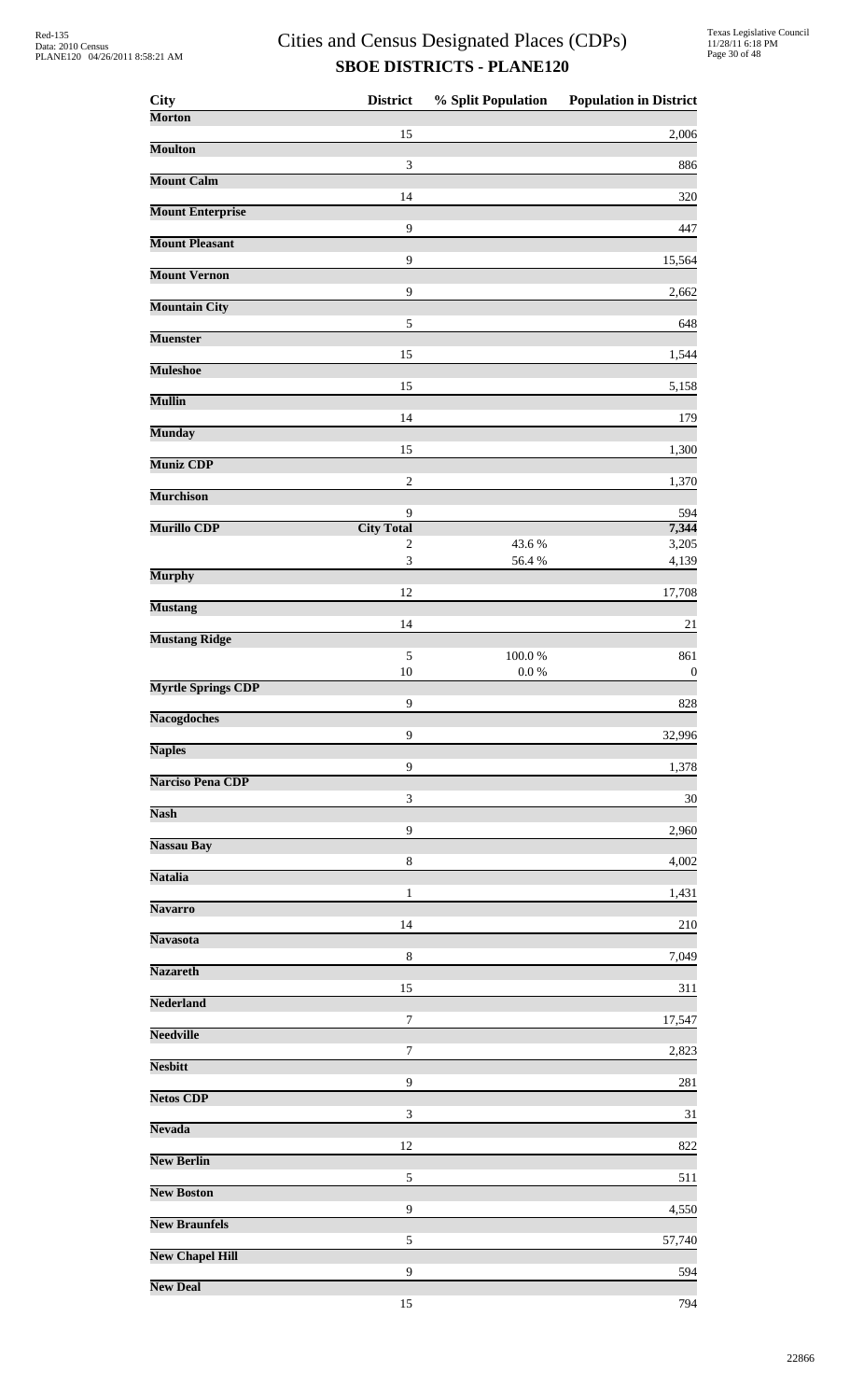| City                        | <b>District</b>         | % Split Population | <b>Population in District</b> |
|-----------------------------|-------------------------|--------------------|-------------------------------|
| <b>New Fairview</b>         | 14                      |                    | 1,258                         |
| <b>New Falcon CDP</b>       | 1                       |                    | 191                           |
| <b>New Home</b>             | 15                      |                    | 334                           |
| <b>New Hope</b>             |                         |                    |                               |
| <b>New London</b>           | 12                      |                    | 614                           |
| <b>New Summerfield</b>      | 9                       |                    | 998                           |
| <b>New Territory CDP</b>    | 9                       |                    | 1,111                         |
| <b>New Waverly</b>          | 7                       |                    | 15,186                        |
| <b>Newark</b>               | 8                       |                    | 1,032                         |
|                             | <b>City Total</b><br>11 | 0.0 %              | 1,005<br>$\theta$             |
| <b>Newcastle</b>            | 14                      | 100.0%             | 1,005                         |
| <b>Newton</b>               | 15                      |                    | 585                           |
| <b>Neylandville</b>         | 7                       |                    | 2,478                         |
|                             | 9                       |                    | 97                            |
| <b>Niederwald</b>           | 5                       |                    | 565                           |
| <b>Nina CDP</b>             | 3                       |                    | 141                           |
| <b>Nixon</b>                | $\mathfrak{Z}$          |                    | 2,385                         |
| <b>Nocona</b>               |                         |                    |                               |
| <b>Nocona Hills CDP</b>     | 15                      |                    | 3,033                         |
| <b>Nolanville</b>           | 15                      |                    | 675                           |
| <b>Nome</b>                 | 10                      |                    | 4,259                         |
| <b>Noonday</b>              | 7                       |                    | 588                           |
|                             | 9                       |                    | 777                           |
| Nordheim                    | $\overline{c}$          |                    | 307                           |
| <b>Normangee</b>            | 10                      |                    | 685                           |
| Normanna CDP                | 3                       |                    | 113                           |
| <b>North Alamo CDP</b>      |                         |                    |                               |
| <b>North Cleveland</b>      | $\overline{c}$          |                    | 3,235                         |
| <b>North Escobares CDP</b>  | 7                       |                    | 247                           |
| <b>North Pearsall CDP</b>   | 3                       |                    | 118                           |
| <b>North Richland Hills</b> | 1                       |                    | 614                           |
| <b>North San Pedro CDP</b>  | 11                      |                    | 63,343                        |
|                             | $\boldsymbol{2}$        |                    | 895                           |
| <b>Northlake</b>            | 14                      |                    | 1,724                         |
| <b>Northridge CDP</b>       | 3                       |                    | 78                            |
| <b>Novice</b>               | 15                      |                    | 139                           |
| <b>Oak Grove</b>            |                         |                    |                               |
| <b>Oak Island CDP</b>       | 9                       |                    | 603                           |
| <b>Oak Leaf</b>             | 7                       |                    | 363                           |
| <b>Oak Point</b>            | 14                      |                    | 1,298                         |
| <b>Oak Ridge (Cooke)</b>    | 14                      |                    | 2,786                         |
|                             | 15                      |                    | 141                           |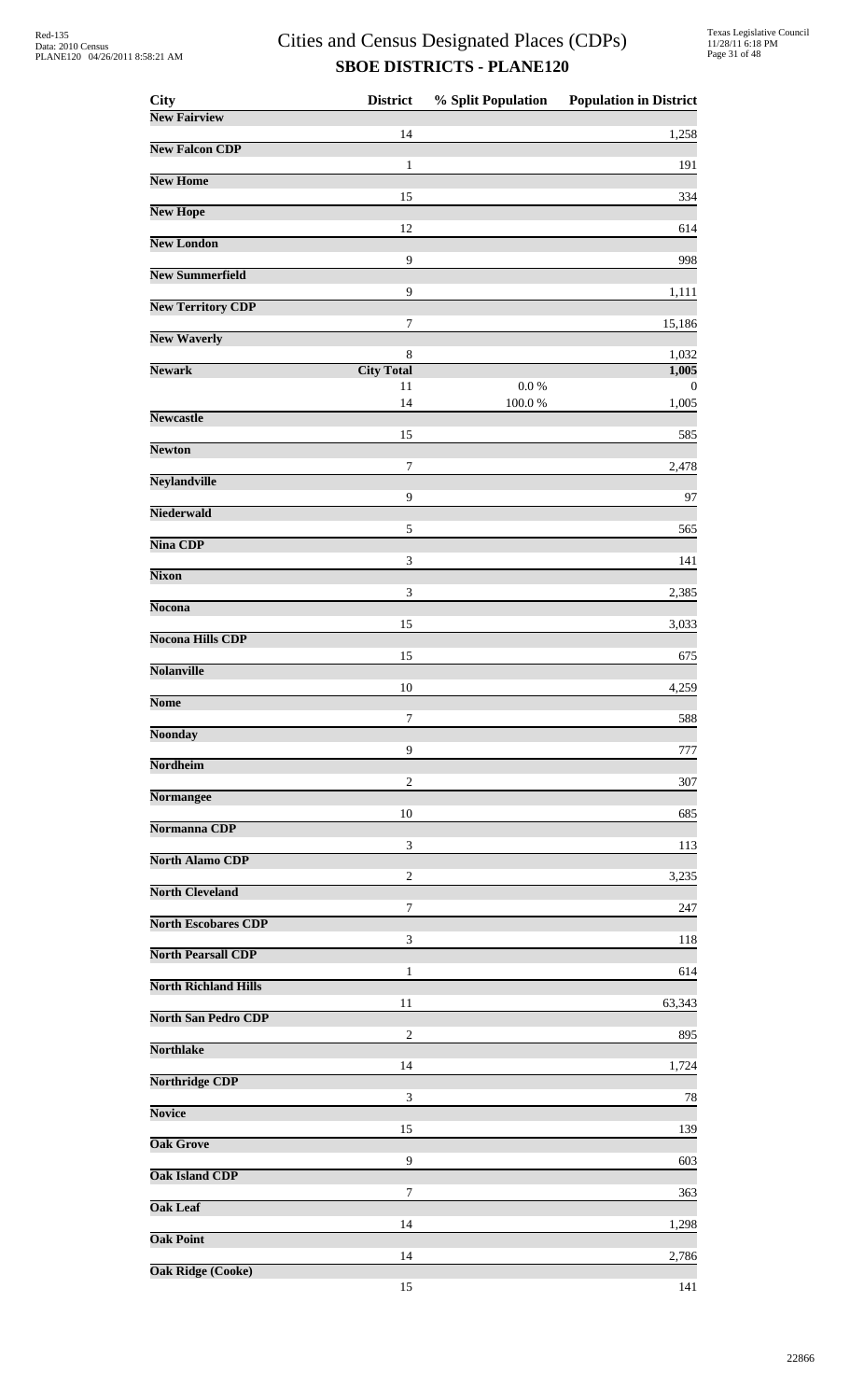| <b>City</b>                          | <b>District</b>                     | % Split Population | <b>Population in District</b> |
|--------------------------------------|-------------------------------------|--------------------|-------------------------------|
| <b>Oak Ridge (Kaufman)</b>           | 9                                   |                    | 495                           |
| <b>Oak Ridge North</b>               |                                     |                    |                               |
| <b>Oak Trail Shores CDP</b>          | $\,$ 8 $\,$                         |                    | 3,049                         |
|                                      | 14                                  |                    | 2,755                         |
| <b>Oak Valley</b>                    |                                     |                    |                               |
| <b>Oakhurst CDP</b>                  | 14                                  |                    | 368                           |
| <b>Oakwood</b>                       | $\,8\,$                             |                    | 233                           |
|                                      | 10                                  |                    | 510                           |
| O'Brien                              | 15                                  |                    | 106                           |
| <b>Odem</b>                          |                                     |                    |                               |
| <b>Odessa</b>                        | $\overline{2}$<br><b>City Total</b> |                    | 2,389<br>99,940               |
|                                      | 1                                   | 98.3%              | 98,270                        |
| O'Donnell                            | 15                                  | 1.7%               | 1,670                         |
|                                      | 15                                  |                    | 831                           |
| <b>Oglesby</b>                       | 14                                  |                    | 484                           |
| <b>Oilton CDP</b>                    |                                     |                    |                               |
| <b>Old Escobares CDP</b>             | $\mathbf{1}$                        |                    | 353                           |
|                                      | 3                                   |                    | 97                            |
| <b>Old River-Winfree</b>             | 7                                   |                    | 1,245                         |
| <b>Olivarez CDP</b>                  |                                     |                    |                               |
| <b>Olivia Lopez de Gutierrez CDP</b> | $\overline{c}$                      |                    | 3,827                         |
|                                      | 3                                   |                    | 93                            |
| <b>Olmito and Olmito CDP</b>         | $\ensuremath{\mathfrak{Z}}$         |                    | 271                           |
| <b>Olmito CDP</b>                    |                                     |                    |                               |
| <b>Olmos Park</b>                    | $\sqrt{2}$                          |                    | 1,210                         |
|                                      | 5                                   |                    | 2,237                         |
| <b>Olney</b>                         | 15                                  |                    | 3,285                         |
| <b>Olton</b>                         |                                     |                    |                               |
| Omaha                                | 15                                  |                    | 2,215                         |
| <b>Onalaska</b>                      | 9                                   |                    | 1,021                         |
|                                      | $\,8\,$                             |                    | 1,764                         |
| <b>Opdyke West</b>                   | 15                                  |                    | 174                           |
| Orange                               |                                     |                    |                               |
| <b>Orange Grove</b>                  | $\boldsymbol{7}$                    |                    | 18,595                        |
|                                      | $\ensuremath{\mathfrak{Z}}$         |                    | 1,318                         |
| <b>Orason CDP</b>                    | $\overline{c}$                      |                    | 129                           |
| <b>Orchard</b>                       |                                     |                    |                               |
| <b>Ore City</b>                      | 7                                   |                    | 352                           |
|                                      | 9                                   |                    | 1,144                         |
| <b>Overton</b>                       | 9                                   |                    | 2,554                         |
| Ovilla                               | <b>City Total</b>                   |                    | 3,492                         |
|                                      | 13<br>14                            | 9.5%<br>90.5 %     | 331<br>3,161                  |
| <b>Owl Ranch CDP</b>                 |                                     |                    |                               |
| <b>Oyster Creek</b>                  | 3                                   |                    | $225\,$                       |
|                                      | 7                                   |                    | 1,111                         |
| <b>Ozona CDP</b>                     | 1                                   |                    | 3,225                         |
| Pablo Pena CDP                       |                                     |                    |                               |
| Paducah                              | 3                                   |                    | 63                            |
|                                      | 15                                  |                    | 1,186                         |
| <b>Paint Rock</b>                    |                                     |                    |                               |

1 273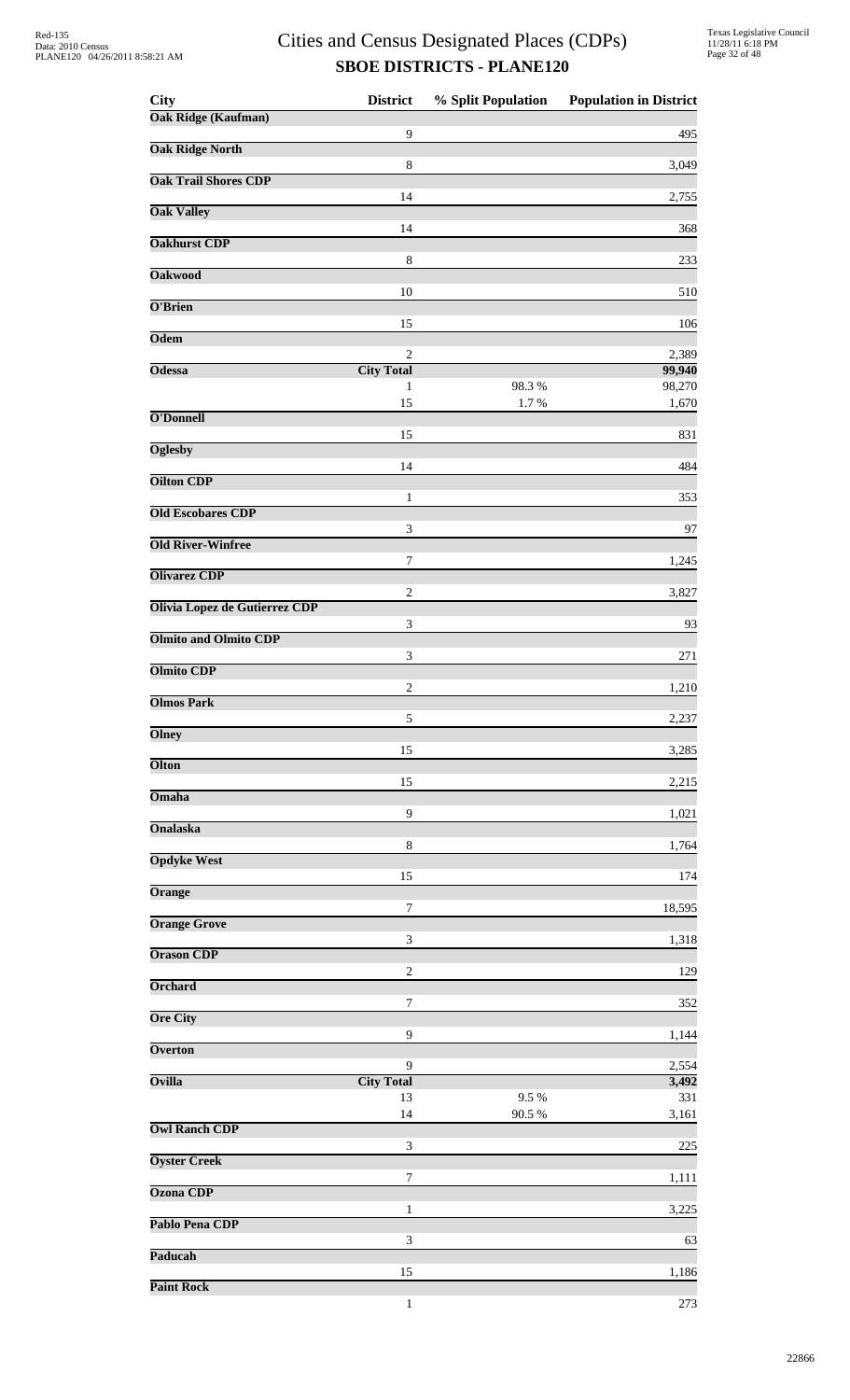| <b>City</b>                   | <b>District</b>                  | % Split Population | <b>Population in District</b> |
|-------------------------------|----------------------------------|--------------------|-------------------------------|
| Paisano Park CDP              | 2                                |                    | 130                           |
| <b>Palacios</b>               |                                  |                    |                               |
|                               | $\overline{2}$                   |                    | 4,718                         |
| <b>Palestine</b>              | 9                                |                    |                               |
| <b>Palisades</b>              |                                  |                    | 18,712                        |
|                               | 15                               |                    | 325                           |
| <b>Palm Valley</b>            |                                  |                    |                               |
| <b>Palmer</b>                 | $\sqrt{2}$                       |                    | 1,304                         |
|                               | 14                               |                    | 2,000                         |
| <b>Palmhurst</b>              | <b>City Total</b>                |                    | 2,607                         |
|                               | 2<br>$\ensuremath{\mathfrak{Z}}$ | 95.9%<br>4.1 %     | 2,499<br>108                  |
| Palmview                      |                                  |                    |                               |
| <b>Palmview South CDP</b>     | 3<br><b>City Total</b>           |                    | 5,460                         |
|                               | 2                                | 0.0 %              | 5,575<br>$\theta$             |
|                               | $\ensuremath{\mathfrak{Z}}$      | 100.0%             | 5,575                         |
| Palo Blanco CDP               |                                  |                    |                               |
| Palo Pinto CDP                | 3                                |                    | 204                           |
|                               | 14                               |                    | 333                           |
| <b>Paloma Creek CDP</b>       |                                  |                    |                               |
| <b>Paloma Creek South CDP</b> | 14                               |                    | 2,501                         |
|                               | 14                               |                    | 2,753                         |
| Pampa                         |                                  |                    |                               |
| <b>Panhandle</b>              | 15                               |                    | 17,994                        |
|                               | 15                               |                    | 2,452                         |
| Panorama Village              |                                  |                    |                               |
| <b>Pantego</b>                | $\,8\,$                          |                    | 2,170                         |
|                               | 13                               |                    | 2,394                         |
| <b>Paradise</b>               |                                  |                    |                               |
| <b>Paris</b>                  | 14                               |                    | 441                           |
|                               | 9                                |                    | 25,171                        |
| <b>Parker</b>                 |                                  |                    |                               |
| Pasadena                      | 12<br><b>City Total</b>          |                    | 3,811<br>149,043              |
|                               | $\overline{4}$                   | 39.8%              | 59,389                        |
|                               | $\,8\,$                          | 60.2%              | 89,654                        |
| <b>Pattison</b>               | 10                               |                    | 472                           |
| <b>Patton Village</b>         |                                  |                    |                               |
|                               | 8                                |                    | 1,557                         |
| <b>Pawnee CDP</b>             | 3                                |                    | 166                           |
| <b>Payne Springs</b>          |                                  |                    |                               |
|                               | 9                                |                    | 767                           |
| <b>Pearland</b>               | <b>City Total</b><br>4           | 0.9 %              | 91,252<br>811                 |
|                               | $\overline{7}$                   | 95.0%              | 86,706                        |
|                               | $\,$ 8 $\,$                      | 4.1 %              | 3,735                         |
| <b>Pearsall</b>               | 1                                |                    | 9,146                         |
| <b>Pecan Acres CDP</b>        | <b>City Total</b>                |                    | 4,099                         |
|                               | 11                               | 56.6%              | 2,319                         |
|                               | 14                               | 43.4 %             | 1,780                         |
| <b>Pecan Gap</b>              | 9                                |                    | 203                           |
| <b>Pecan Grove CDP</b>        |                                  |                    |                               |
| <b>Pecan Hill</b>             | 7                                |                    | 15,963                        |
|                               | 14                               |                    | 626                           |
| <b>Pecan Plantation CDP</b>   |                                  |                    |                               |
| Pecos                         | 14                               |                    | 5,294                         |
|                               | $\mathbf{1}$                     |                    | 8,780                         |
| <b>Pelican Bay</b>            |                                  |                    |                               |
|                               | 11                               |                    | 1,547                         |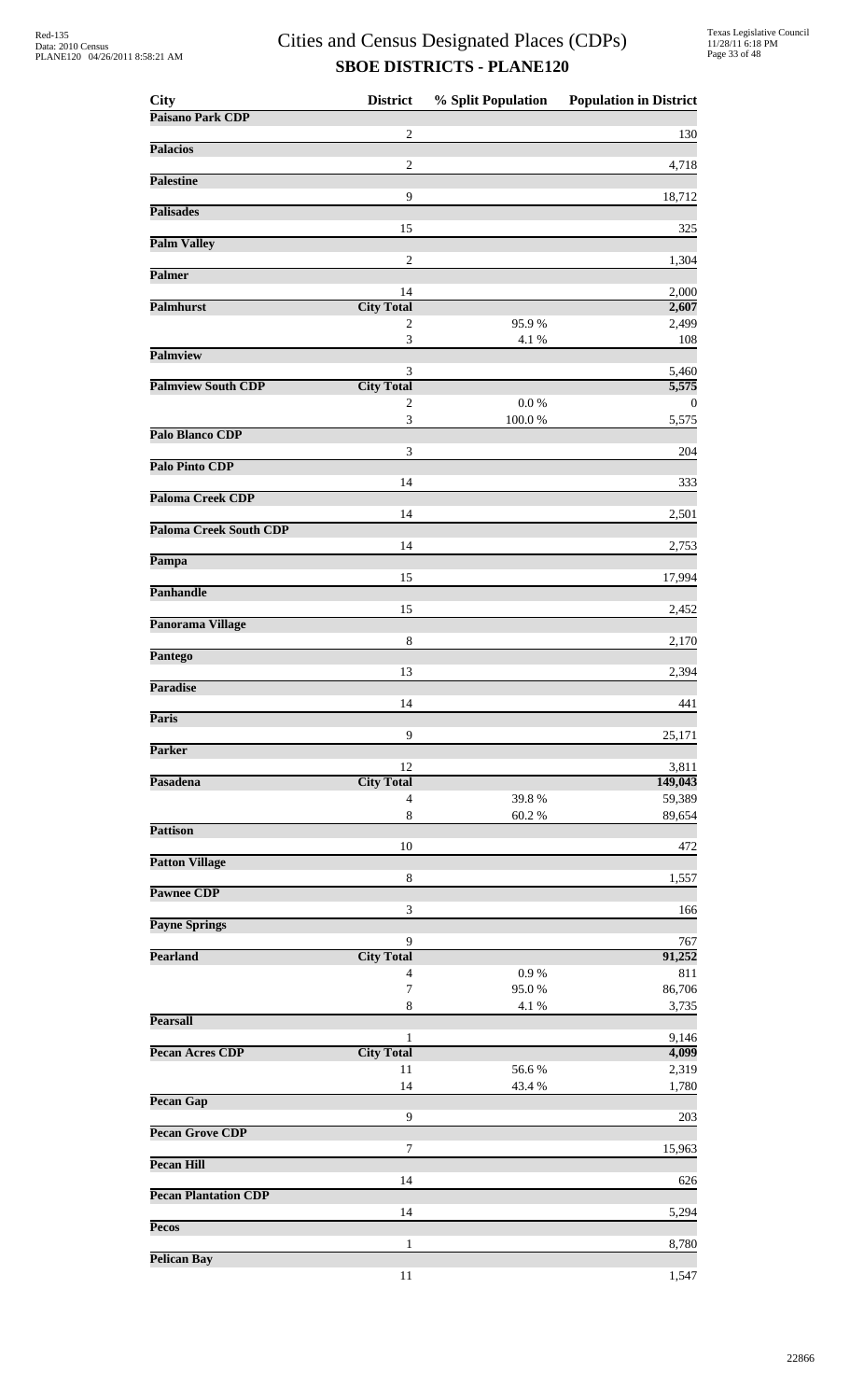| <b>City</b>                 | <b>District</b>             | % Split Population | <b>Population in District</b> |
|-----------------------------|-----------------------------|--------------------|-------------------------------|
| Pena CDP                    | 3                           |                    | 118                           |
| Penelope                    |                             |                    |                               |
| <b>Penitas</b>              | 14                          |                    | 198                           |
|                             | $\mathfrak{Z}$              |                    | 4,403                         |
| Perezville CDP              | $\ensuremath{\mathfrak{Z}}$ |                    | 5,376                         |
| Perrin CDP                  | 14                          |                    |                               |
| Perryton                    |                             |                    | 398                           |
| <b>Petersburg</b>           | 15                          |                    | 8,802                         |
| <b>Petrolia</b>             | 15                          |                    | 1,202                         |
|                             | 15                          |                    | 686                           |
| Petronila                   | $\overline{c}$              |                    | 113                           |
| <b>Pettus CDP</b>           |                             |                    |                               |
| <b>Pflugerville</b>         | 3                           |                    | 558                           |
| Pharr                       | $10\,$                      |                    | 46,936                        |
|                             | $\sqrt{2}$                  |                    | 70,400                        |
| <b>Pilot Point</b>          | 14                          |                    | 3,856                         |
| <b>Pine Forest</b>          | 7                           |                    | 487                           |
| <b>Pine Harbor CDP</b>      |                             |                    |                               |
| <b>Pine Island</b>          | 9                           |                    | 810                           |
| Pinehurst                   | 10                          |                    | 988                           |
|                             | $\boldsymbol{7}$            |                    | 2,097                         |
| <b>Pinehurst CDP</b>        | $\,8\,$                     |                    | 4,624                         |
| Pineland                    | 7                           |                    | 850                           |
| <b>Pinewood Estates CDP</b> |                             |                    |                               |
| <b>Piney Point Village</b>  | 7                           |                    | 1,678                         |
| <b>Pittsburg</b>            | 6                           |                    | 3,125                         |
|                             | $\mathbf{9}$                |                    | 4,497                         |
| <b>Placedo CDP</b>          | $\overline{c}$              |                    | 692                           |
| <b>Plains</b>               |                             |                    |                               |
| <b>Plainview</b>            | 15                          |                    | 1,481                         |
| <b>Plano</b>                | 15<br><b>City Total</b>     |                    | 22,194<br>259,841             |
|                             | 12                          | 98.0%              | 254,525                       |
| <b>Pleak</b>                | 14                          | $2.0\ \%$          | 5,316                         |
|                             | $\boldsymbol{7}$            |                    | 1,044                         |
| <b>Pleasant Hill CDP</b>    | $\,8\,$                     |                    | 522                           |
| <b>Pleasant Valley</b>      | 15                          |                    | 336                           |
| <b>Pleasanton</b>           | 1                           |                    |                               |
| <b>Plum Grove</b>           |                             |                    | 8,934                         |
| Point                       | 7                           |                    | 600                           |
| <b>Point Blank</b>          | 9                           |                    | 820                           |
|                             | $\,8\,$                     |                    | 688                           |
| <b>Point Comfort</b>        | $\overline{2}$              |                    | 737                           |
| <b>Point Venture</b>        | 10                          |                    |                               |
| <b>Ponder</b>               |                             |                    | 800                           |
| <b>Port Aransas</b>         | 14                          |                    | 1,395                         |
|                             | $\sqrt{2}$                  |                    | 3,480                         |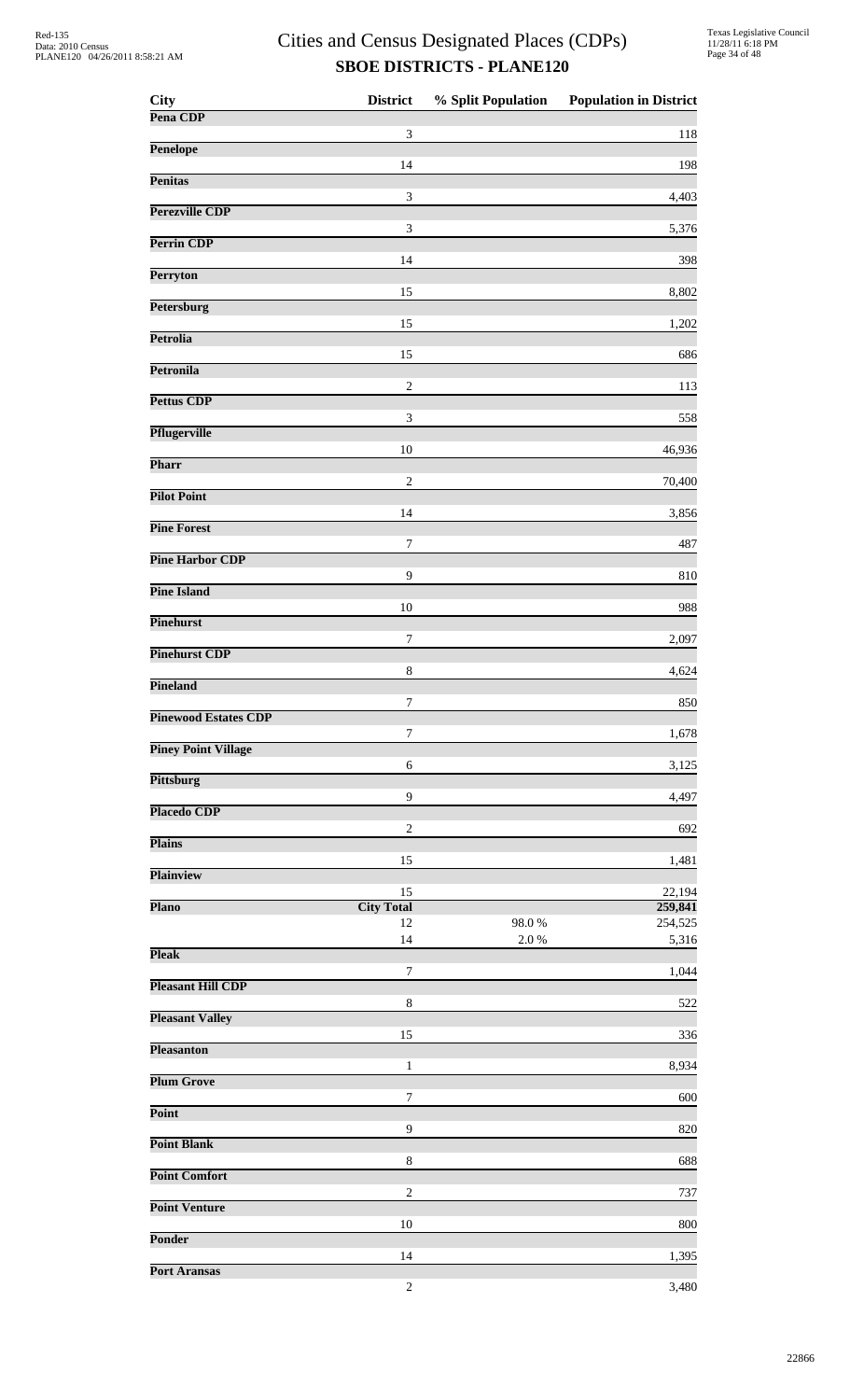| City                      | <b>District</b>                   | % Split Population | <b>Population in District</b>               |
|---------------------------|-----------------------------------|--------------------|---------------------------------------------|
| Port Arthur               | 7                                 |                    | 53,818                                      |
| <b>Port Isabel</b>        |                                   |                    |                                             |
| <b>Port Lavaca</b>        | $\sqrt{2}$                        |                    | 5,006                                       |
| <b>Port Mansfield CDP</b> | $\sqrt{2}$                        |                    | 12,248                                      |
|                           | $\sqrt{2}$                        |                    | 226                                         |
| <b>Port Neches</b>        | 7                                 |                    | 13,040                                      |
| Port O'Connor CDP         | $\overline{c}$                    |                    | 1,253                                       |
| <b>Porter Heights CDP</b> |                                   |                    |                                             |
| <b>Portland</b>           | $\,$ 8 $\,$                       |                    | 1,653                                       |
| <b>Post</b>               | $\sqrt{2}$                        |                    | 15,099                                      |
| <b>Post Oak Bend City</b> | 15                                |                    | 5,376                                       |
|                           | 9                                 |                    | 595                                         |
| <b>Poteet</b>             | 1                                 |                    | 3,260                                       |
| Poth                      | $\mathfrak 3$                     |                    | 1,908                                       |
| Potosi CDP                |                                   |                    |                                             |
| Pottsboro                 | 15                                |                    | 2,991                                       |
| <b>Powderly CDP</b>       | 9                                 |                    | 2,160                                       |
|                           | 9                                 |                    | 1,178                                       |
| <b>Powell</b>             | 14                                |                    | 136                                         |
| Poynor                    | 9                                 |                    | 305                                         |
| Prado Verde CDP           |                                   |                    |                                             |
| <b>Prairie View</b>       | $\mathbf{1}$                      |                    | 246                                         |
| Premont                   | 10                                |                    | 5,576                                       |
|                           | 3                                 |                    | 2,653                                       |
| <b>Presidio</b>           | 1                                 |                    | 4,426                                       |
| <b>Preston CDP</b>        | $\mathbf{9}$                      |                    | 2,096                                       |
| Primera                   |                                   |                    |                                             |
| <b>Princeton</b>          | $\overline{c}$                    |                    | 4,070                                       |
| <b>Progreso</b>           | 12                                |                    | 6,807                                       |
| <b>Progreso Lakes</b>     | $\overline{2}$                    |                    | 5,507                                       |
|                           | $\overline{2}$                    |                    | 240                                         |
| Prosper                   | <b>City Total</b><br>12           | 96.8%              | 9,423<br>9,119                              |
| <b>Providence CDP</b>     | 14                                | 3.2%               | 304                                         |
|                           | 14                                |                    | 4,786                                       |
| <b>Pueblo East CDP</b>    | <b>City Total</b><br>$\mathbf{1}$ |                    | $\overline{\mathbf{0}}$<br>$\boldsymbol{0}$ |
| <b>Pueblo Nuevo CDP</b>   | 1                                 |                    | 521                                         |
| Putnam                    |                                   |                    |                                             |
| Pyote                     | 15                                |                    | 94                                          |
| <b>Quail CDP</b>          | 1                                 |                    | 114                                         |
|                           | 15                                |                    | 19                                          |
| <b>Quail Creek CDP</b>    | $\overline{2}$                    |                    | 1,628                                       |
| Quanah                    | 15                                |                    | 2,641                                       |
| <b>Queen City</b>         |                                   |                    |                                             |
| Quemado CDP               | 9                                 |                    | 1,476                                       |
|                           | $\mathbf{1}$                      |                    | 230                                         |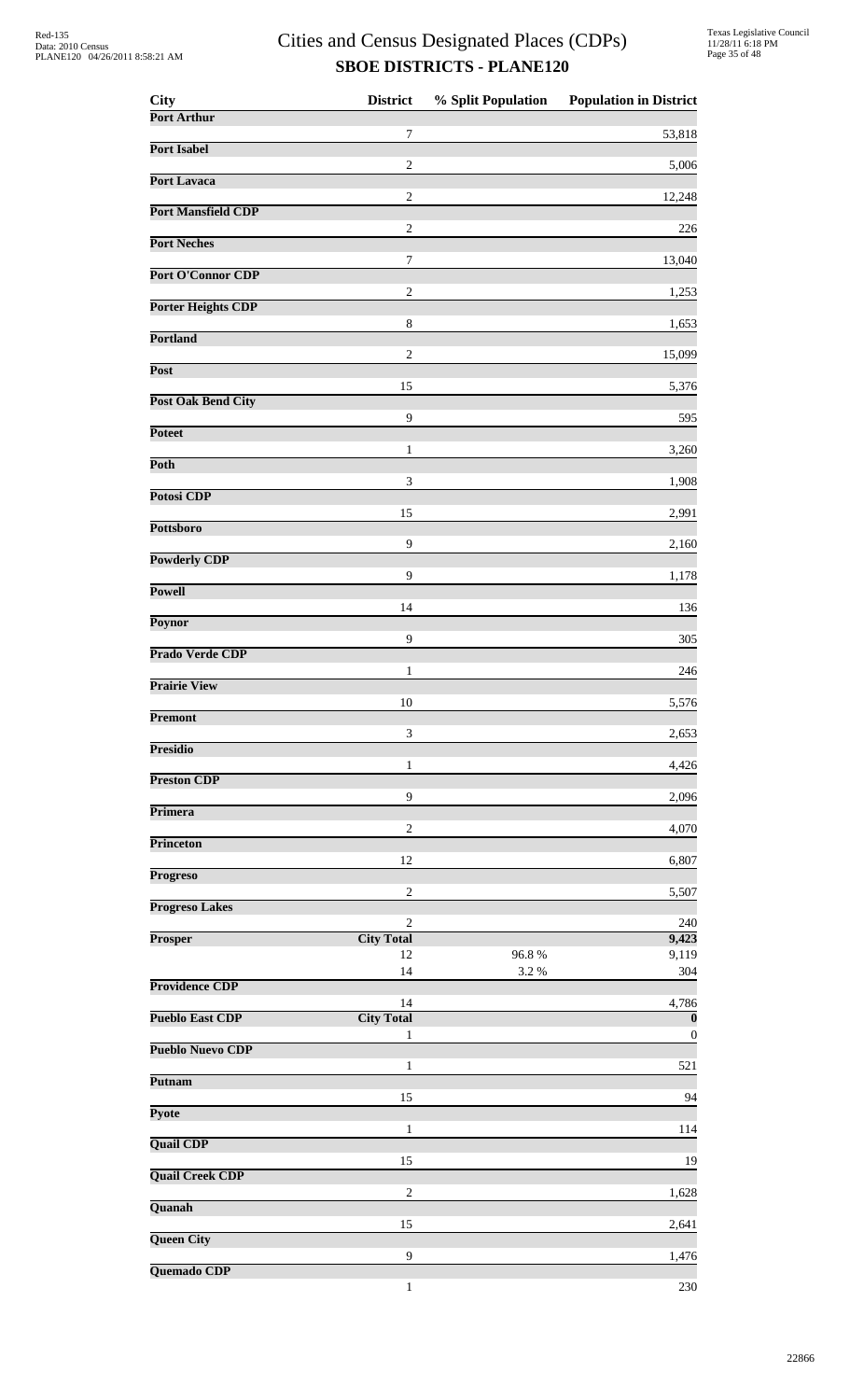| <b>City</b>                     | <b>District</b> | % Split Population | <b>Population in District</b> |
|---------------------------------|-----------------|--------------------|-------------------------------|
| Quesada CDP                     | 3               |                    | 25                            |
| Quinlan                         |                 |                    |                               |
| Quintana                        | 9               |                    | 1,394                         |
| Quitaque                        | 7               |                    | 56                            |
| Quitman                         | 15              |                    | 411                           |
| <b>Radar Base CDP</b>           | 9               |                    | 1,809                         |
| <b>Rafael Pena CDP</b>          | 1               |                    | 762                           |
| <b>Ralls</b>                    | 3               |                    | 17                            |
| <b>Ramireno CDP</b>             | 15              |                    | 1,944                         |
| Ramirez-Perez CDP               | 1               |                    | 35                            |
| <b>Ramos CDP</b>                | 3               |                    | 78                            |
| <b>Ranchette Estates CDP</b>    | 3               |                    | 116                           |
| <b>Ranchitos Del Norte CDP</b>  | $\overline{c}$  |                    | 152                           |
| <b>Ranchitos East CDP</b>       | 3               |                    | 112                           |
| <b>Ranchitos Las Lomas CDP</b>  | 1               |                    | 212                           |
| <b>Rancho Alegre CDP</b>        | 1               |                    | 266                           |
|                                 | 3               |                    | 1,704                         |
| <b>Rancho Banquete CDP</b>      | $\overline{c}$  |                    | 424                           |
| <b>Rancho Chico CDP</b>         | $\overline{c}$  |                    | 396                           |
| <b>Rancho Viejo</b>             | $\overline{c}$  |                    | 2,437                         |
| <b>Rancho Viejo CDP</b>         | 3               |                    | 228                           |
| <b>Ranchos Penitas West CDP</b> | 1               |                    | 573                           |
| <b>Randolph AFB CDP</b>         | 5               |                    | 1,241                         |
| Ranger                          | 14              |                    | 2,468                         |
| <b>Rangerville</b>              | $\overline{c}$  |                    | 289                           |
| <b>Rankin</b>                   | 1               |                    | 778                           |
| <b>Ransom Canyon</b>            | 15              |                    | 1,096                         |
| Ratamosa CDP                    |                 |                    |                               |
| Ravenna                         | $\overline{c}$  |                    | 254                           |
| Raymondville                    | 9               |                    | 209                           |
| <b>Realitos CDP</b>             | $\overline{c}$  |                    | 11,284                        |
| <b>Red Lick</b>                 | 3               |                    | 184                           |
| <b>Red Oak</b>                  | $\overline{9}$  |                    | 1,008                         |
| <b>Redfield CDP</b>             | 14              |                    | 10,769                        |
| <b>Redford CDP</b>              | 9               |                    | 441                           |
| <b>Redland CDP</b>              | 1               |                    | 90                            |
| <b>Redwater</b>                 | 9               |                    | 1,047                         |
| <b>Redwood CDP</b>              | 9               |                    | 1,057                         |
| <b>Refugio</b>                  | 5               |                    | 4,338                         |
|                                 | $\overline{c}$  |                    | 2,890                         |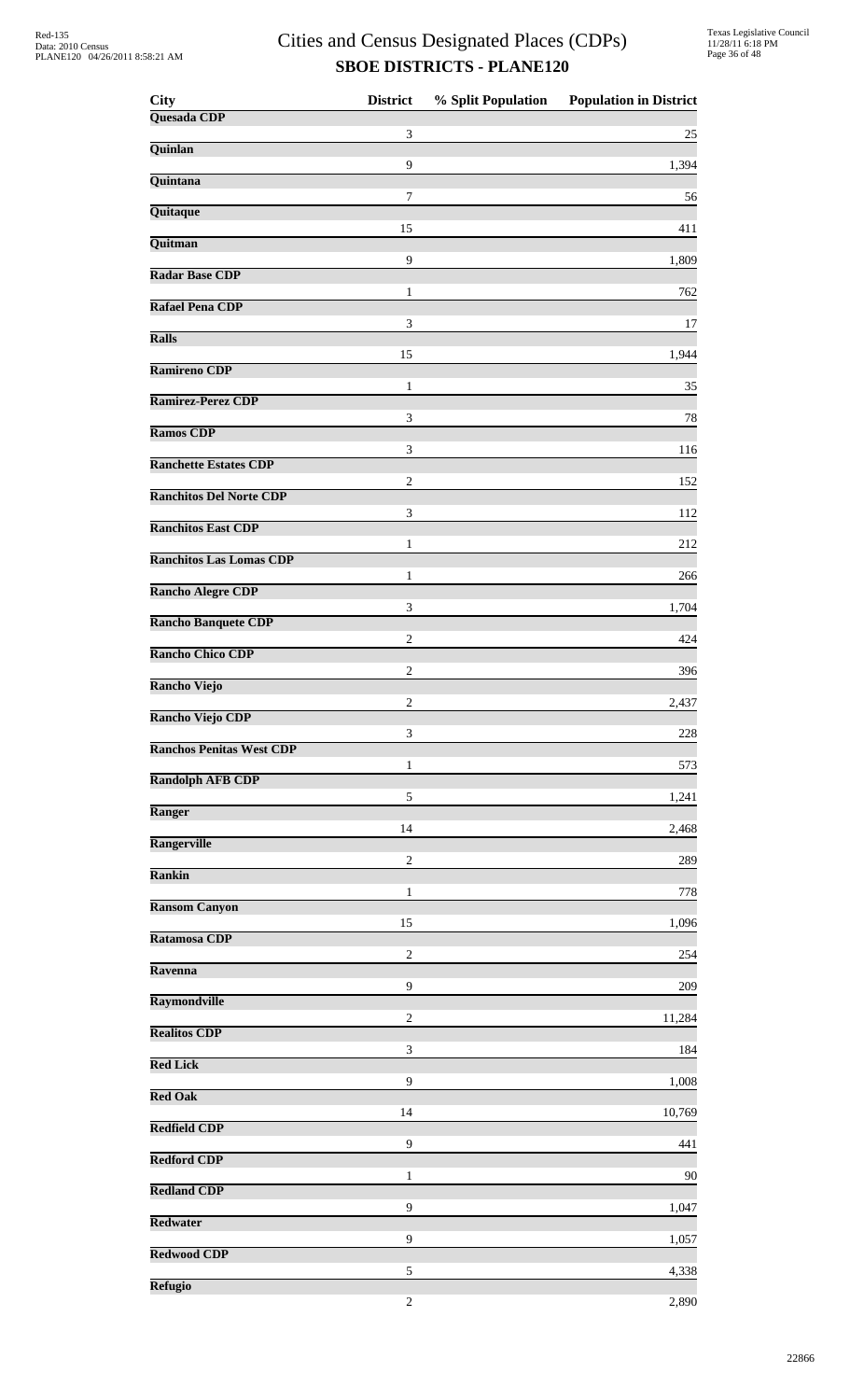| <b>City</b>               | <b>District</b>             | % Split Population      | <b>Population in District</b> |
|---------------------------|-----------------------------|-------------------------|-------------------------------|
| <b>Regino Ramirez CDP</b> | $\mathfrak{Z}$              |                         | 85                            |
| <b>Reid Hope King CDP</b> | $\boldsymbol{2}$            |                         | 786                           |
| <b>Reklaw</b>             | $\overline{9}$              |                         |                               |
| <b>Relampago CDP</b>      |                             |                         | 379                           |
| <b>Rendon CDP</b>         | $\overline{c}$              |                         | 132                           |
| Reno (Lamar)              | 11                          |                         | 12,552                        |
| Reno (Parker)             | $\overline{9}$              |                         | 3,166                         |
| <b>Retreat</b>            | 11                          |                         | 2,494                         |
|                           | 14                          |                         | 377                           |
| Rhome                     | 14                          |                         | 1,522                         |
| <b>Ricardo CDP</b>        | $\boldsymbol{2}$            |                         | 1,048                         |
| <b>Rice</b>               | 14                          |                         | 923                           |
| <b>Richardson</b>         |                             |                         |                               |
| <b>Richland</b>           | 12                          |                         | 99,223                        |
| <b>Richland Hills</b>     | 14                          |                         | 264                           |
|                           | 11<br>13                    | $100.0~\%$<br>$0.0\ \%$ | 7,801<br>$\boldsymbol{0}$     |
| <b>Richland Springs</b>   |                             |                         |                               |
| <b>Richmond</b>           | $\sqrt{5}$                  |                         | 338                           |
| <b>Richwood</b>           | $\boldsymbol{7}$            |                         | 11,679                        |
| <b>Riesel</b>             | 7                           |                         | 3,510                         |
| <b>Rio Bravo</b>          | 14                          |                         | 1,007                         |
|                           | 1                           |                         | 4,794                         |
| <b>Rio Grande City</b>    | $\sqrt{3}$                  |                         | 13,834                        |
| <b>Rio Hondo</b>          | $\overline{c}$              |                         | 2,356                         |
| <b>Rio Vista</b>          | 14                          |                         | 873                           |
| <b>Rising Star</b>        |                             |                         |                               |
| <b>River Oaks</b>         | 14                          |                         | 835                           |
| <b>Rivera CDP</b>         | 11                          |                         | 7,427                         |
| <b>Rivereno CDP</b>       | 3                           |                         | 162                           |
| <b>Riverside</b>          | $\ensuremath{\mathfrak{Z}}$ |                         | 61                            |
| <b>Riviera CDP</b>        | $\,8\,$                     |                         | 510                           |
|                           | $\overline{c}$              |                         | 689                           |
| <b>Roanoke</b>            | <b>City Total</b><br>11     | $0.0\ \%$               | 5,962<br>$\mathbf{0}$         |
| <b>Roaring Springs</b>    | 14                          | 100.0%                  | 5,962                         |
| <b>Robert Lee</b>         | 15                          |                         | 234                           |
|                           | 15                          |                         | 1,049                         |
| Robinson                  | 14                          |                         | 10,509                        |
| <b>Robstown</b>           | $\overline{c}$              |                         | 11,487                        |
| <b>Roby</b>               | 15                          |                         | 643                           |
| <b>Rochester</b>          |                             |                         |                               |
| <b>Rockdale</b>           | 15                          |                         | 324                           |
| <b>Rockport</b>           | 10                          |                         | 5,595                         |
|                           | $\sqrt{2}$                  |                         | 8,766                         |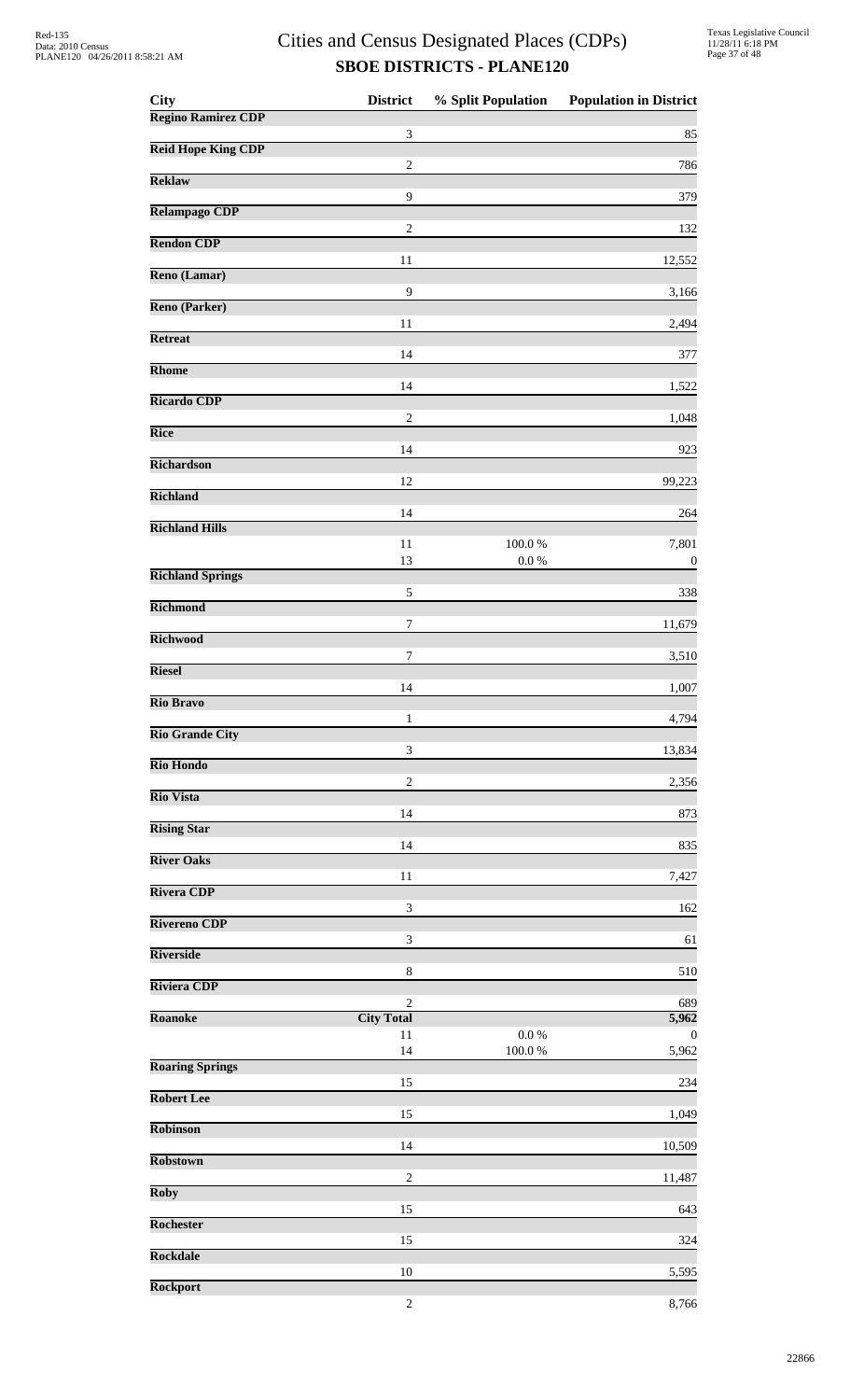| <b>City</b>            | <b>District</b>             | % Split Population      | <b>Population in District</b> |
|------------------------|-----------------------------|-------------------------|-------------------------------|
| <b>Rocksprings</b>     | $\mathbf{1}$                |                         | 1,182                         |
| <b>Rockwall</b>        |                             |                         |                               |
| <b>Rocky Mound</b>     | 9                           |                         | 37,490                        |
| <b>Rogers</b>          | 9                           |                         | 75                            |
|                        | 10                          |                         | 1,218                         |
| <b>Rollingwood</b>     | $\sqrt{5}$                  |                         | 1,412                         |
| Roma                   |                             |                         |                               |
| <b>Roma Creek CDP</b>  | $\sqrt{3}$                  |                         | 9,765                         |
| <b>Roman Forest</b>    | $\mathfrak 3$               |                         | 350                           |
| <b>Ropesville</b>      | $\,8\,$                     |                         | 1,538                         |
|                        | 15                          |                         | 434                           |
| <b>Roscoe</b>          | 15                          |                         | 1,322                         |
| <b>Rose City</b>       |                             |                         |                               |
| <b>Rose Hill Acres</b> | $\boldsymbol{7}$            |                         | 502                           |
| <b>Rosebud</b>         | 7                           |                         | 441                           |
|                        | 10                          |                         | 1,412                         |
| <b>Rosenberg</b>       | 7                           |                         | 30,618                        |
| <b>Rosharon CDP</b>    | 7                           |                         | 1,152                         |
| <b>Rosita CDP</b>      |                             |                         |                               |
| <b>Ross</b>            | $\mathbf{1}$                |                         | 2,704                         |
| <b>Rosser</b>          | 14                          |                         | 283                           |
|                        | 9                           |                         | 332                           |
| Rotan                  | 15                          |                         | 1,508                         |
| <b>Round Mountain</b>  |                             |                         |                               |
| <b>Round Rock</b>      | 5                           |                         | 181                           |
| <b>Round Top</b>       | 10                          |                         | 99,887                        |
|                        | 10                          |                         | 90                            |
| Rowlett                | <b>City Total</b><br>9      | 12.5 %                  | 56,199<br>7,011               |
| <b>Roxton</b>          | 12                          | 87.5 %                  | 49,188                        |
|                        | 9                           |                         | 650                           |
| <b>Royse City</b>      | <b>City Total</b><br>9      | $88.8\ \%$              | 9,349<br>8,299                |
|                        | 12                          | $11.2\ \%$              | 1,050                         |
| <b>Rule</b>            | 15                          |                         | 636                           |
| <b>Runaway Bay</b>     | 14                          |                         | 1,286                         |
| <b>Runge</b>           |                             |                         |                               |
| <b>Rusk</b>            | $\mathfrak{Z}$              |                         | 1,031                         |
| <b>Sabinal</b>         | 9                           |                         | 5,551                         |
|                        | $\mathbf{1}$                |                         | 1,695                         |
| <b>Sachse</b>          | 12                          |                         | 20,329                        |
| <b>Sadler</b>          | 9                           |                         |                               |
| <b>Saginaw</b>         |                             |                         | 343                           |
|                        | 11<br>13                    | $100.0~\%$<br>$0.0\ \%$ | 19,806<br>$\boldsymbol{0}$    |
| <b>Salado</b>          |                             |                         |                               |
| Salineño CDP           | 10                          |                         | 2,126                         |
| Salineño North CDP     | $\ensuremath{\mathfrak{Z}}$ |                         | 201                           |
|                        | $\ensuremath{\mathfrak{Z}}$ |                         | 115                           |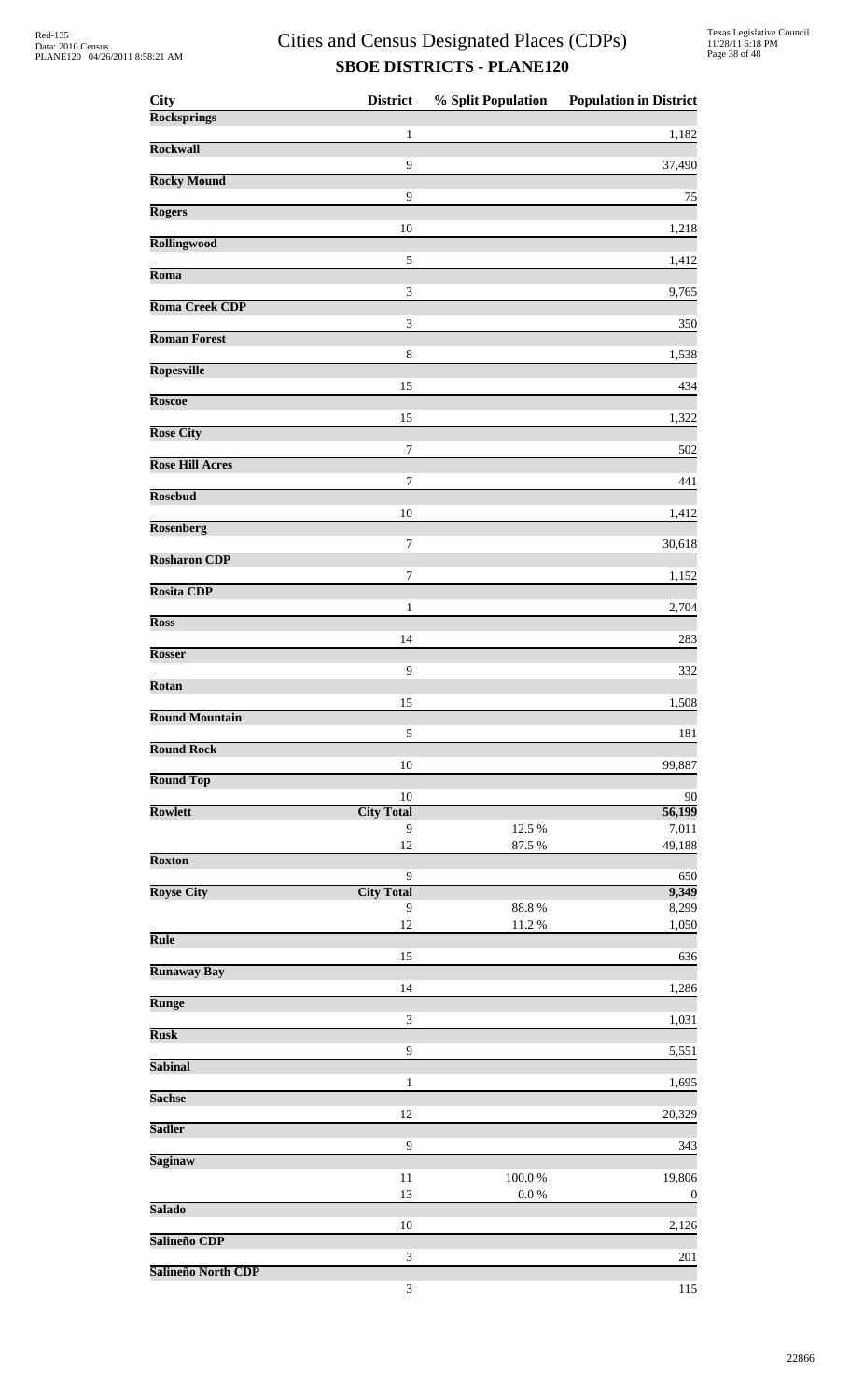| <b>City</b>                        | <b>District</b>         | % Split Population | <b>Population in District</b> |
|------------------------------------|-------------------------|--------------------|-------------------------------|
| <b>Sam Rayburn CDP</b>             | 7                       |                    | 1,181                         |
| <b>Sammy Martinez CDP</b>          |                         |                    |                               |
| Samnorwood CDP                     | 3                       |                    | 110                           |
| San Angelo                         | 15                      |                    | 51                            |
| San Antonio                        | 15<br><b>City Total</b> |                    | 93,200<br>1,327,407           |
|                                    | 1                       | 0.0 %              | 26                            |
|                                    | 3<br>5                  | 73.2 %<br>26.8%    | 971,001<br>356,380            |
| <b>San Augustine</b>               |                         |                    |                               |
| <b>San Benito</b>                  | $\tau$                  |                    | 2,108                         |
| <b>San Carlos CDP</b>              | $\overline{c}$          |                    | 24,250                        |
| <b>San Carlos I CDP</b>            | $\overline{c}$          |                    | 3,130                         |
|                                    | 1                       |                    | 316                           |
| San Carlos II CDP                  | 1                       |                    | 261                           |
| <b>San Diego</b>                   | 3                       |                    | 4,488                         |
| <b>San Elizario CDP</b>            | 1                       |                    |                               |
| <b>San Felipe</b>                  |                         |                    | 13,603                        |
| San Fernando CDP                   | 10                      |                    | 747                           |
| San Isidro CDP                     | 3                       |                    | 68                            |
| San Juan                           | 3                       |                    | 240                           |
|                                    | 2                       |                    | 33,856                        |
| San Juan CDP                       | 3                       |                    | 129                           |
| San Leanna                         | 5                       |                    | 497                           |
| San Leon CDP                       |                         |                    |                               |
| <b>San Marcos</b>                  | 7                       |                    | 4,970                         |
| San Patricio                       | 5                       |                    | 44,894                        |
| <b>San Pedro CDP</b>               | $\overline{2}$          |                    | 395                           |
|                                    | $\overline{c}$          |                    | 530                           |
| San Perlita                        | 2                       |                    | 573                           |
| San Saba                           | 5                       |                    | 3,099                         |
| <b>San Ygnacio CDP</b>             | 1                       |                    | 667                           |
| <b>Sanctuary</b>                   |                         |                    |                               |
| <b>Sand Springs CDP</b>            | 11                      |                    | 329                           |
| <b>Sanderson CDP</b>               | 15                      |                    | 835                           |
| Sandia CDP                         | $\mathbf{1}$            |                    | 837                           |
|                                    | 3                       |                    | 379                           |
| <b>Sandoval CDP</b>                | 3                       |                    | 32                            |
| <b>Sandy Hollow-Escondidas CDP</b> | $\overline{2}$          |                    | 296                           |
| <b>Sanford</b>                     |                         |                    |                               |
| <b>Sanger</b>                      | 15                      |                    | 164                           |
| <b>Sansom Park</b>                 | 14                      |                    | 6,916                         |
| Santa Anna                         | 11                      |                    | 4,686                         |
|                                    | 15                      |                    | 1,099                         |
| Santa Anna CDP                     | 3                       |                    | 13                            |
| Santa Clara                        | 5                       |                    | 725                           |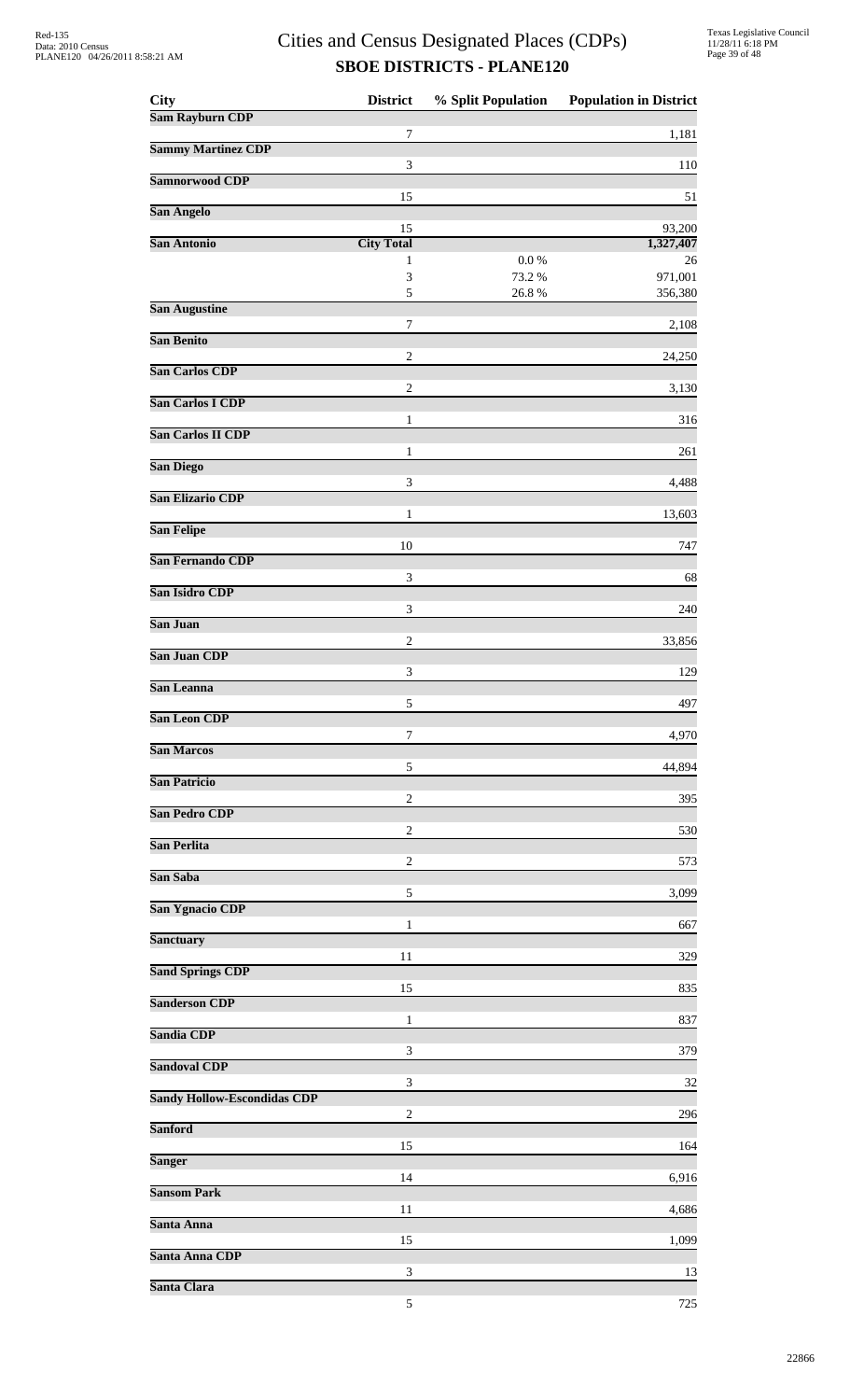| <b>City</b>             | <b>District</b>             | % Split Population | <b>Population in District</b> |
|-------------------------|-----------------------------|--------------------|-------------------------------|
| Santa Cruz CDP          | 3                           |                    | 54                            |
| Santa Fe                |                             |                    |                               |
| Santa Maria CDP         | 7                           |                    | 12,222                        |
| <b>Santa Monica CDP</b> | $\overline{c}$              |                    | 733                           |
| Santa Rosa              | $\sqrt{2}$                  |                    | 83                            |
| Santa Rosa CDP          | $\overline{c}$              |                    | 2,873                         |
|                         | 3                           |                    | 241                           |
| <b>Santel CDP</b>       | $\ensuremath{\mathfrak{Z}}$ |                    | 44                            |
| Sarita CDP              | $\overline{2}$              |                    | 238                           |
| Savannah CDP            | 14                          |                    | 3,318                         |
| <b>Savoy</b>            |                             |                    |                               |
| <b>Scenic Oaks CDP</b>  | 9                           |                    | 831                           |
| <b>Schertz</b>          | 5                           |                    | 4,957                         |
| <b>Schulenburg</b>      | 5                           |                    | 31,465                        |
| <b>Scissors CDP</b>     | 10                          |                    | 2,852                         |
|                         | $\overline{2}$              |                    | 3,186                         |
| <b>Scotland</b>         | 15                          |                    | 501                           |
| <b>Scottsville</b>      | 9                           |                    | 376                           |
| Scurry                  |                             |                    |                               |
| <b>Seabrook</b>         | 9<br><b>City Total</b>      |                    | 681<br>11,952                 |
|                         | 7<br>$\,$ 8 $\,$            | 0.0 %<br>100.0%    | $\bf{0}$<br>11,952            |
| <b>Seadrift</b>         |                             |                    |                               |
| <b>Seagoville</b>       | 2<br><b>City Total</b>      |                    | 1,364<br>14,835               |
|                         | 9<br>12                     | $0.1\ \%$<br>99.9% | 20<br>14,815                  |
| <b>Seagraves</b>        | 15                          |                    | 2,417                         |
| <b>Sealy</b>            |                             |                    |                               |
| <b>Sebastian CDP</b>    | 10                          |                    | 6,019                         |
| <b>Seco Mines CDP</b>   | $\sqrt{2}$                  |                    | 1,917                         |
| <b>Seguin</b>           | 1                           |                    | 560                           |
| <b>Selma</b>            | 5                           |                    | 25,175                        |
|                         | $\sqrt{5}$                  |                    | 5,540                         |
| <b>Seminole</b>         | 15                          |                    | 6,430                         |
| Serenada CDP            | 10                          |                    | 1,641                         |
| <b>Seth Ward CDP</b>    | 15                          |                    | 2,025                         |
| <b>Seven Oaks</b>       |                             |                    |                               |
| <b>Seven Points</b>     | $\,8\,$                     |                    | 111                           |
| Seymour                 | 9                           |                    | 1,455                         |
| <b>Shady Hollow CDP</b> | 15                          |                    | 2,740                         |
|                         | $\sqrt{5}$                  |                    | 5,004                         |
| <b>Shady Shores</b>     | 14                          |                    | 2,612                         |
| <b>Shadybrook CDP</b>   | $\mathbf{9}$                |                    | 1,967                         |
| <b>Shallowater</b>      | 15                          |                    | 2,484                         |
| <b>Shamrock</b>         |                             |                    |                               |
|                         | 15                          |                    | 1,910                         |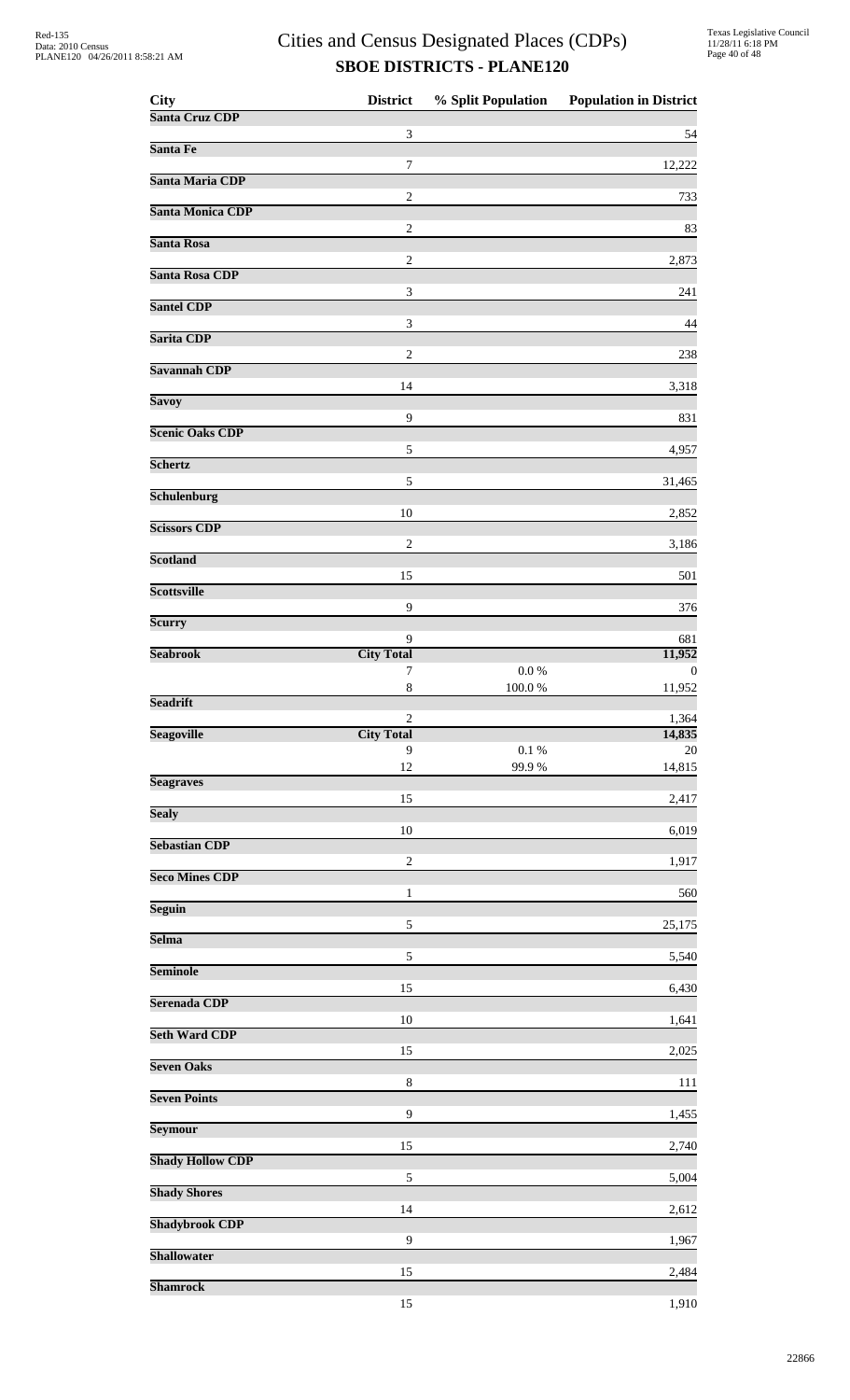| <b>City</b>                   | <b>District</b>                     | % Split Population | <b>Population in District</b> |
|-------------------------------|-------------------------------------|--------------------|-------------------------------|
| <b>Shavano Park</b>           | 5                                   |                    | 3,035                         |
| <b>Sheldon CDP</b>            | <b>City Total</b>                   |                    | 1,990                         |
|                               | $\overline{4}$                      | 99.2%              | 1,974                         |
| <b>Shenandoah</b>             | $8\,$                               | $0.8~\%$           | 16                            |
|                               | $\,8\,$                             |                    | 2,134                         |
| <b>Shepherd</b>               | $\,8\,$                             |                    | 2,319                         |
| <b>Sherman</b>                |                                     |                    |                               |
| <b>Sherwood Shores CDP</b>    | 9                                   |                    | 38,521                        |
| <b>Shiner</b>                 | $\mathbf{9}$                        |                    | 1,190                         |
| <b>Shoreacres</b>             | 3<br><b>City Total</b>              |                    | 2,069<br>1,493                |
|                               | 7                                   | $0.0\ \%$          | $\bf{0}$                      |
|                               | $\,8\,$                             | 100.0%             | 1,493                         |
| <b>Sienna Plantation CDP</b>  | <b>City Total</b><br>$\overline{4}$ | $0.0\ \%$          | 13,721<br>$\boldsymbol{0}$    |
|                               | $\boldsymbol{7}$                    | 100.0%             | 13,721                        |
| Sierra Blanca CDP             | 1                                   |                    | 553                           |
| <b>Siesta Acres CDP</b>       | $\mathbf{1}$                        |                    | 1,885                         |
| <b>Siesta Shores CDP</b>      |                                     |                    |                               |
| <b>Silsbee</b>                | 1                                   |                    | 1,382                         |
|                               | 7                                   |                    | 6,611                         |
| <b>Silverton</b>              | 15                                  |                    | 731                           |
| <b>Simonton</b>               |                                     |                    |                               |
| <b>Sinton</b>                 | 7                                   |                    | 814                           |
|                               | $\overline{c}$                      |                    | 5,665                         |
| <b>Skellytown</b>             | 15                                  |                    | 473                           |
| <b>Skidmore CDP</b>           |                                     |                    |                               |
| <b>Slaton</b>                 | 3                                   |                    | 925                           |
|                               | 15                                  |                    | 6,121                         |
| <b>Smiley</b>                 | 3                                   |                    | 549                           |
| Smithville                    |                                     |                    |                               |
| Smyer                         | 10                                  |                    | 3,817                         |
|                               | 15                                  |                    | 474                           |
| <b>Snook</b>                  | 10                                  |                    | 511                           |
| Snyder                        |                                     |                    |                               |
| <b>Socorro</b>                | 15                                  |                    | 11,202                        |
| <b>Solis CDP</b>              | 1                                   |                    | 32,013                        |
|                               | $\overline{c}$                      |                    | 512                           |
| <b>Somerset</b>               | 3                                   |                    | 1,631                         |
| <b>Somerville</b>             |                                     |                    |                               |
| Sonora                        | 10                                  |                    | 1,376                         |
|                               | 1                                   |                    | 3,027                         |
| <b>Sour Lake</b>              | 7                                   |                    | 1,813                         |
| <b>South Alamo CDP</b>        |                                     |                    |                               |
| <b>South Fork Estates CDP</b> | $\overline{c}$                      |                    | 3,361                         |
| <b>South Houston</b>          | 3                                   |                    | 70                            |
|                               | 4                                   |                    | 16,983                        |
| <b>South La Paloma CDP</b>    | 3                                   |                    | 345                           |
| <b>South Mountain</b>         |                                     |                    |                               |
| <b>South Padre Island</b>     | 14                                  |                    | 384                           |
|                               | $\sqrt{2}$                          |                    | 2,816                         |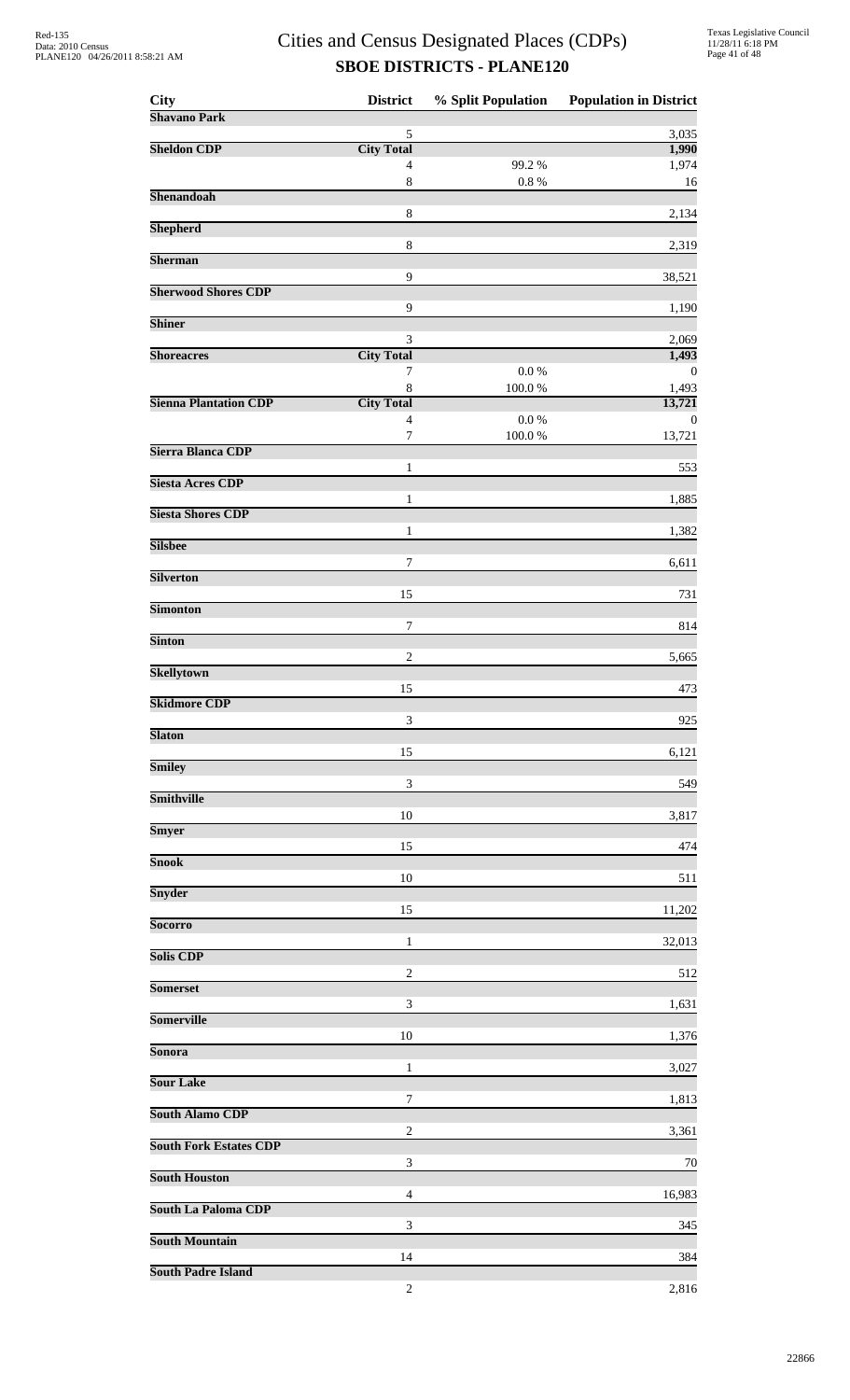| City                         | <b>District</b>                   | % Split Population      | <b>Population in District</b> |
|------------------------------|-----------------------------------|-------------------------|-------------------------------|
| <b>South Point CDP</b>       |                                   |                         |                               |
| <b>South Toledo Bend CDP</b> | $\overline{2}$                    |                         | 1,376                         |
|                              | $\boldsymbol{7}$                  |                         | 524                           |
| <b>Southlake</b>             | <b>City Total</b><br>11           | 97.1 %                  | 26,575                        |
|                              | 14                                | 2.9%                    | 25,802<br>773                 |
| Southmayd                    |                                   |                         |                               |
| <b>Southside Place</b>       | 9                                 |                         | 992                           |
|                              | 6                                 |                         | 1,715                         |
| <b>Spade CDP</b>             |                                   |                         |                               |
| <b>Sparks CDP</b>            | 15                                |                         | 73                            |
|                              | $\mathbf{1}$                      |                         | 4,529                         |
| <b>Spearman</b>              |                                   |                         |                               |
| Splendora                    | 15                                |                         | 3,368                         |
|                              | $\,8\,$                           |                         | 1,615                         |
| <b>Spofford</b>              | 1                                 |                         | 95                            |
| <b>Spring CDP</b>            | <b>City Total</b>                 |                         | 54,298                        |
|                              | $\overline{4}$                    | $0.0\ \%$               | $\theta$                      |
| <b>Spring Gardens CDP</b>    | $\,$ $\,$                         | $100.0~\%$              | 54,298                        |
|                              | $\sqrt{2}$                        |                         | 563                           |
| <b>Spring Valley Village</b> |                                   |                         |                               |
| <b>Springlake</b>            | 6                                 |                         | 3,715                         |
|                              | 15                                |                         | 108                           |
| <b>Springtown</b>            |                                   |                         |                               |
|                              | 11<br>14                          | $100.0~\%$<br>$0.0\ \%$ | 2,658<br>$\boldsymbol{0}$     |
| <b>Spur</b>                  |                                   |                         |                               |
| St. Hedwig                   | 15                                |                         | 1,318                         |
|                              | $\sqrt{5}$                        |                         | 2,094                         |
| St. Jo                       |                                   |                         |                               |
| St. Paul                     | 15                                |                         | 1,043                         |
|                              | 12                                |                         | 1,066                         |
| <b>St. Paul CDP</b>          |                                   |                         |                               |
| <b>Stafford</b>              | $\mathbf{2}$<br><b>City Total</b> |                         | 584<br>17,693                 |
|                              | $\overline{4}$                    | 42.9%                   | 7,588                         |
| <b>Stagecoach</b>            | $\boldsymbol{7}$                  | 57.1 %                  | 10,105                        |
|                              | $\,8\,$                           |                         | 538                           |
| <b>Stamford</b>              |                                   |                         |                               |
| <b>Stanton</b>               | 15                                |                         | 3,124                         |
|                              | 15                                |                         | 2,492                         |
| <b>Staples</b>               |                                   |                         |                               |
| <b>Star Harbor</b>           | 5                                 |                         | 267                           |
|                              | $\mathbf{9}$                      |                         | 444                           |
| <b>Stephenville</b>          |                                   |                         |                               |
| <b>Sterling City</b>         | 14                                |                         | 17,123                        |
|                              | 15                                |                         | 888                           |
| <b>Stinnett</b>              | 15                                |                         | 1,881                         |
| <b>Stockdale</b>             |                                   |                         |                               |
|                              | 3                                 |                         | 1,442                         |
| <b>Stonewall CDP</b>         | 5                                 |                         | 505                           |
| <b>Stowell CDP</b>           |                                   |                         |                               |
|                              | 7                                 |                         | 1,756                         |
| <b>Stratford</b>             | 15                                |                         | 2,017                         |
| <b>Strawn</b>                |                                   |                         |                               |
| <b>Streetman</b>             | 14                                |                         | 653                           |
|                              | 10                                | 100.0%                  | 247                           |
|                              | 14                                | $0.0\ \%$               | $\boldsymbol{0}$              |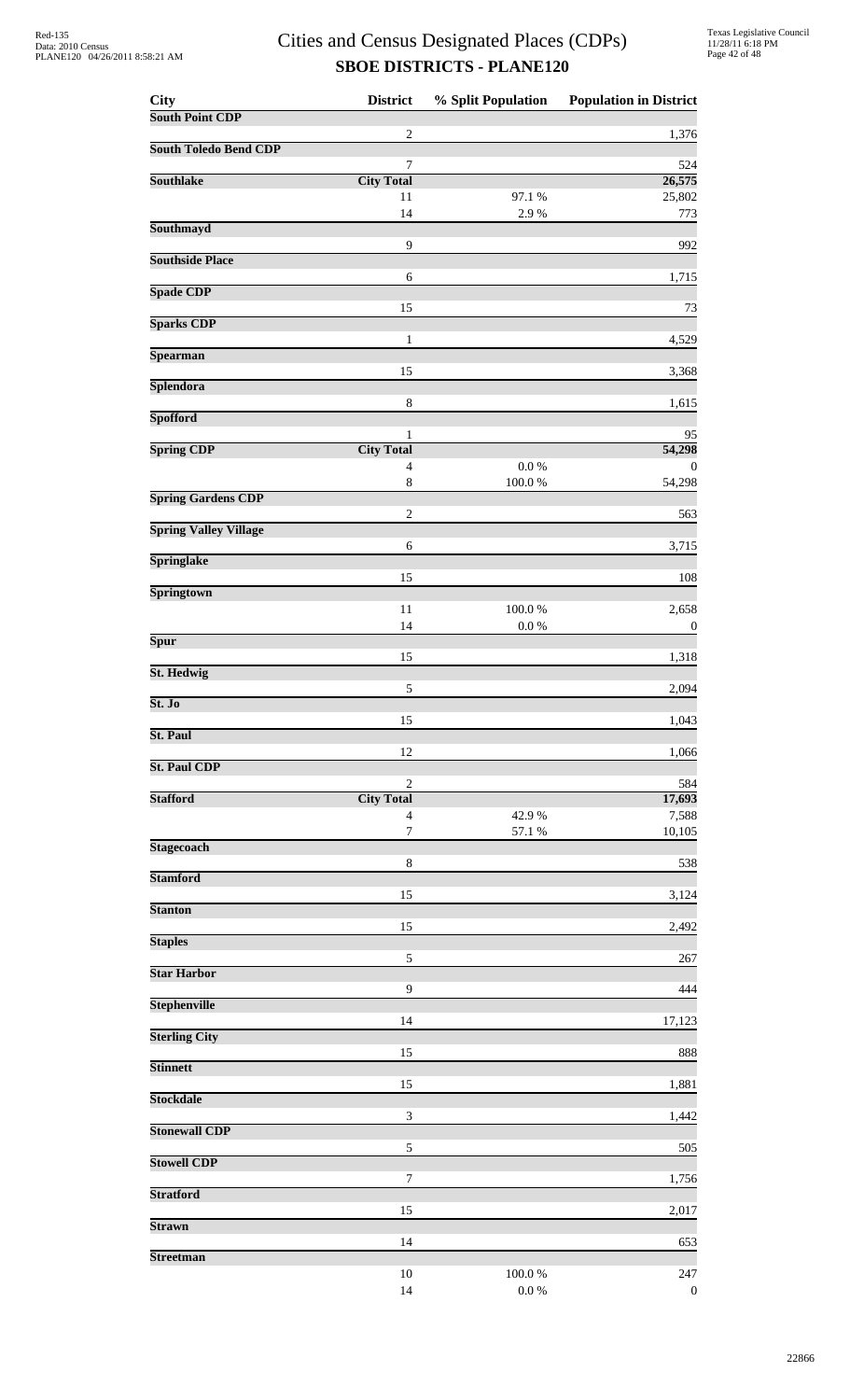| <b>City</b>                           | <b>District</b>             | % Split Population | <b>Population in District</b> |
|---------------------------------------|-----------------------------|--------------------|-------------------------------|
| <b>Study Butte CDP</b>                | 1                           |                    | 233                           |
| Sudan                                 | 15                          |                    |                               |
| <b>Sugar Land</b>                     | $\boldsymbol{7}$            |                    | 958<br>78,817                 |
| <b>Sullivan City</b>                  |                             |                    |                               |
| <b>Sulphur Springs</b>                | $\ensuremath{\mathfrak{Z}}$ |                    | 4,002                         |
| <b>Sun Valley</b>                     | 9                           |                    | 15,449                        |
| <b>Sundown</b>                        | 9                           |                    | 69                            |
| <b>Sunnyvale</b>                      | 15                          |                    | 1,397                         |
|                                       | 12                          |                    | 5,130                         |
| <b>Sunray</b>                         | 15                          |                    | 1,926                         |
| <b>Sunrise Beach Village</b>          | 5                           |                    | 713                           |
| <b>Sunset Acres CDP</b>               | $\mathbf{1}$                |                    | 23                            |
| <b>Sunset CDP</b> (Montague)          |                             |                    |                               |
| <b>Sunset CDP (Starr)</b>             | 15                          |                    | 497                           |
| <b>Sunset Valley</b>                  | 3                           |                    | 47                            |
| <b>Surfside Beach</b>                 | 5                           |                    | 749                           |
| <b>Sweeny</b>                         | 7                           |                    | 482                           |
|                                       | $\tau$                      |                    | 3,684                         |
| Sweetwater                            | 15                          |                    | 10,906                        |
| <b>Taft</b>                           | $\sqrt{2}$                  |                    | 3,048                         |
| <b>Taft Southwest CDP</b>             | $\sqrt{2}$                  |                    | 1,460                         |
| <b>Tahoka</b>                         |                             |                    |                               |
| <b>Talco</b>                          | 15                          |                    | 2,673                         |
| <b>Talty</b>                          | 9                           |                    | 516                           |
| <b>Tanquecitos South Acres CDP</b>    | 9                           |                    | 1,535                         |
| <b>Tanquecitos South Acres II CDP</b> | 1                           |                    | 233                           |
|                                       | $\mathbf{1}$                |                    | 50                            |
| <b>Tatum</b>                          | 9                           |                    | 1,385                         |
| <b>Taylor</b>                         | $10\,$                      |                    | 15,191                        |
| <b>Taylor Lake Village</b>            | $\,8\,$                     |                    | 3,544                         |
| <b>Taylor Landing</b>                 |                             |                    |                               |
| <b>Teague</b>                         | 7                           |                    | 228                           |
| Tehuacana                             | 10                          |                    | 3,560                         |
| <b>Temple</b>                         | $10\,$                      |                    | 283                           |
| <b>Tenaha</b>                         | 10                          |                    | 66,102                        |
|                                       | 9                           |                    | 1,160                         |
| <b>Terlingua CDP</b>                  | $\mathbf{1}$                |                    | 58                            |
| <b>Terrell</b>                        | 9                           |                    | 15,816                        |
| <b>Terrell Hills</b>                  | 5                           |                    | 4,878                         |
| <b>Texarkana</b>                      |                             |                    |                               |
| <b>Texas City</b>                     | 9                           |                    | 36,411                        |
| <b>Texhoma</b>                        | 7                           |                    | 45,099                        |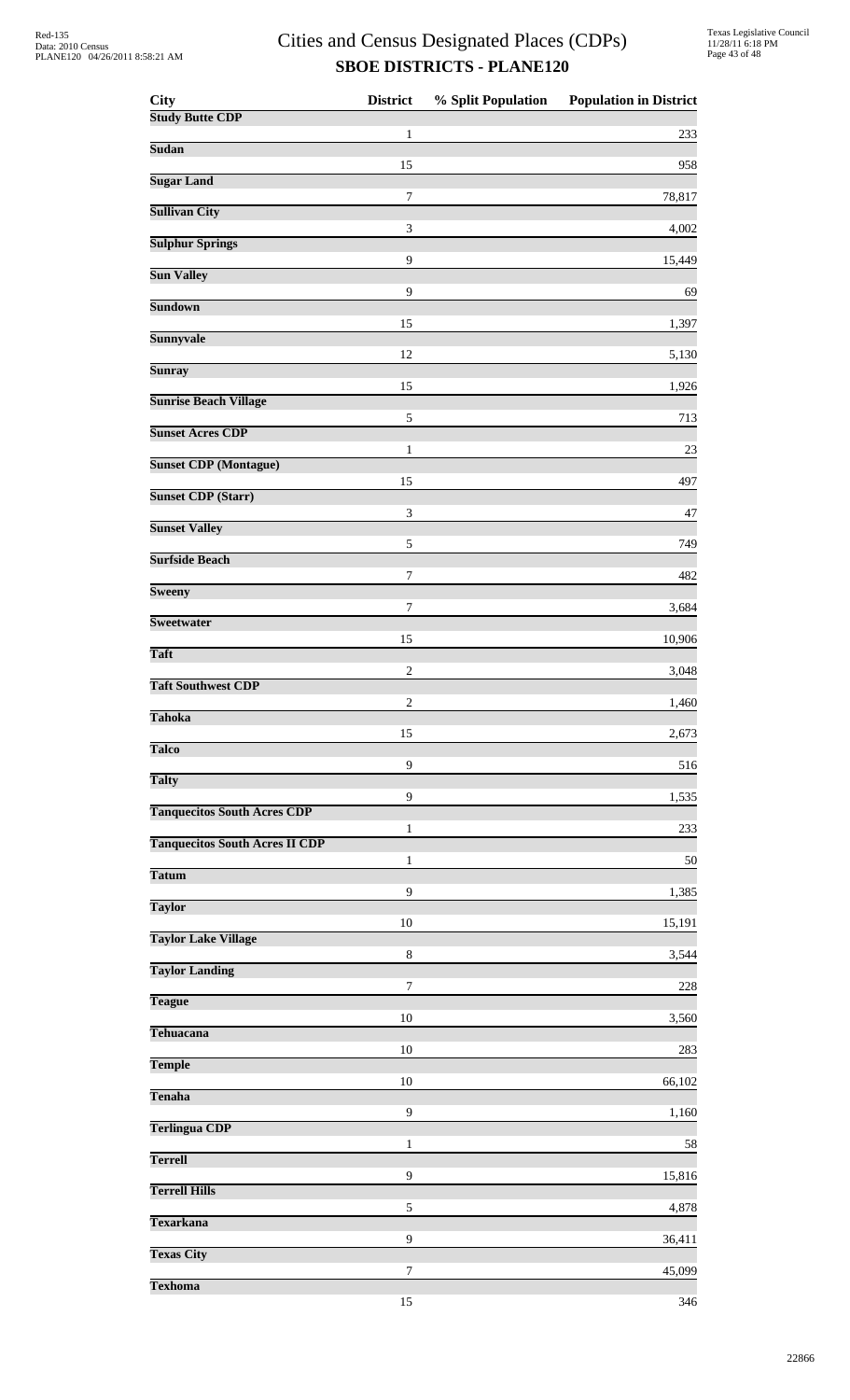| City                       | <b>District</b>             | % Split Population | <b>Population in District</b> |
|----------------------------|-----------------------------|--------------------|-------------------------------|
| <b>Texline</b>             | 15                          |                    | 507                           |
| <b>The Colony</b>          |                             |                    |                               |
| <b>The Hills</b>           | 14                          |                    | 36,328                        |
| The Woodlands CDP          | 10<br><b>City Total</b>     |                    | 2,472<br>93,847               |
|                            | 6                           | 2.5 %              | 2,362                         |
| <b>Thompsons</b>           | $\,8\,$                     | 97.5 %             | 91,485                        |
| <b>Thompsonville CDP</b>   | 7                           |                    | 246                           |
|                            | 3                           |                    | 46                            |
| <b>Thorndale</b>           | 10                          |                    | 1,336                         |
| <b>Thornton</b>            | 10                          |                    | 526                           |
| <b>Thorntonville</b>       |                             |                    |                               |
| <b>Thrall</b>              | $\mathbf{1}$                |                    | 476                           |
| <b>Three Rivers</b>        | 10                          |                    | 839                           |
|                            | 3                           |                    | 1,848                         |
| <b>Throckmorton</b>        | 15                          |                    | 828                           |
| <b>Thunderbird Bay CDP</b> | 14                          |                    | 663                           |
| <b>Tierra Bonita CDP</b>   |                             |                    |                               |
| <b>Tierra Dorada CDP</b>   | $\overline{c}$              |                    | 141                           |
| <b>Tierra Grande CDP</b>   | $\ensuremath{\mathfrak{Z}}$ |                    | 28                            |
| <b>Tierra Verde CDP</b>    | $\overline{c}$              |                    | 403                           |
|                            | $\sqrt{2}$                  |                    | 277                           |
| <b>Tiki Island</b>         | 7                           |                    | 968                           |
| <b>Tilden CDP</b>          |                             |                    |                               |
| <b>Timbercreek Canyon</b>  | 3                           |                    | 261                           |
| <b>Timberwood Park CDP</b> | 15                          |                    | 418                           |
| <b>Timpson</b>             | $\sqrt{5}$                  |                    | 13,447                        |
|                            | $\mathbf{9}$                |                    | 1,155                         |
| <b>Tioga</b>               | 9                           |                    | 803                           |
| <b>Tira</b>                | 9                           |                    | 297                           |
| <b>Tivoli CDP</b>          | $\mathbf{2}$                |                    |                               |
| <b>Toco</b>                |                             |                    | 479                           |
| <b>Todd Mission</b>        | 9                           |                    | 75                            |
| Tolar                      | 8                           |                    | 107                           |
|                            | 14                          |                    | 681                           |
| <b>Tom Bean</b>            | $\mathbf{9}$                |                    | 1,045                         |
| <b>Tomball</b>             | 6                           | 100.0%             | 10,753                        |
|                            | $\,$ 8 $\,$                 | $0.0\ \%$          | $\boldsymbol{0}$              |
| <b>Tool</b>                | 9                           |                    | 2,240                         |
| <b>Tornillo CDP</b>        | 1                           |                    | 1,568                         |
| Toyah                      |                             |                    |                               |
| <b>Tradewinds CDP</b>      | 1                           |                    | 90                            |
| <b>Travis Ranch CDP</b>    | $\overline{2}$              |                    | 180                           |
| <b>Trent</b>               | 9                           |                    | 2,556                         |
|                            | 15                          |                    | 337                           |
| <b>Trenton</b>             | 9                           |                    | 635                           |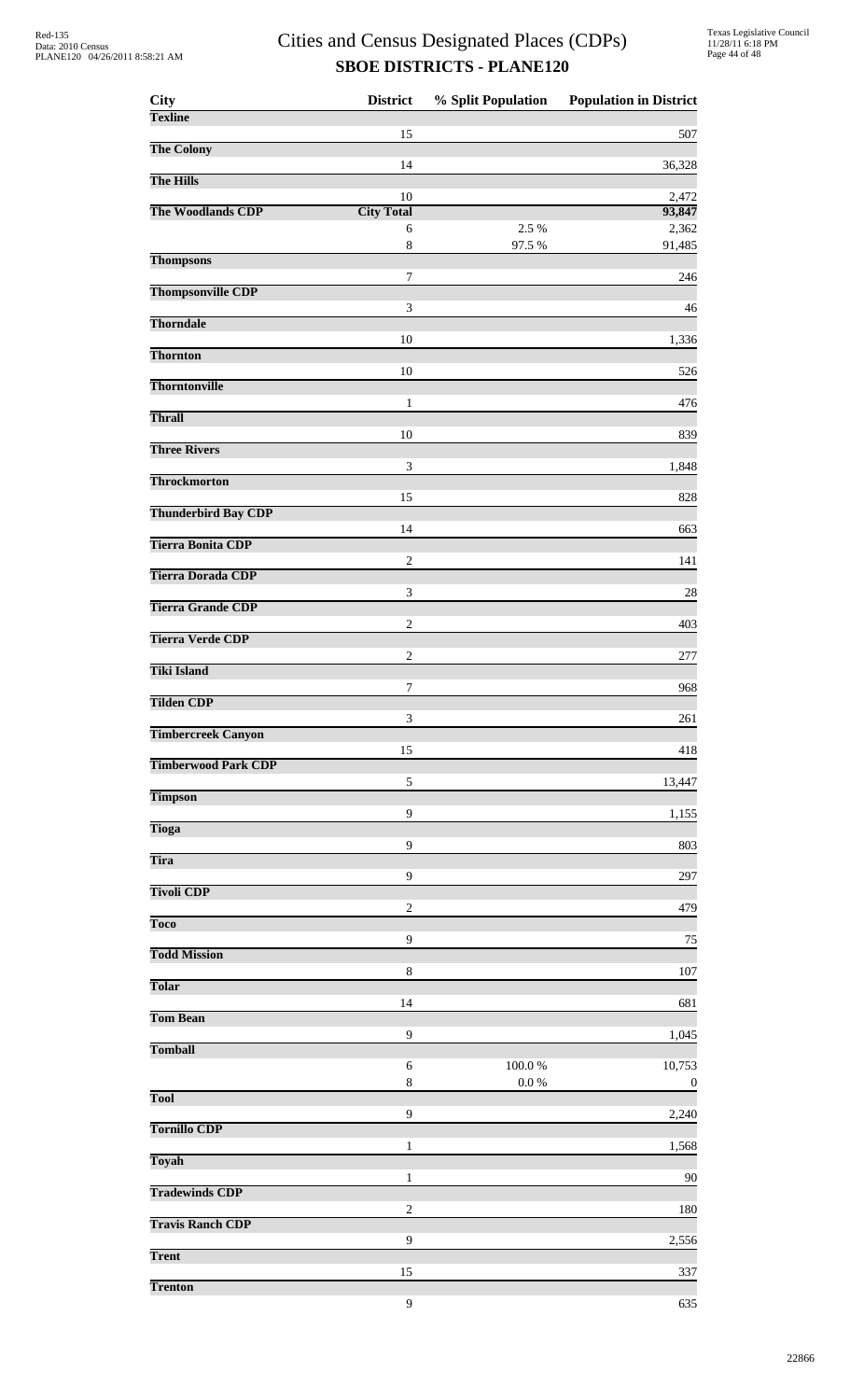| City                      | <b>District</b>                  | % Split Population | <b>Population in District</b>               |
|---------------------------|----------------------------------|--------------------|---------------------------------------------|
| <b>Trinidad</b>           | $\mathbf{9}$                     |                    | 886                                         |
| Trinity                   |                                  |                    |                                             |
| <b>Trophy Club</b>        | $\,$ 8 $\,$<br><b>City Total</b> |                    | 2,697<br>8,024                              |
|                           | 11                               | 4.5 %              | 358                                         |
| <b>Troup</b>              | 14                               | 95.5%              | 7,666                                       |
| Troy                      | 9                                |                    | 1,869                                       |
| <b>Tuleta CDP</b>         | $10\,$                           |                    | 1,645                                       |
|                           | $\mathfrak{Z}$                   |                    | 288                                         |
| <b>Tulia</b>              | 15                               |                    | 4,967                                       |
| <b>Tulsita CDP</b>        | $\ensuremath{\mathfrak{Z}}$      |                    | 14                                          |
| <b>Turkey</b>             |                                  |                    |                                             |
| <b>Tuscola</b>            | 15                               |                    | 421                                         |
| Tye                       | 15                               |                    | 742                                         |
| <b>Tyler</b>              | 15                               |                    | 1,242                                       |
|                           | $\mathbf{9}$                     |                    | 96,900                                      |
| <b>Tynan CDP</b>          | 3                                |                    | 278                                         |
| <b>Uhland</b>             | 5                                |                    | 1,014                                       |
| Uncertain                 |                                  |                    |                                             |
| <b>Union Grove</b>        | $\mathbf{9}$                     |                    | 94                                          |
| <b>Union Valley</b>       | 9                                |                    | 357                                         |
|                           | 9                                |                    | 307                                         |
| <b>Universal City</b>     | $\sqrt{5}$                       |                    | 18,530                                      |
| <b>University Park</b>    | 12                               |                    | 23,068                                      |
| <b>Utopia CDP</b>         | $\mathbf{1}$                     |                    | 227                                         |
| <b>Uvalde</b>             |                                  |                    |                                             |
| <b>Uvalde Estates CDP</b> | 1                                |                    | 15,751                                      |
| Val Verde Park CDP        | $\mathbf{1}$                     |                    | 2,171                                       |
| <b>Valentine</b>          | 1                                |                    | 2,384                                       |
|                           | 1                                |                    | 134                                         |
| <b>Valle Hermoso CDP</b>  | <b>City Total</b><br>3           |                    | $\mathbf{0}$<br>$\boldsymbol{0}$            |
| <b>Valle Verde CDP</b>    | <b>City Total</b><br>1           |                    | $\overline{\mathbf{0}}$<br>$\boldsymbol{0}$ |
| <b>Valle Vista CDP</b>    |                                  |                    |                                             |
| <b>Valley Mills</b>       | $\ensuremath{\mathfrak{Z}}$      |                    | 469                                         |
| <b>Valley View</b>        | 14                               |                    | 1,203                                       |
| Van                       | 15                               |                    | 757                                         |
|                           | $\mathbf{9}$                     |                    | 2,632                                       |
| Van Alstyne               | 9                                | $100.0~\%$         | 3,046                                       |
| Van Horn                  | 12                               | $0.0\ \%$          | $\boldsymbol{0}$                            |
|                           | $\mathbf{1}$                     |                    | 2,063                                       |
| Van Vleck CDP             | $\boldsymbol{2}$                 |                    | 1,844                                       |
| <b>Vanderbilt CDP</b>     | $\overline{c}$                   |                    | 395                                         |
| Vega                      |                                  |                    |                                             |
| <b>Venus</b>              | 15                               |                    | 884                                         |
| Vernon                    | 14                               |                    | 2,960                                       |
|                           | 15                               |                    | 11,002                                      |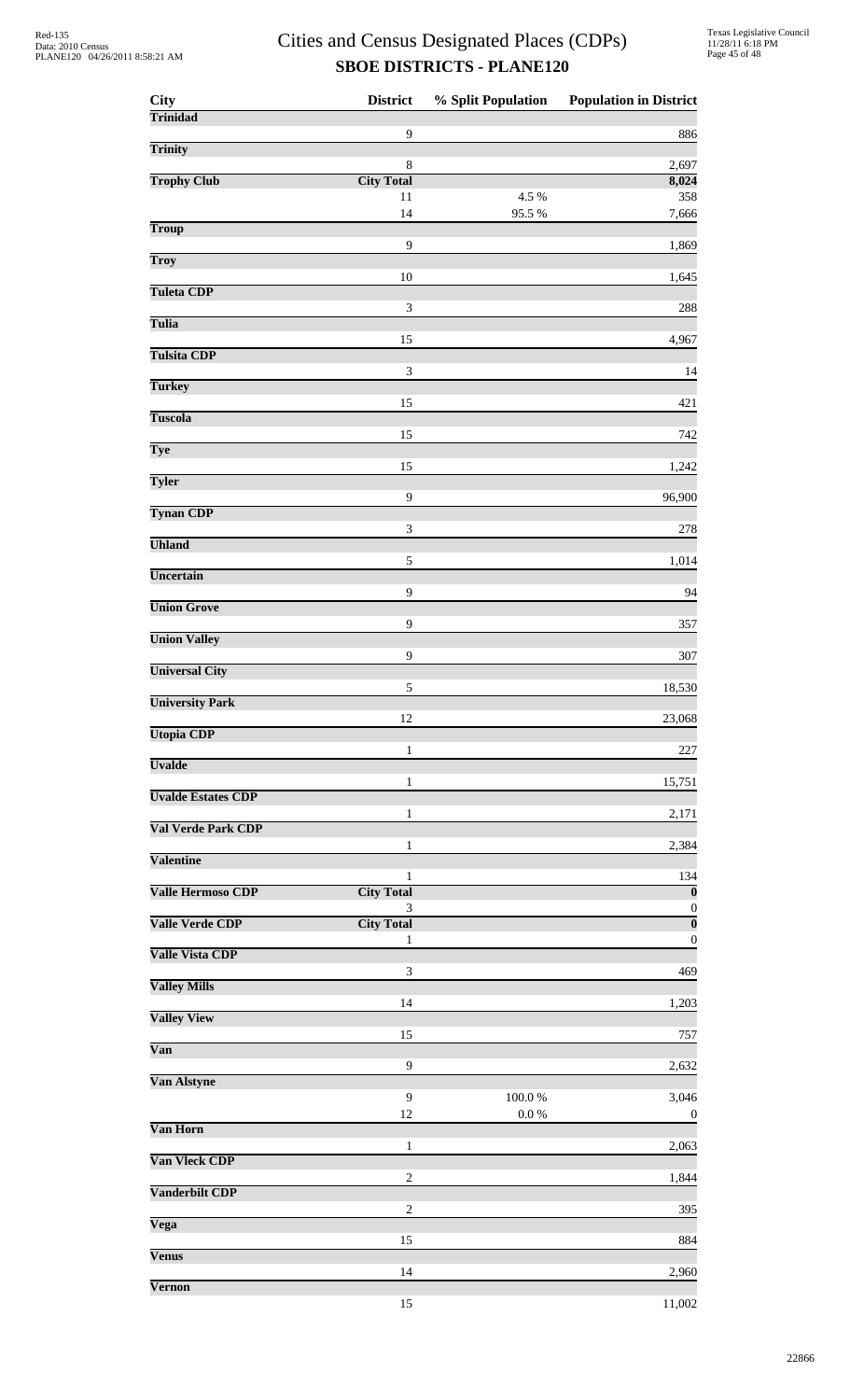| City                        | <b>District</b>             | % Split Population | <b>Population in District</b> |
|-----------------------------|-----------------------------|--------------------|-------------------------------|
| Victoria                    | $\overline{c}$              |                    | 62,592                        |
| Victoria Vera CDP           | 3                           |                    |                               |
| Vidor                       |                             |                    | 110                           |
| Villa del Sol CDP           | $\boldsymbol{7}$            |                    | 10,579                        |
| <b>Villa Pancho CDP</b>     | $\sqrt{2}$                  |                    | 175                           |
| <b>Villa Verde CDP</b>      | $\sqrt{2}$                  |                    | 788                           |
| <b>Villarreal CDP</b>       | $\sqrt{2}$                  |                    | 874                           |
| <b>Vinton</b>               | $\ensuremath{\mathfrak{Z}}$ |                    | 131                           |
|                             | $\mathbf{1}$                |                    | 1,971                         |
| Volente                     | 10                          |                    | 520                           |
| Von Ormy                    | 3                           |                    | 1,085                         |
| <b>Waco</b>                 | 14                          |                    | 124,805                       |
| Waelder                     | 3                           |                    | 1,065                         |
| <b>Wake Village</b>         |                             |                    |                               |
| Waller                      | 9<br><b>City Total</b>      |                    | 5,492<br>2,326                |
|                             | 8                           | 19.2%              | 446                           |
| <b>Wallis</b>               | 10                          | 80.8%              | 1,880                         |
| <b>Walnut Springs</b>       | 10                          |                    | 1,252                         |
| <b>Warren CDP</b>           | 14                          |                    | 827                           |
|                             | 7                           |                    | 757                           |
| <b>Warren City</b>          | 9                           |                    | 298                           |
| Waskom                      | 9                           |                    | 2,160                         |
| Watauga                     |                             |                    |                               |
| Waxahachie                  | 11                          |                    | 23,497                        |
| Weatherford                 | 14                          |                    | 29,621                        |
| Webberville                 | 11<br><b>City Total</b>     |                    | 25,250<br>392                 |
|                             | 5                           | 35.5 %             | 139                           |
| Webster                     | $10\,$                      | 64.5 %             | 253                           |
| Weimar                      | 8                           |                    | 10,400                        |
|                             | $\overline{2}$              |                    | 2,151                         |
| Weinert                     | 15                          |                    | 172                           |
| Weir                        | 10                          |                    | 450                           |
| <b>Welch CDP</b>            | 15                          |                    | 222                           |
| Wellington                  | 15                          |                    | 2,189                         |
| Wellman                     |                             |                    |                               |
| Wells                       | 15                          |                    | 203                           |
| <b>Wells Branch CDP</b>     | 9                           |                    | 790                           |
| <b>Weslaco</b>              | $10\,$                      |                    | 12,120                        |
| West                        | $\overline{c}$              |                    | 35,670                        |
|                             | 14                          |                    | 2,807                         |
| <b>West Alto Bonito CDP</b> | 3                           |                    | 696                           |
| <b>West Columbia</b>        | $\boldsymbol{7}$            |                    | 3,905                         |
| <b>West Lake Hills</b>      |                             |                    |                               |
|                             | $\sqrt{5}$                  |                    | 3,063                         |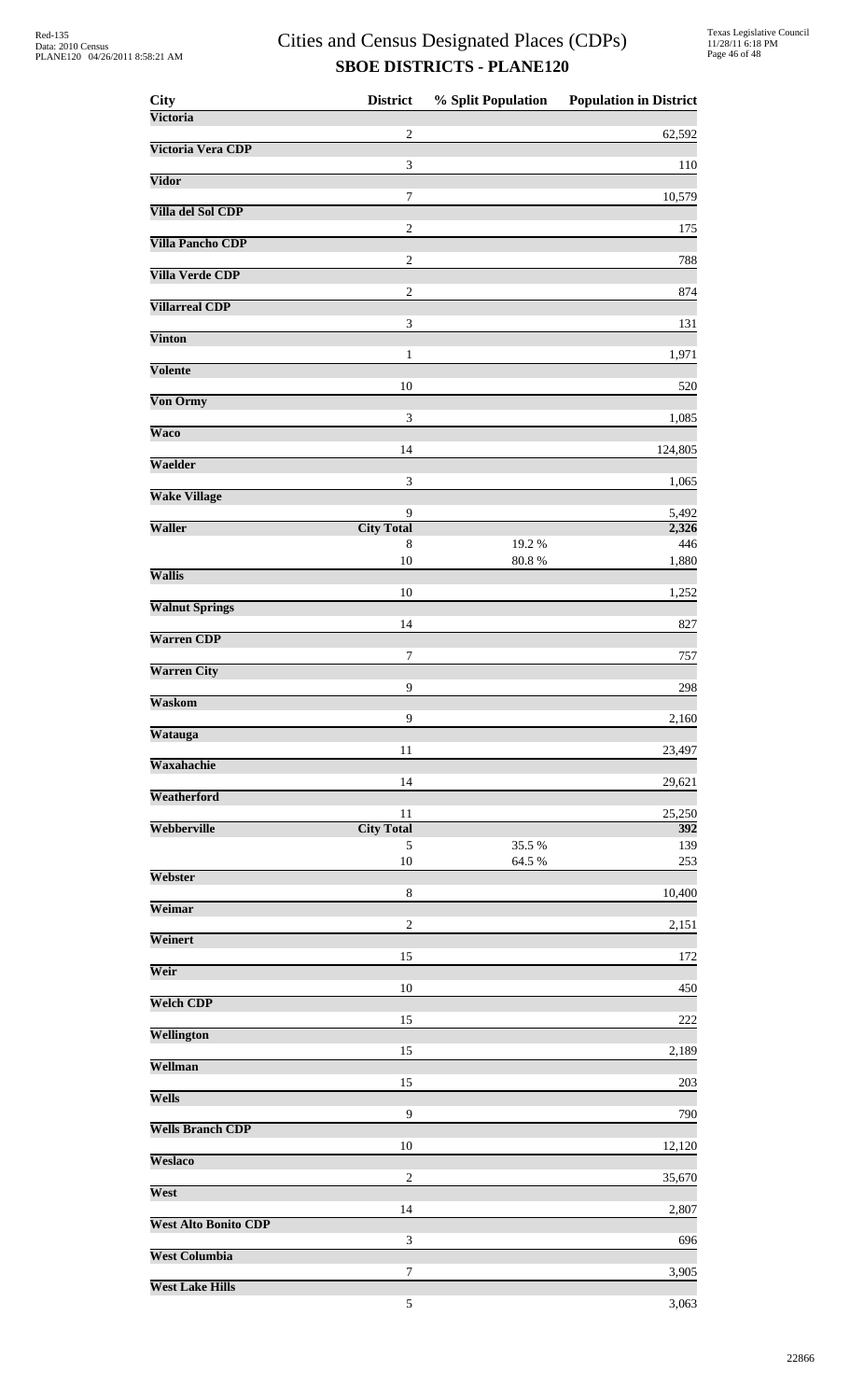| <b>City</b>                   | <b>District</b>   | % Split Population | <b>Population in District</b> |
|-------------------------------|-------------------|--------------------|-------------------------------|
| <b>West Livingston CDP</b>    | 8                 |                    | 8,071                         |
| <b>West Odessa CDP</b>        |                   |                    |                               |
| <b>West Orange</b>            | 1                 |                    | 22,707                        |
|                               | 7                 |                    | 3,443                         |
| <b>West Sharyland CDP</b>     | 3                 |                    | 2,309                         |
| <b>West Tawakoni</b>          | $\overline{9}$    |                    | 1,576                         |
| <b>West University Place</b>  |                   |                    |                               |
| <b>Westbrook</b>              | 6                 |                    | 14,787                        |
| <b>Westdale CDP</b>           | 15                |                    | 253                           |
|                               | 3                 |                    | 372                           |
| <b>Western Lake CDP</b>       | 11                |                    | 1,525                         |
| <b>Westlake</b>               | <b>City Total</b> |                    | 992                           |
|                               | 11<br>14          | 98.2%<br>1.8%      | 974<br>18                     |
| <b>Westminster CDP</b>        |                   |                    |                               |
| Weston                        | 12                |                    | 861                           |
| <b>Weston Lakes</b>           | 12                |                    | 563                           |
|                               | $\tau$            |                    | 2,482                         |
| <b>Westover Hills</b>         | 11                |                    | 682                           |
| <b>Westway CDP</b>            |                   |                    |                               |
| <b>Westwood Shores CDP</b>    | 1                 |                    | 4,188                         |
| <b>Westworth Village</b>      | 8                 |                    | 1,162                         |
|                               | 11                |                    | 2,472                         |
| Wharton                       | $\sqrt{2}$        |                    | 8,832                         |
| Wheeler                       |                   |                    |                               |
| <b>White Deer</b>             | 15                |                    | 1,592                         |
| <b>White Oak</b>              | 15                |                    | 1,000                         |
|                               | $\boldsymbol{9}$  |                    | 6,469                         |
| <b>White Settlement</b>       | 11                |                    | 16,116                        |
| Whiteface                     | 15                |                    | 449                           |
| Whitehouse                    |                   |                    |                               |
| Whitesboro                    | $\boldsymbol{9}$  |                    | 7,660                         |
| Whitewright                   | $\boldsymbol{9}$  |                    | 3,793                         |
|                               | 9                 |                    | 1,604                         |
| Whitney                       | 14                |                    | 2,087                         |
| <b>Wichita Falls</b>          | 15                |                    | 104,553                       |
| Wickett                       |                   |                    |                               |
| <b>Wild Peach Village CDP</b> | 1                 |                    | 498                           |
| <b>Wildwood CDP</b>           | 7                 |                    | 2,452                         |
| <b>Willis</b>                 | $\tau$            |                    | 1,235                         |
|                               | 8                 |                    | 5,662                         |
| <b>Willow Park</b>            | 11                |                    | 3,982                         |
| <b>Wills Point</b>            |                   |                    |                               |
| Wilmer                        | 9                 |                    | 3,524                         |
| Wilson                        | 13                |                    | 3,682                         |
|                               | 15                |                    | 489                           |
| Wimberley                     | 5                 |                    | 2,626                         |